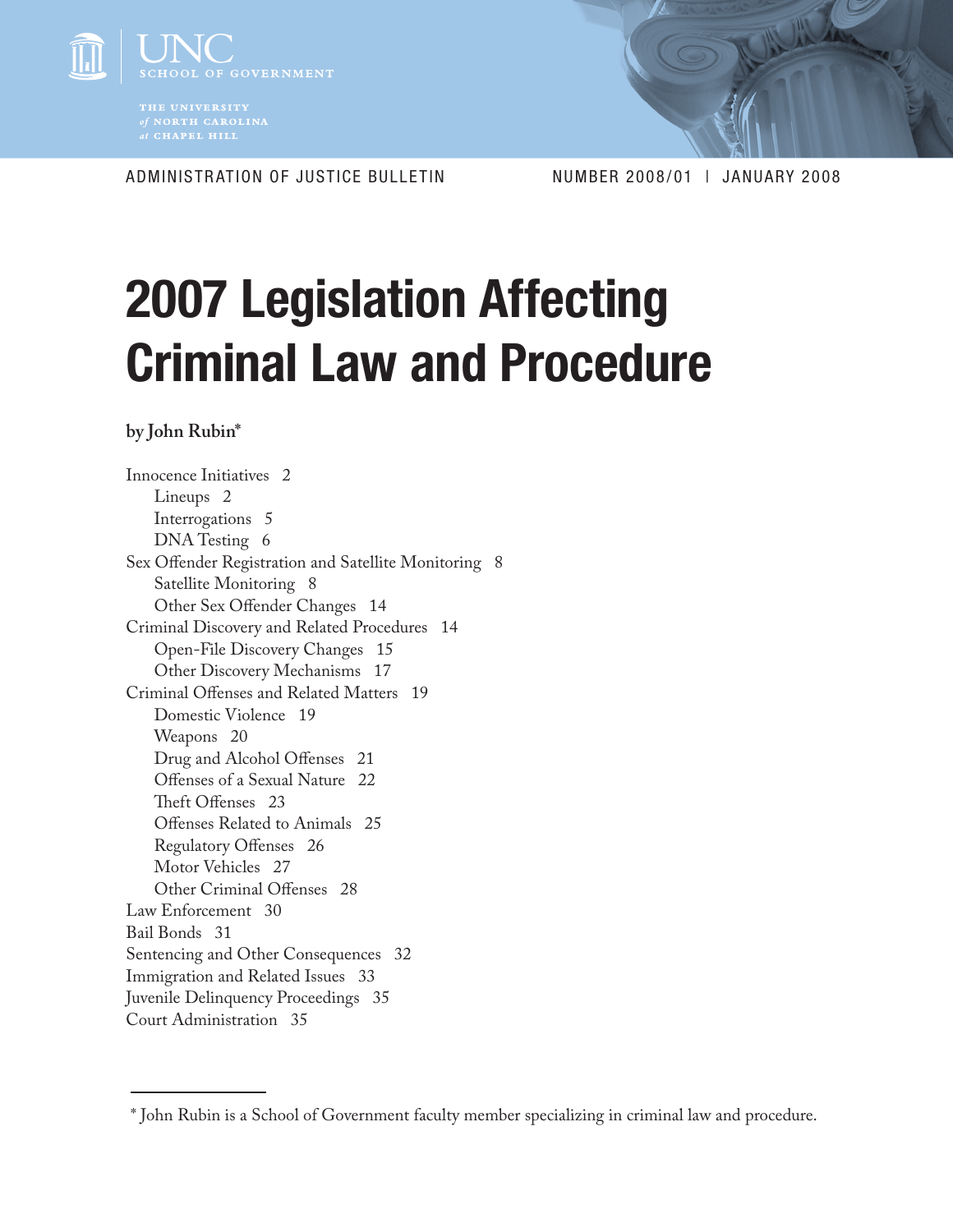As in past years, the General Assembly passed numerous acts in the field of criminal law and procedure, touching on an array of issues. The most significant acts in the 2007 session concerned procedure. In three initiatives intended to help guard against conviction of innocent people, the General Assembly established new requirements for pretrial eyewitness identification procedures and interrogations and revised the requirements for DNA testing and preservation of evidence containing DNA. The General Assembly also revised the open-file discovery law passed in 2004, contracting it in minor respects and reinforcing it in others. In another major act, the General Assembly addressed the procedures for requiring sex offenders to enroll in the satellite monitoring program, established during the 2006 legislative session. These and other criminal law and procedure acts are discussed in this bulletin. Legislation related to criminal law and procedure that deal with court administration, motor vehicles, and juvenile delinquency proceedings are discussed briefly in this bulletin; readers interested in more information about those subjects should look at the applicable chapters of the forthcoming School of Government publication North Carolina Legislation 2007, which may be viewed online at [www.sog.unc.edu/pubs/nclegis/nclegis2007/index.html.](http://www.sog.unc.edu/pubs/nclegis/nclegis2007/index.html)

Each ratified act discussed here is identified by its chapter number in the session laws and by the number of the original bill. When an act creates new sections in the General Statutes (G.S.), the section number is given; however, the codifier of statutes may change that number later. Copies of the bills may be viewed on the General Assembly's website, [www.ncga.state.nc.us/.](http://www.ncga.state.nc.us/)

## Innocence Initiatives

Two companion bills address investigative procedures in criminal cases. One, S.L. 2007-421 (H 1625), creates a new Article 14A in G.S. Chapter 15A (G.S. 15A-284.50 through 15A-284.53), called the Eyewitness Identification Reform Act, to address lineup procedures. The second, S.L. 2007-434 (H 1626), creates a new Article 8 in G.S. Chapter 15A (G.S. 15A-211), Electronic Recording of Interrogations, to address interrogations in homicide cases. Both acts are an outgrowth of efforts to assure the reliability of convictions, reflected in, among other things, the passage of open-file discovery requirements in 2004 and the creation of the Innocence Inquiry Commission in 2006. The purpose statements of the two acts reflect their origins. *See* G.S. 15A-284.51 (the purpose of the eyewitness identification procedures is "to help solve crime, convict the guilty, and exonerate the innocent in criminal procedures"); G.S. 15A-211(a) (purpose of requiring electronic record of interrogations is "to eliminate disputes about interrogations, thereby improving prosecution of the guilty while affording protection to the innocent and increasing court efficiency").

#### Lineups

**Coverage.** Due Process prohibits identification procedures that are impermissibly suggestive. To implement Due Process protections, the U.S. Supreme Court has held that courts must look at the totality of the circumstances to determine whether the identification procedure was improper and subject to suppression, but the court has not required that officers follow any particular procedures.<sup>1</sup> Concerns have been voiced, however, about the reliability of eyewitness identification procedures. In 1999, the U.S. Department of Justice issued a research report suggesting that certain procedures—

<sup>1.</sup> *See* Manson v. Brathwaite, 432 U.S. 98 (1977); Neil v. Biggers, 409 U.S. 188 (1972). A person also has a Sixth Amendment right to have counsel present at a live lineup when held at or after adversary judicial proceedings have begun. *See* Kirby v. Illinois, 406 U.S. 682 (1972).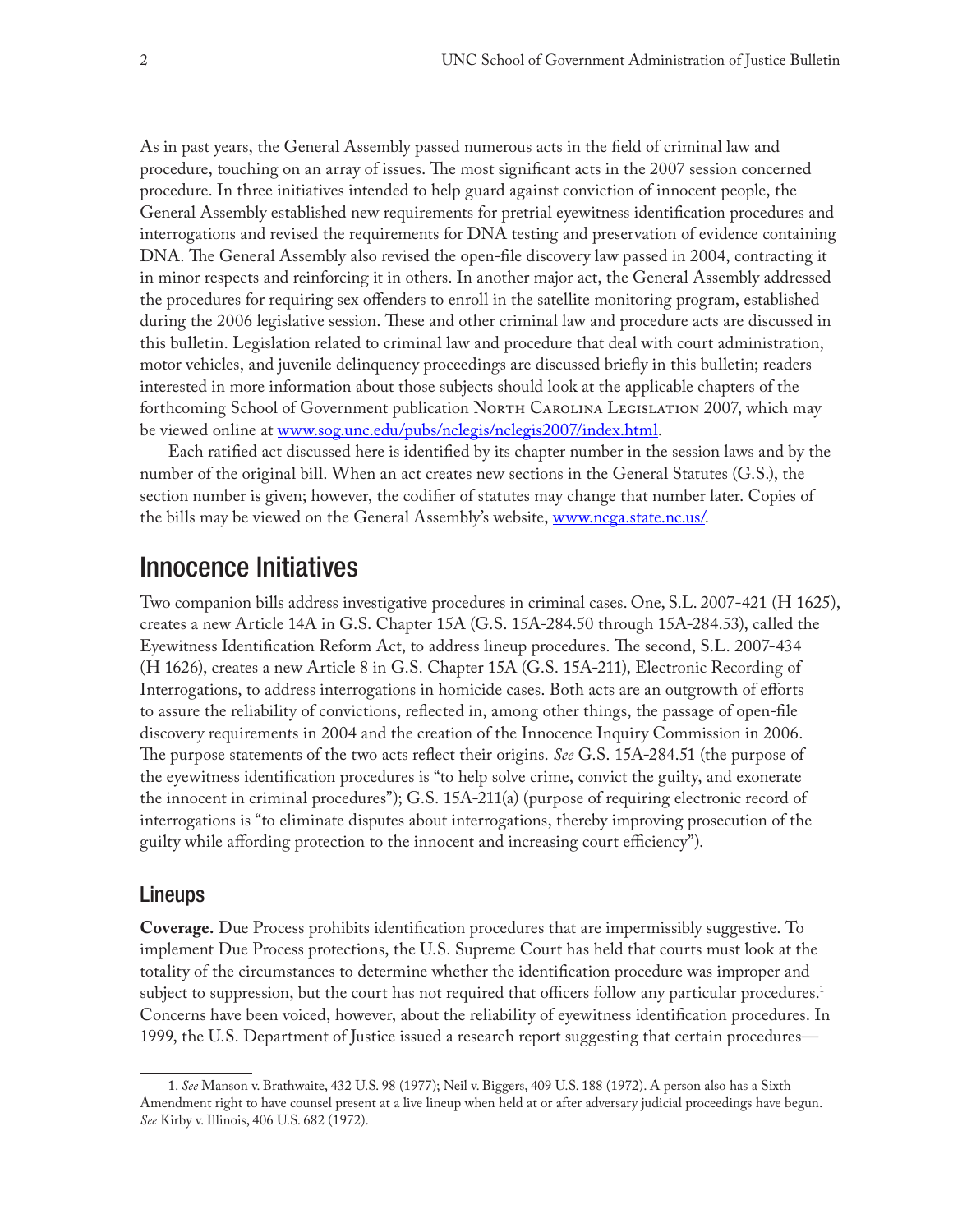such as "double-blind, sequential" lineups, described below—could improve the reliability of eyewitness identification. *See* Eyewitness Evidence: A Guide for Law Enforcement at 8–9, posted at [www.ncjrs.](http://www.ncjrs.gov/pdffiles1/nij/178240.pdf) [gov/pdffiles1/nij/178240.pdf.](http://www.ncjrs.gov/pdffiles1/nij/178240.pdf) In 2006, the North Carolina Actual Innocence Commission, established by North Carolina Supreme Court Chief Justice I. Beverly Lake, likewise recommended the use of double-blind, sequential lineups. *See* North Carolina Actual Innocence Commission Recommendations for Eyewitness Identification, posted at [www.ncids.org/News%20&%20Updates/Eyewitness%20ID.pdf.](http://www.ncids.org/News & Updates/Eyewitness ID.pdf) Consistent with these recommendations, the Eyewitness Identification Reform Act ("Eyewitness Act"), S.L. 2007-421, supplements existing Due Process protections and requires state and local law enforcement officers to follow specific procedures when conducting lineups. The procedures must be followed beginning with offenses committed on or after March 1, 2008.

The term *lineup* includes live lineups and photo lineups. A live lineup is defined as a procedure in which a group of people is displayed to an eyewitness for the purpose of determining whether the eyewitness is able to identify the perpetrator of a crime. A *photo lineup* is defined as a procedure in which an array of photographs is displayed to an eyewitness for the same purpose. The Eyewitness Act does not mention "show-ups"—that is, the presentation of a single suspect to an eyewitness for possible identification. This procedure is frowned upon because it is particularly suggestive, but it has been permitted under the Due Process clause when necessary for law enforcement objectives—for example, when the show-up is held shortly after the crime was committed and an immediate identification is needed to solve a crime quickly.2 The omission of show-ups from the Eyewitness Act suggests that they may be permissible when necessary and when not employed to avoid the new lineup requirements.

**Requirements.** The requirements for lineups under the Eyewitness Act are contained in G.S. 15A-284.52. The principal ones are as follows:

- • A lineup must be conducted by an independent administrator, defined as a person who is not participating in the investigation of the criminal offense and who is unaware of which person in the lineup is a suspect  $[G.S. 15A-284.52(a)(3), 15A-284.52(b)(1)]$ . This procedure is known as a double-blind lineup because neither the witness nor the officer conducting the lineup knows who the suspect is. For photo lineups, certain alternative methods may be used instead of an independent administrator, such as an automated computer program. G.S. 15A-284.52(c).
- • Individuals or photos in a lineup must be presented to witnesses sequentially, with each individual or photo presented to the witness separately and then removed before the next individual or photo is presented. A sequential lineup may reduce the possibility, present in lineups in which a group of people is shown at the same time, that the witness will compare the people in the lineup and pick the person who most closely matches the suspect. The combination of an independent administrator and sequential presentation is known as a double-blind, sequential lineup.
- • Before a lineup is conducted, the eyewitness must receive certain instructions, including that the perpetrator may or may not be present in the lineup and that the investigation will continue whether or not an identification is made. The eyewitness must acknowledge receipt of the instructions in writing and, if the eyewitness refuses to sign, the lineup administrator must note the refusal.

<sup>2.</sup> *See* Robert L. Farb, Arrest, Search, and Investigation in North Carolina 212 (3d ed. 2003) (noting that a show-up is a suggestive identification procedure that normally should be avoided but that it may be permissible in an emergency or soon after a crime is committed); Stovall v. Denno, 388 U.S. 293, 302 (1967) ("The practice of showing suspects singly to persons for the purpose of identification, and not as part of a lineup, has been widely condemned. However, a claimed violation of due process of law in the conduct of a confrontation depends on the totality of the circumstances surrounding it. . . .").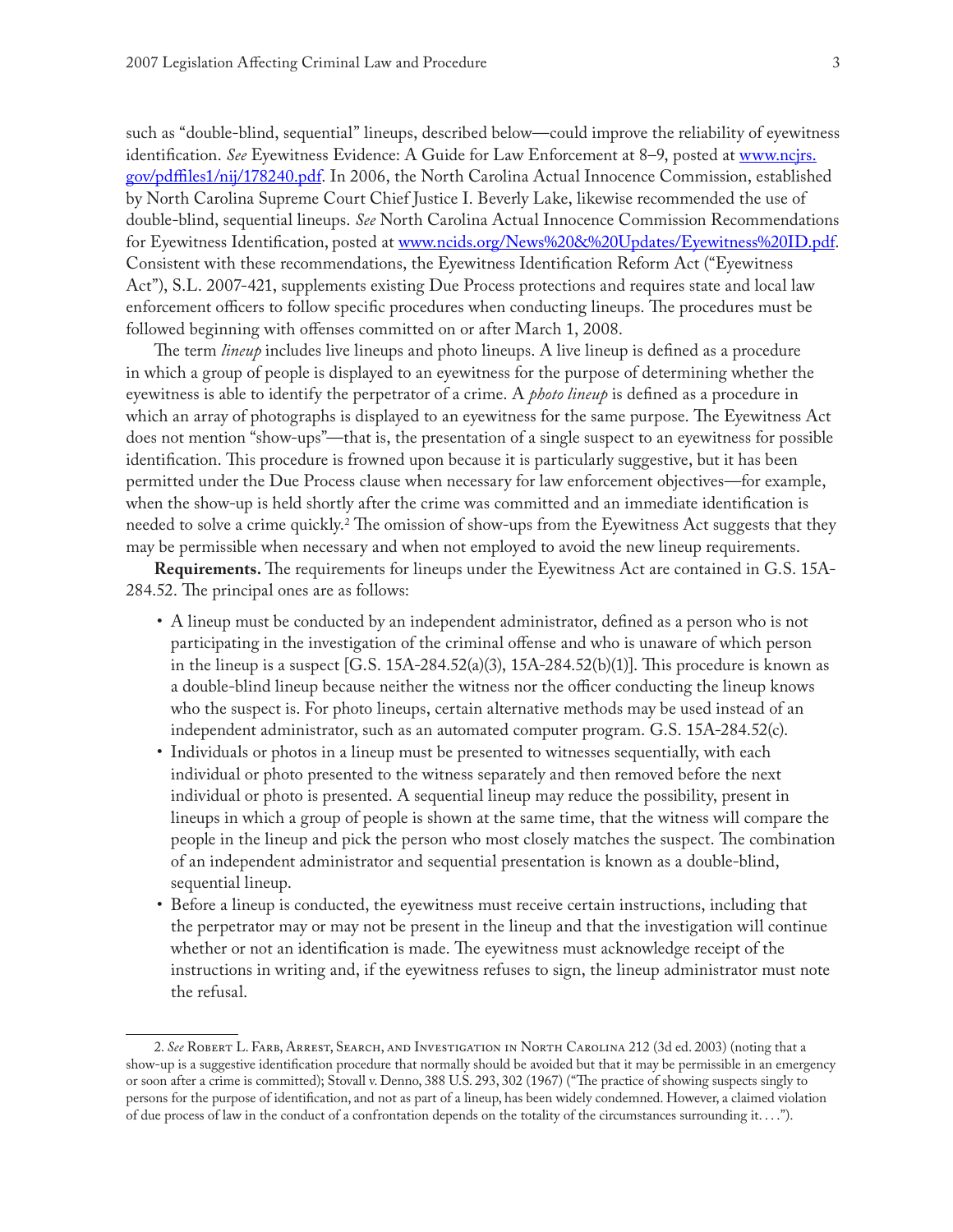- • At least five fillers (non-suspects) must be included in lineups and, if the eyewitness has previously viewed a photo or live lineup in connection with the identification of another suspect in the case, the fillers in the lineup containing the current suspect must be different from the fillers in prior lineups.
- • If the eyewitness identifies a person in the lineup as the perpetrator, the lineup administrator must seek and document a clear statement from the eyewitness about the eyewitness's confidence level that the person is the perpetrator. The eyewitness may not be provided any information concerning the person before the lineup administrator obtains the eyewitness's confidence statement.
- • Unless it is not practical, a video record of live identification procedures must be made. If a video record is not practical, the reasons must be documented, and an audio record must be made. If an audio record also is not practical, the reasons must be documented, and the lineup administrator must make a written record of the lineup.
- Whether the record is by video, audio, or writing, the record must include specified information, including the identification or nonidentification results, confidence statement, the names of everyone present at the lineup, and the words used by the eyewitness in any identification.

**Remedies.** G.S. 15A-284.52(d) sets forth the remedies for a violation of the Eyewitness Act. First, failure to comply with any of the requirements of G.S. 15A-284.52 "shall be considered by the court in adjudicating motions to suppress eyewitness identification." Thus the court must take a violation into account, but a violation does not necessarily require suppression. It appears that the court is to consider whether a violation constitutes a substantial statutory violation, requiring suppression under G.S. 15A-974. The court also may consider whether a failure to follow the specified procedures affects the reliability of the identification, requiring suppression under the Due Process "totality of the circumstances" test. The statute does not explicitly address the question, but presumably the court also may consider whether a failure to follow the lineup requirements tainted a subsequent identification, rendering that identification inadmissible.<sup>3</sup>

Second, the failure to comply with any requirement is admissible in support of any claim of eyewitness misidentification as long as the evidence is otherwise admissible. Thus as part of the case at trial, a defendant may offer evidence of a failure to follow the requirements to show that an eyewitness's identification is unreliable.

Third, when evidence of compliance or noncompliance has been presented at trial, the jury must be instructed that it may consider credible evidence of compliance or noncompliance to determine the reliability of an eyewitness identification. This provision suggests that, in support of an eyewitness identification, the state may present evidence at trial that it complied with the eyewitness identification procedures (if the evidence is otherwise admissible under the Confrontation Clause and North Carolina Rules of Evidence).

**Training and reference materials.** G.S. 15A-284.53 directs the North Carolina Criminal Justice Education and Training Standards Commission and the North Carolina Sheriffs' Education and Training Standards Commission, in consultation with the Department of Justice, to create educational materials and conduct training programs on how to conduct lineups in compliance with the new Eyewitness Act.

<sup>3.</sup> *See generally* Simmons v. United States, 390 U.S. 377 (1968) (stating constitutional standard for determining whether impermissible pretrial identification procedure affected later identification—that is, pretrial procedure must have been "so impermissibly suggestive as to give rise to a very substantial likelihood of irreparable misidentification").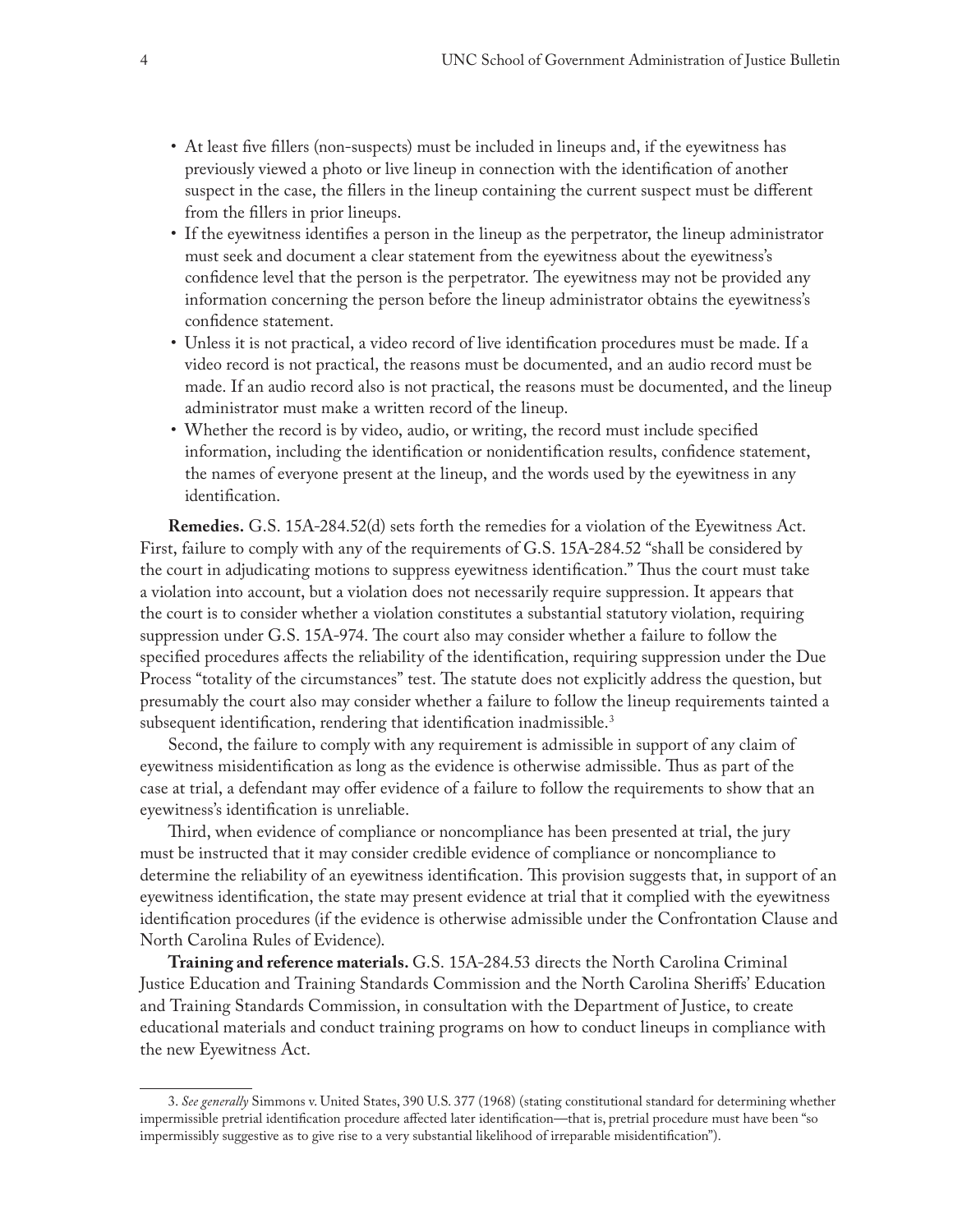#### **Interrogations**

The Fifth Amendment prohibits involuntary confessions, which the courts treat as inherently unreliable, the product of unacceptable police practices, and inadmissible. To help ensure that confessions are voluntary, the courts have required *Miranda* warnings at the outset of custodial interrogations. Some state courts and state legislatures have also required that interrogations be electronically recorded as a matter of state law,<sup>4</sup> but electronic recording is not among the protections that have been recognized under the U.S. Constitution.5 Effective for interrogations on or after March 1, 2008, S.L. 2007-434 requires that interrogations be electronically recorded in certain cases as a matter of North Carolina law.

**Coverage.** G.S. 15A-211, the only section in the new article on electronic interrogations, provides that the new article applies to "custodial interrogations in homicide investigations at any place of detention." This phrase imposes four preconditions for the recording requirement—the person must be in "custody," presumably within the meaning of the constitutional definition of custody (arrest or its functional equivalent); the person must be "interrogated," again presumably within the meaning of the constitutional definition of interrogation (for example, routine booking questions ordinarily would not constitute interrogation); the investigation must be a "homicide" investigation, which presumably includes any level of homicide (murder, manslaughter, or death by vehicle); and the interrogation must take place at a place of detention, defined in G.S. 15A-211(c) as a jail, police or sheriff's station, correctional or detention facility, holding facility for prisoners, or other facility where persons are held in connection with criminal charges. In light of this last requirement, an interrogation at a person's home or other location that does not constitute a place of detention would not be subject to the electronic recording requirement even if the person was under arrest or otherwise in custody.

**Recording.** If an interrogation of a suspect meets the above criteria, an electronic recording must be made of the entire interrogation. An electronic recording may be an audio or visual recording. If the recording is visual, the camera must be placed so that it films both the interrogator and the suspect. The recording must begin with the officer's advice of the person's constitutional rights and end only when the interview has completely finished. Brief recesses, requested by the person in custody or the officer, need not be recorded, but the recording must reflect the starting time of the recess and resumption of the interrogation.

**Remedies.** G.S. 15A-211 contains several provisions on the effect of compliance or noncompliance with the recording requirements. First, the statute describes the effect on the admissibility of statements that were not recorded. These provisions are similar to the provisions in the Eyewitness Act, discussed above. A failure to comply "shall be considered" by the court in adjudicating a motion

<sup>4.</sup> *See, e.g.*, Stephan v. State, 711 P.2d 1156, 1158 (Alaska 1985) (unexcused failure to electronically record custodial interrogation conducted in place of detention violates suspect's right to due process under Alaska Constitution, and any statement thus obtained is generally inadmissible); State v. Scales, 518 N.W.2d 587, 592 (Minn. 1994) ("in the exercise of our supervisory power to insure the fair administration of justice, we hold that all custodial interrogation including any information about rights, any waiver of those rights, and all questioning shall be electronically recorded where feasible and must be recorded when questioning occurs at a place of detention"); 725 ILL. COMP. STAT. § 5/103-2.1 (under Illinois statute, statement of accused as result of custodial interrogation at police station or other place of detention is presumed inadmissible as evidence in criminal proceeding for homicide unless electronic recording is made of custodial interrogation and recording is substantially accurate and not intentionally altered); TEX. CODE CRIM. PROC. ANN. art. 38.22, § 3 (subject to certain exceptions, Texas statute provides that no oral statement of an accused made as result of custodial interrogation is admissible against the accused in a criminal proceeding).

<sup>5.</sup> *See* United States v. Montgomery, 390 F.3d 1013 (7th Cir. 2004) (recognizing that U.S. Supreme Court has not required recording of electronic interrogations as matter of federal constitutional law).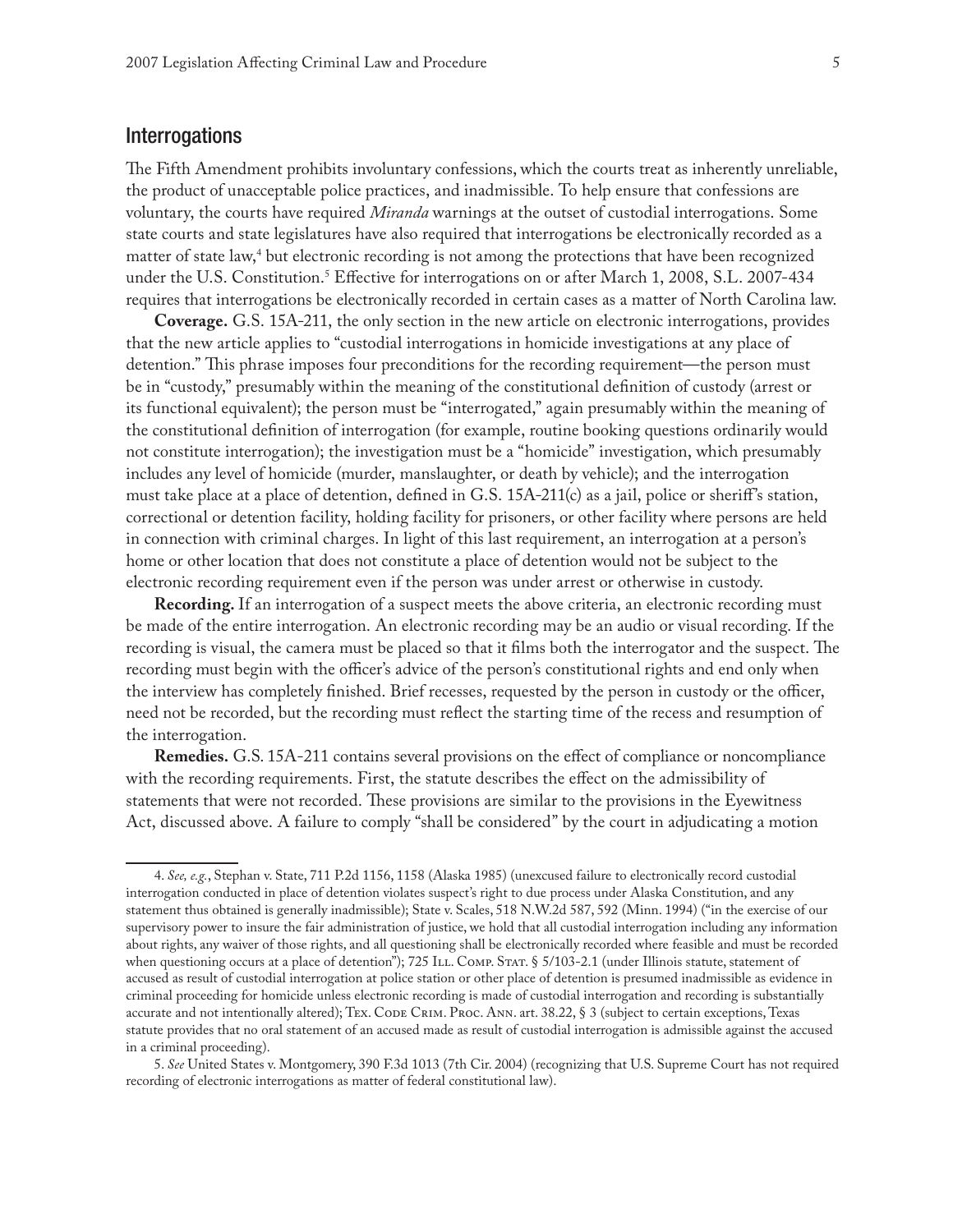to suppress a statement made by the defendant; a failure to comply is admissible in support of a claim that the defendant's statement was involuntary or unreliable if the evidence is otherwise admissible; and when evidence of compliance or noncompliance has been presented at trial, the jury must be instructed that it may consider credible evidence of compliance or noncompliance in determining whether the defendant's statement was voluntary and reliable. (This last provision probably does not mean that the jury decides whether the statement was "voluntary" within the meaning of the Fifth Amendment requirement of voluntariness, which is a question of law for the court to determine in ruling on a motion to suppress.)

Second, the new statute describes the effect of noncompliance on subsequent statements. It states that if the court finds that the defendant was subjected to a custodial interrogation that was not electronically recorded as required, any statements subsequently made by the defendant that are recorded may be questioned concerning their voluntariness and reliability.

Third, the statute provides that in a homicide prosecution, the state may present as evidence against the defendant a statement that was recorded as required if the statement is otherwise admissible. It is not clear how this provision adds to the state's right to introduce statements of the defendant that are otherwise admissible.

Fourth, the statute provides that if the state failed to comply with the recording requirements, it may show by clear and convincing evidence that the statement was voluntary and reliable and that the officer had good cause for not electronically recording the interrogation in its entirety. Good cause includes, among other things, the suspect's refusal to have the interrogation recorded and unforeseeable equipment failures.

Last, the statute provides that it does not preclude the admission of certain listed statements, such as spontaneous statements not made in response to questioning and statements made during arrest processing in response to routine questions.

**Retention of recording.** The state must retain the electronic recording of a defendant convicted of an offense related to the interrogation until one year after the completion of all appeals of the conviction, including the exhaustion of any appeal of any motion for appropriate relief under state law or habeas corpus proceeding under federal law. This provision may not establish a definite time limit on retention because under G.S. 15A-1415 some claims may be raised in a motion for appropriate relief at any time. *Compare* S.L. 2007-539 (H 1500), discussed below, which sets specific time limits on retention depending on the type of offense.

#### DNA Testing

In 2001 the General Assembly enacted legislation giving criminal defendants the right to obtain DNA tests, analysis of DNA tests, and biological evidence on which DNA tests could be conducted. *See* John Rubin, 2001 *Legislation Affecting Criminal Law and Procedure, ADMINISTRATION OF* Justice Bulletin No. 2002/02 at 4–5 (Jan. 2002), posted at [www.sog.unc.edu/programs/crimlaw/](http://www.sog.unc.edu/programs/crimlaw/aoj200202.pdf) [aoj200202.pdf](http://www.sog.unc.edu/programs/crimlaw/aoj200202.pdf). Effective March 1, 2008, S.L. 2007-539 (H 1500) revises those provisions to clarify various issues, including when a defendant may obtain DNA testing, who must maintain evidence on which testing may be conducted, and how long authorities must retain evidence.

G.S. 15A-267(c) has provided that the court may order the State Bureau of Investigation (SBI) to perform DNA tests on the defendant's motion before trial if the biological material was not previously DNA tested and certain other conditions are met. S.L. 2007-539 expands the opportunity of a person to obtain DNA testing by providing that the biological material must not have been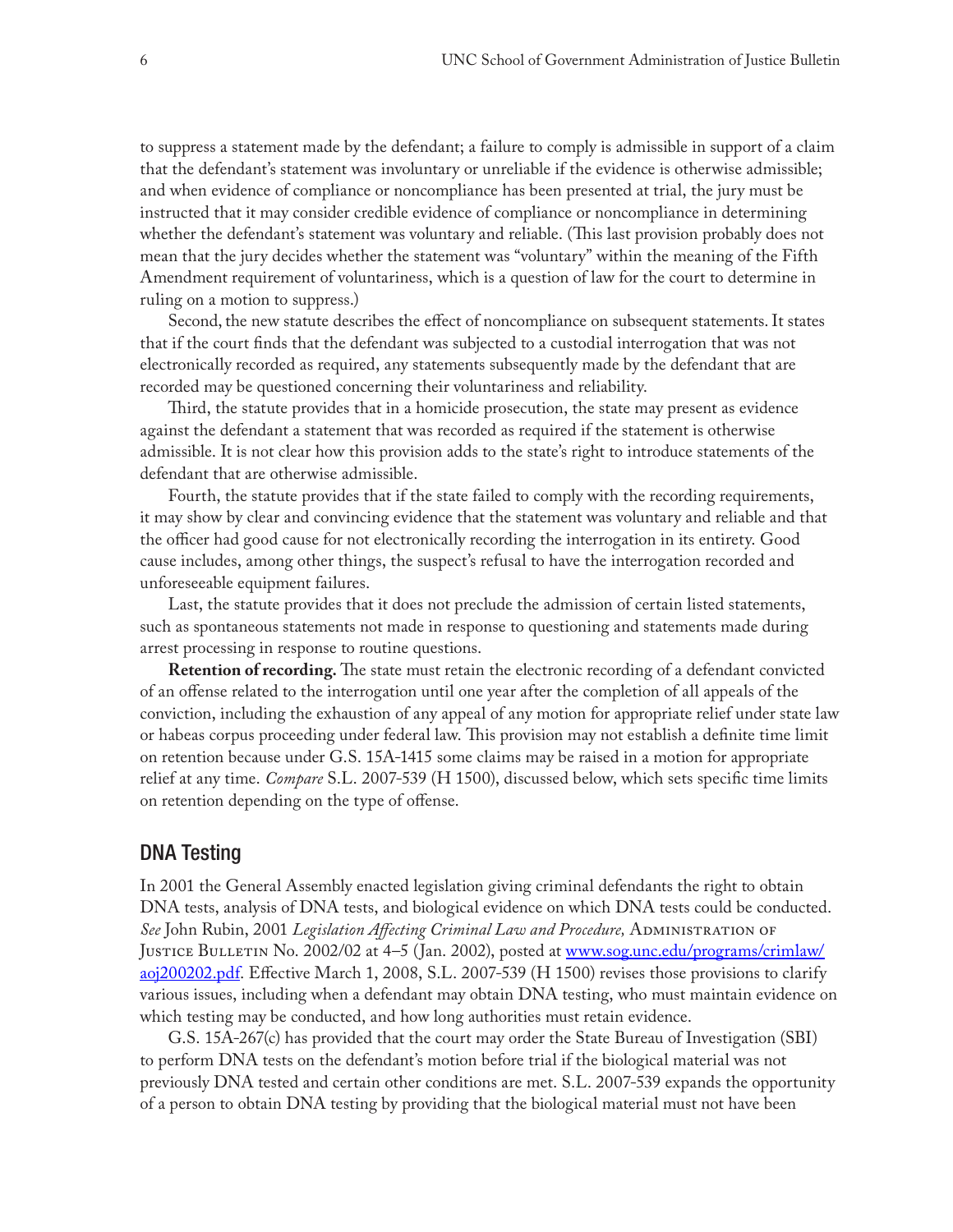previously tested or more accurate testing procedures are now available that were not available at the time of the previous testing and there is a reasonable possibility of a different result.

G.S. 15A-268 has directed the government entity that collected evidence containing DNA to preserve a sample of the evidence for the period of time that a defendant convicted of a felony is incarcerated. The act revises that section in several ways. First, it adds a broad definition of *biological evidence,* which includes any item containing blood, semen, hair, saliva, skin, tissue, or other identifiable biological evidence, whether present on clothing, bedding, or other evidence or on a slide, swab, test tube, or similar item. Second, the revised statute requires that any government entity "in custody of evidence shall preserve any physical evidence that is reasonably likely to contain any biological evidence collected in the course of a criminal investigation or prosecution." Previously, the statute required the government entity that "collects" the evidence in the course of a criminal investigation to preserve a "sample." This change clarifies that clerks of court who have custody of exhibits or other evidence must preserve the evidence. It also requires that all physical evidence that contains biological evidence be preserved, not just a sample of the evidence, which ensures that complete and accurate testing can be done if it becomes necessary. Third, the revised statute requires that the evidence be preserved in a manner that is reasonably calculated to prevent contamination or degradation, that maintains a continuous chain of custody, and that is secure, with sufficient documentation to locate the evidence. Fourth, the revised statute specifies different lengths of time that biological evidence must be preserved depending on the type of case and plea. For example, for felonies other than those requiring sex offender registration, the evidence must be preserved for three years after the date of conviction if the defendant was convicted on a guilty plea. Previously, the evidence had to be preserved in all felony cases for the period the defendant was incarcerated.

G.S. 15A-268 also has specified a procedure for government entities to follow if they wished to destroy evidence before the end of the required period of preservation. Under that procedure, the government entity had to notify various persons, including the defendant, and the defendant had ninety days to request that the material not be destroyed for one of a number of specified reasons. The act revises that section to require the government entity to follow the notice procedures *and* to petition the court for an order allowing early destruction of the evidence. The court may order early destruction following a hearing and the finding of specified facts (for example, the material has no significant value for biological analysis and is of a size, bulk, or physical characteristic not usually retained by the governmental entity and cannot practically be retained by the governmental entity). The statute does not specify, but presumably the petition is heard in the court of conviction, which will usually be the superior court because the DNA provisions apply to felonies only. The revised statute does not specify whether the defendant has a right to have counsel appointed for the hearing. [The notice provisions in G.S. 15A-268(b) state that notice of the petition must be given to the defendant's current counsel of record, but the defendant may not have counsel if proceedings are no longer pending. The notice provisions also state that the Office of Indigent Defense Services must be given notice but do not specifically authorize appointment of counsel. *See* G.S. 7A-498.3 (Office of Indigent Defense Services is responsible for providing legal services in cases in which appointment of counsel is constitutionally or statutorily required).] New G.S. 15A-268(f) provides that the court's order regarding disposition of evidence is appealable, and the government entity may not dispose of the evidence while an appeal is pending.

G.S. 15A-269 allows the defendant to make a postconviction motion for DNA testing and requires the court to grant the motion if certain conditions are met, including that there is a reasonable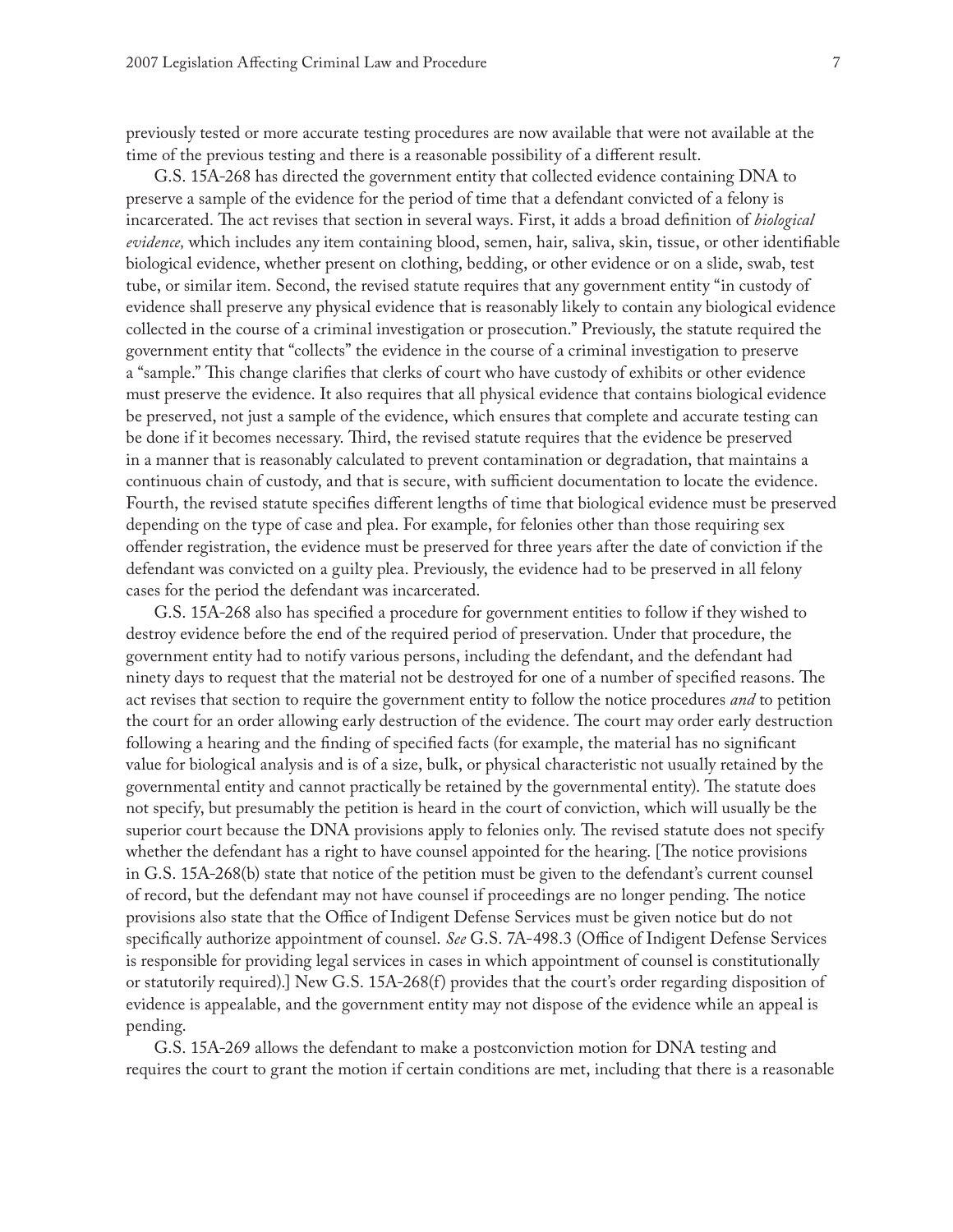probability that the verdict would have been more favorable to the defendant if the requested DNA testing had been conducted on the evidence. S.L. 2007-539 adds an additional requirement for relief under this section—namely, the defendant must sign a sworn "affidavit of innocence." The DNA provisions do not contain a definition of "innocence," and it is not clear whether the defendant must swear to complete innocence or may swear to partial innocence—for example, that the defendant was an accomplice and not the perpetrator of the crime, which could be relevant in a capital case in which a defendant was sentenced to death, or that the defendant participated in one offense (burglary) but not another (sexual assault of the victim). If the condition is interpreted as requiring the defendant to assert complete innocence, the condition would seem inconsistent with the existing requirement that the defendant show only that the verdict would have been more favorable had DNA testing been conducted. That requirement suggests that the defendant may obtain DNA testing to show reduced culpability.6 A claim of complete innocence is explicitly required under the statutes governing the Innocence Inquiry Commission, established in 2006 by the General Assembly to review claims of factual innocence outside traditional court channels. Those statutes, in contrast with this new legislation, state that a person seeking relief must assert "complete innocence" for the crime for which he or she was convicted, including any reduced level of criminal responsibility relating to the crime. *See* G.S. 15A-1460(1).

Last, new G.S. 15A-270.1 gives the defendant the right to appeal an order denying a motion for DNA testing, including by interlocutory appeal. Thus if the court denies a motion for DNA testing before trial, the defendant has the right to appeal the court's interlocutory order.

## Sex Offender Registration and Satellite Monitoring

#### Satellite Monitoring

**Background.** The sex offender registration program in North Carolina has undergone several changes since its introduction in 1996. The General Assembly significantly expanded the program in 2006, requiring satellite-based monitoring via a global positioning system (GPS) for two basic types of offenders. First, a person who commits an "aggravated offense," is a "recidivist," or is classified as a "sexually violent predator" as defined in North Carolina's sex offender registration statutes—that is, a person who is required to register for life—is required to submit to lifetime satellite monitoring. Second, a person who commits an offense involving "physical, mental, or sexual abuse" of a minor may be required to submit to satellite monitoring for up to the period of registration, although when this requirement has been imposed, the monitoring usually has been for the period of supervised probation. The legislation requiring satellite monitoring appeared to make the court responsible for determining whether a person should be subject to either period of satellite monitoring. *See* Section 15 of S.L. 2006-247 [providing in G.S. 14-208.33(a), renumbered by codifier of statutes as G.S. 14- 208.40(a), that court orders satellite monitoring]. Several questions arose, however, about the procedures to follow. For example, some offenders already had been sentenced by the court before enactment of the satellite monitoring requirement, but under the effective-date language of the act,

<sup>6.</sup> *Cf*. Model Legislation, 2007 State Legislative Sessions: An Act Concerning Access to Post-Conviction DNA Testing (Innocence Project, Benjamin N. Cardozo School of Law) (recommending the following as one of conditions for motion for postconviction DNA testing: "A reasonable probability that the petitioner would not have been convicted or would have received a lesser sentence if favorable results had been obtained through DNA testing at the time of the original prosecution."), posted at [www.innocenceproject.org/docs/Model\\_Statute\\_Postconviction\\_DNA.pdf.](http://www.innocenceproject.org/docs/Model_Statute_Postconviction_DNA.pdf)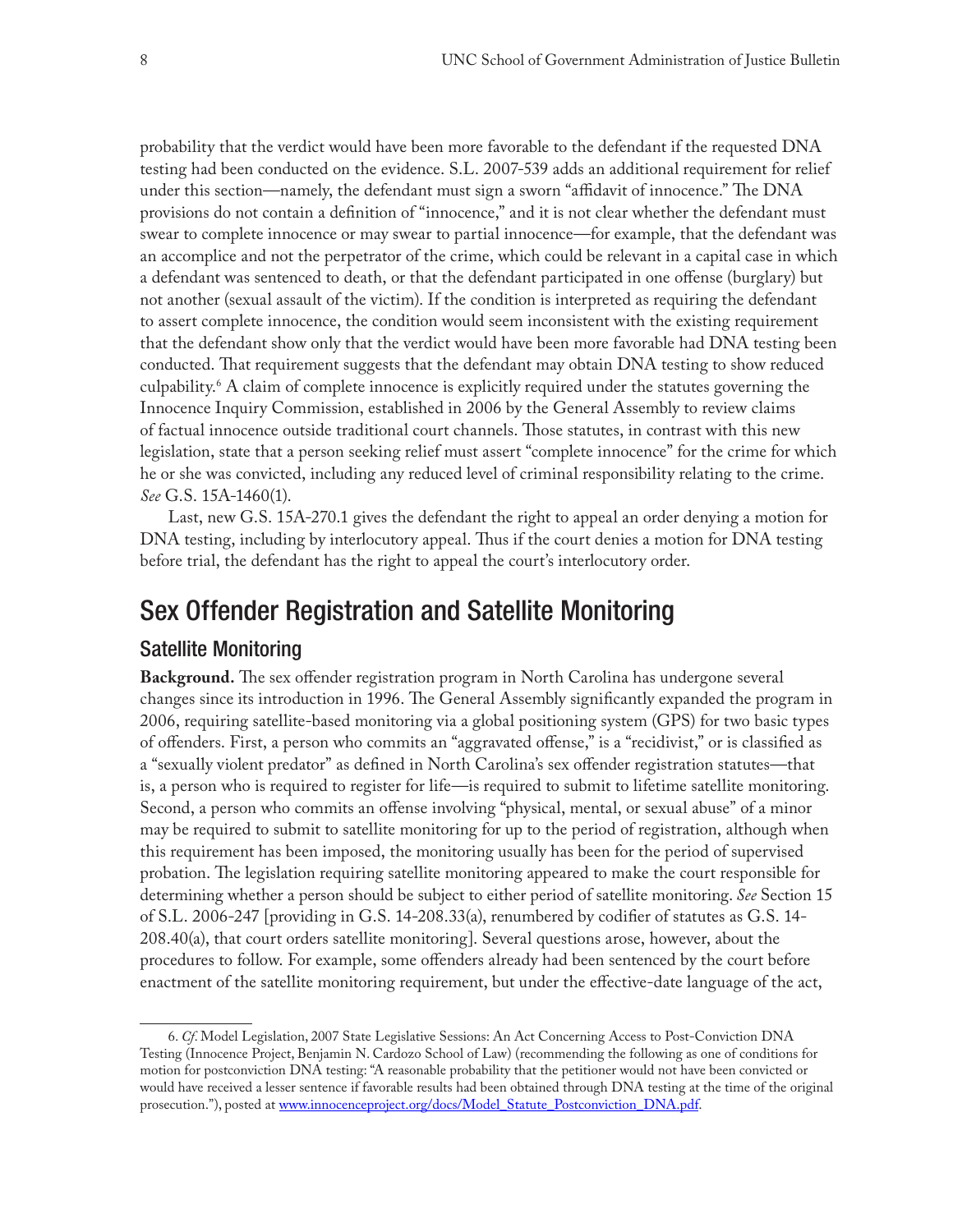they still were potentially subject to satellite monitoring. Was the court responsible for determining whether those individuals had to submit to satellite monitoring? If not, who would make that determination and under what evidence standards?

The 2007 revisions to the satellite monitoring program, in S.L. 2007-213 (H 29) (hereinafter "2007 Sex Offender Act"), seek to respond to these issues. Most importantly, new G.S. 14-208.40A explicitly directs the court at sentencing to determine whether the defendant is subject to satellite monitoring. That provision applies to sentences entered on or after December 1, 2007. New G.S. 14-208.40B provides that if a court has not determined whether an offender should be required to submit to satellite monitoring, the case must be returned to the court for a determination. That provision is effective December 1, 2007, and is referred to below as the "bring-back" procedure. The details of these two new procedures, as well as other aspects of the 2007 Sex Offender Act, are discussed below. To provide context for the changes made in the latest legislation, the discussion also describes significant features of the sex offender registration program. The discussion does not attempt to cover legal issues that may be raised about satellite monitoring and other incidents of North Carolina's sex offender registration program. *See, e.g., Usategui v. Easley* (E.D.N.C., filed Nov. 2, 2007) (pending lawsuit challenges various incidents of North Carolina's satellite monitoring program). Nor does it cover the federal Adam Walsh Act, which requires states to implement additional registration requirements by July 27, 2009, or potentially forfeit 10 percent of the federal funds they otherwise would receive through the Edward Byrne Memorial Justice Assistance Grant Program.7

**Determining the offender's status.** To determine whether an offender is subject to satellite monitoring, either at initial sentencing or under the bring-back procedure, the court essentially must take three steps. First, the court must determine whether a person has a "reportable conviction" as defined by G.S. 14-208.6(4). Second, the court must determine whether the person is within one of the four aggravated categories triggering satellite monitoring—aggravated offense, recidivist, sexually violent predator, or offense involving physical, mental, or sexual, abuse of a minor. Third, the court must determine whether the person is subject to satellite monitoring. Each of these steps is briefly reviewed below. For additional information about these steps, *see* John Rubin, *Determining the Defendant's Registration Obligations under the Revised Sex Offender Laws* (Jan. 2008) (hereinafter *Determining the Defendant's Registration Obligations*), posted at [www.sog.unc.edu/programs/crimlaw/](http://www.sog.unc.edu/programs/crimlaw/200710Sex%20offender.pdf) [200710Sex%20offender.pdf.](http://www.sog.unc.edu/programs/crimlaw/200710Sex%20offender.pdf)

**Determining whether a person has a reportable conviction.** To determine whether a person must submit to satellite monitoring, the court first must ascertain that the offense is a "reportable conviction." Only a person with a reportable conviction is subject to sex offender registration requirements, and only a person subject to sex offender registration requirements is potentially subject to satellite monitoring. An offense is a "reportable conviction" if it is a "sexually violent offense," an "offense against a minor," or one of certain "peeping offenses," as defined in G.S. 14-208.6. That statute lists the offenses that are within those categories, and the court has little discretion in making this initial determination. If an offense is on the statutory list of offenses, the person must register as a sex offender. If the offense is not

<sup>7.</sup> States must implement the additional requirements by the later of three years after July 27, 2006, the date the Adam Walsh Act was enacted, or one year after the U.S. Attorney General creates software for states to use in operating uniform sex offender registries and Internet websites. *See* Adam Walsh Child Protection and Safety Act of 2006, P.L. 109-248, codified at 42 U.S.C. 16901 *et seq.; see also* Proposed National Guidelines for Sex Offender Registration and Notification, 72 Fed. Reg. No. 103 (May 30, 2007) (proposed guidelines interpreting requirements of Adam Walsh Act), posted on website of Sex Offender, Sentencing, Monitoring, Apprehending, Registering & Tracking (SMART) Office, Office of Justice Programs, U.S. Department of Justice at [www.ojp.usdoj.gov/smart/proposed.htm.](http://www.ojp.usdoj.gov/smart/proposed.htm)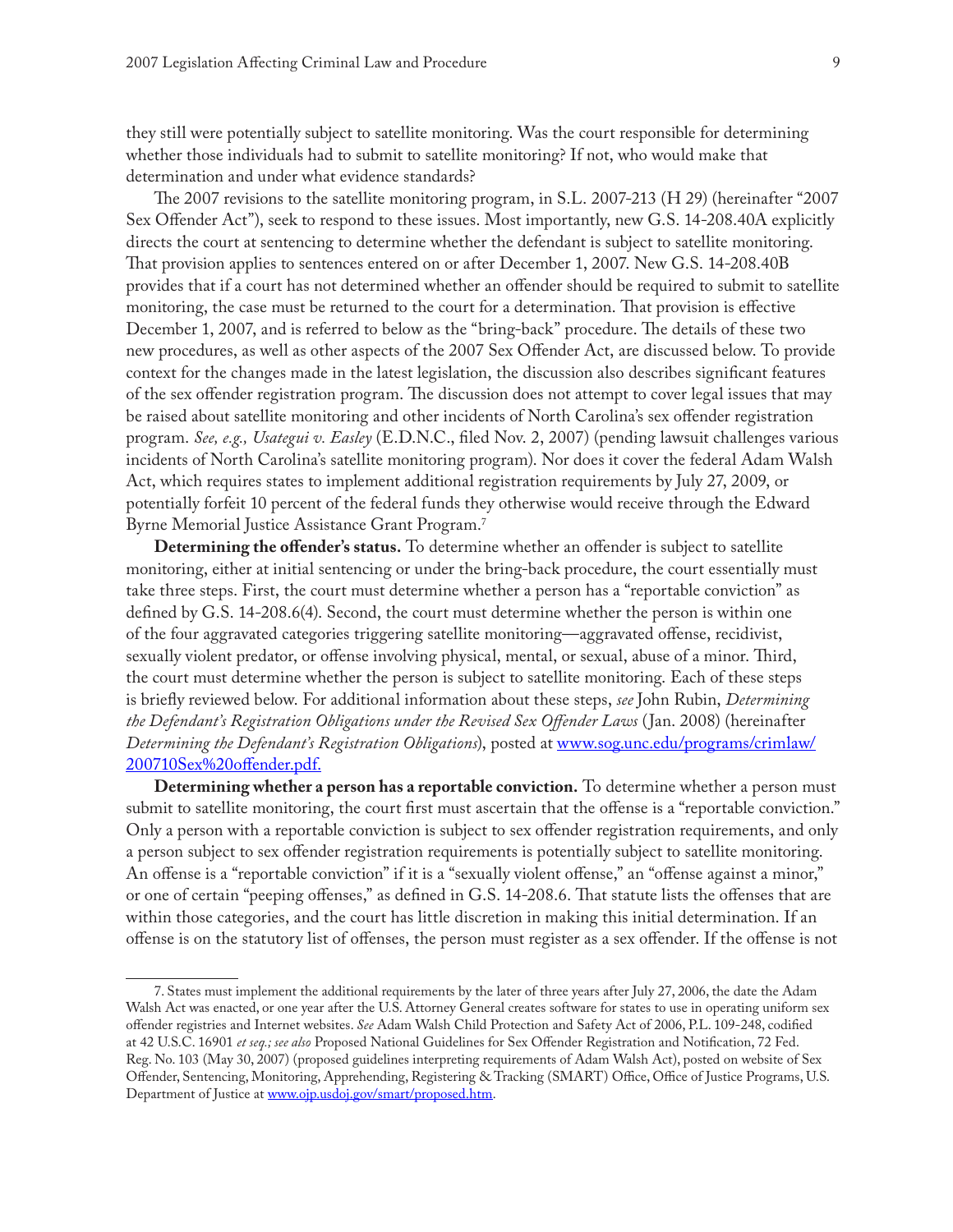on the list, the person is not subject to sex offender registration requirements. For a list of the offenses that constitute reportable convictions, and the dates that those offenses became subject to registration requirements, *see Determining the Defendant's Registration Obligations, supra,* at pp. 5–10. For a few of the listed offenses (aiding or abetting a sexually violent offense or offense against a minor, and peeping), the court must make the additional determination that registration is necessary before the offense constitutes a "reportable conviction." *See* G.S. 14-208.6(4)a, d.

**Determining whether a person is in one of the four aggravated categories.** Once the court determines that a person has a reportable conviction, it next must determine whether the person is within one of the four aggravated categories. Only a person within one of those categories may be ordered to submit to satellite monitoring. If the offense is a reportable conviction, the 2007 Sex Offender Act requires the prosecutor to present to the court any evidence that the defendant is within one of those categories; the prosecutor "has no discretion" to withhold any such evidence. *See* G.S. 14-208.40A. The defendant has the right to present any contrary evidence. The court, not the jury, makes the findings at sentencing. New G.S. 14-208.40A does not specify the burden of proof, but presumably the state has the burden by at least a preponderance of the evidence. The new statute does not require that the state allege in an indictment or other notice that the defendant is within one of the four aggravated categories (except for sexually violent predator, discussed below).

The term "aggravated offense," one of the four aggravated categories, is defined in G.S. 14- 208.6(1a). It means a criminal offense involving (1) vaginal, anal, or oral penetration with a victim of any age through the use of force or the threat of serious force or (2) vaginal, anal, or oral penetration with a victim who is less than twelve years old. One question is whether for an offense to be an aggravated offense, the definition of that offense must include the elements of the above definition. In other words, is the court supposed to look at the elements of the offense for which the defendant was convicted or the specific facts of the offense committed by the defendant?

If an elements approach is used, only certain offenses in North Carolina would constitute aggravated offenses—those that involve a sexual act involving penetration and either the use of force or threat of serious force or a victim under the age of twelve. The difficulty is that the aggravated offense definition, which derives from federal law, does not track North Carolina's offense definitions. The North Carolina offenses that most closely resemble the federal definition are rape and sexual offense, but the match is not exact. For example, penetration is a requirement for both subcategories of aggravated offense. Under North Carolina law, penetration is an element of rape, which involves vaginal intercourse, and sexual offense based on anal intercourse or the insertion of an object into another's genital or anal opening, but penetration is not an element of sexual offense based on the oral sex acts of fellatio, cunnilingus, or analingus. *See* Jessica Smith, North Carolina Crimes: A GUIDEBOOK ON THE ELEMENTS OF CRIME 168 (6th ed. 2007). Other North Carolina offenses that are reportable convictions, such as indecent liberties and sexual battery, do not specify vaginal, anal, or oral sex acts (with or without penetration) as elements.

If instead a factual approach is used, a court may look at the facts of the offense committed by the defendant to determine whether they meet the definition of aggravated offense. Thus a conviction of indecent liberties with a child might constitute an aggravated offense if the offense involved a sexual act of penetration by force or against a child under the age of twelve. The offense resulting in a conviction would still have to be a reportable conviction under this approach—if the defendant is convicted of a non-reportable offense, such as crime against nature, the underlying acts could never elevate the offense to an "aggravated offense."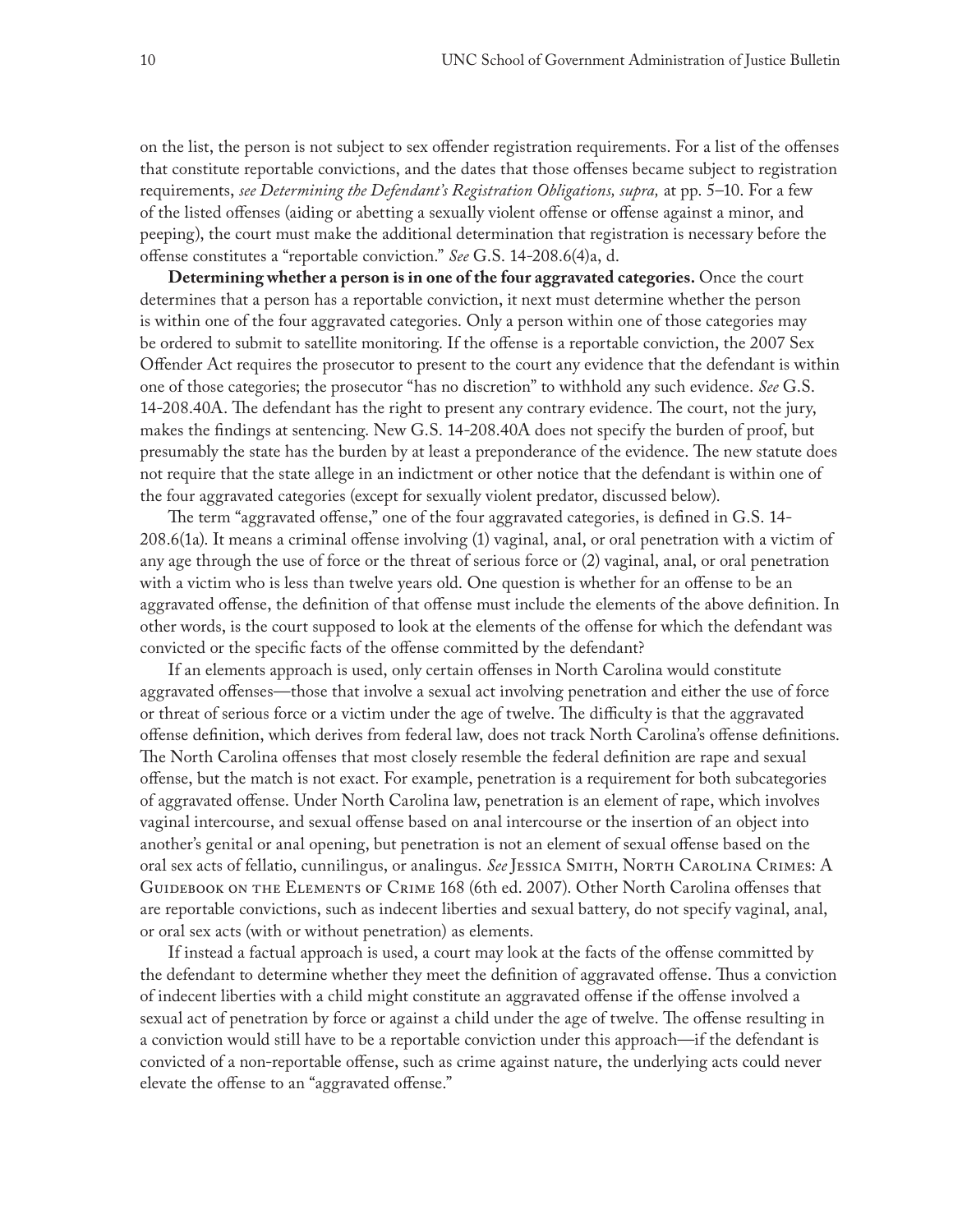The question of whether to use an elements or factual approach is initially one of legislative intent. The "aggravated offense" category was adopted in 2001 in North Carolina to require those persons within that category to register as a sex offender for life. The definition of the category was not changed with the adoption of satellite monitoring in 2006. There appear to be no North Carolina appellate opinions that have considered how to apply the term, however. In practice, trial courts had generally not been determining whether an offense constitutes an aggravated offense, and it does not appear that any case has reached the appellate courts.<sup>8</sup> In support of the argument that courts must look at the facts of the offense is the requirement in new G.S. 14-208.40A(a) that the "district attorney shall have no discretion to withhold any evidence required to be submitted to the court pursuant to this subsection." The statute also provides that the defendant may present contrary "evidence." This language suggests that the General Assembly intended for the court to make a factual determination based on the evidence presented. On the other hand, the new section states that the court must determine whether "the *conviction offense* was an aggravated offense," which may suggest that the controlling question is whether the offense for which the defendant was convicted is an aggravated offense. *See State v. Mastne,* 725 N.W.2d 862 (Neb. Ct. App. 2006) (holding that court should look at definition of offense, not specific facts, to determine whether defendant has been convicted of "aggravated offense"; definition of aggravated offense in that jurisdiction is similar to definition adopted by North Carolina); *see also generally Taylor v. United States,* 495 U.S. 575, 599–602 (1990) (in determining whether to impose sentence enhancement for federal offense based on prior state conviction, trial court must use categorical approach—that is, trial court generally may look only at fact of conviction and statutory definition of prior offense and not facts underlying prior conviction; court bases holding on Congress's intent but also discusses some of practical difficulties of factual approach); *Leocal v. Ashcroft,* 543 U.S. 1, 7 (2004) (in determining whether state conviction constituted deportable offense under immigration law, court holds that language of federal statute "requires us to look to the elements and the nature of the offense of conviction, rather than to the particular facts relating to petitioner's crime").

The second aggravated category, "recidivist," is more straightforward. *Recidivist* is defined as a person who has "a prior conviction for an offense that is described in G.S. 14-208.6(4)," the provision defining *reportable conviction.* Thus a person with a prior conviction for indecent liberties may be considered a "recidivist" if convicted a second time of indecent liberties or another offense subject to registration requirements. A lingering question is whether a person could be considered a "recidivist" if the prior conviction was not subject to registration requirements at the time. For example, if a person was convicted of indecent liberties and completed his or her sentence before 1996 when the registration requirements first took effect, would the person be considered a recidivist if convicted of indecent liberties again? The statutes do not provide a clear answer.

The third aggravated category is "sexually violent predator." New G.S. 14-208.40A states that at sentencing for a reportable conviction the district attorney must present evidence of, and the court must determine, whether the offender is classified as a sexually violent predator pursuant to G.S. 14-208.20. The latter statute requires the district attorney and the court to follow certain procedures in classifying a person as a sexual violent predator; among other things, the district attorney must have given notice to the defendant before trial of the intent to have the defendant classified as a sexually violent predator

<sup>8.</sup> In many cases, the practice up to now has been that the sheriff of the county where the defendant must register has determined whether a conviction met the definition of aggravated offense. It appears that sheriffs have been considering the facts of the particular offense, as evidenced by the court record and other information, and not the elements alone. Any legal issues involved in such post-sentence determinations are beyond the scope of this discussion.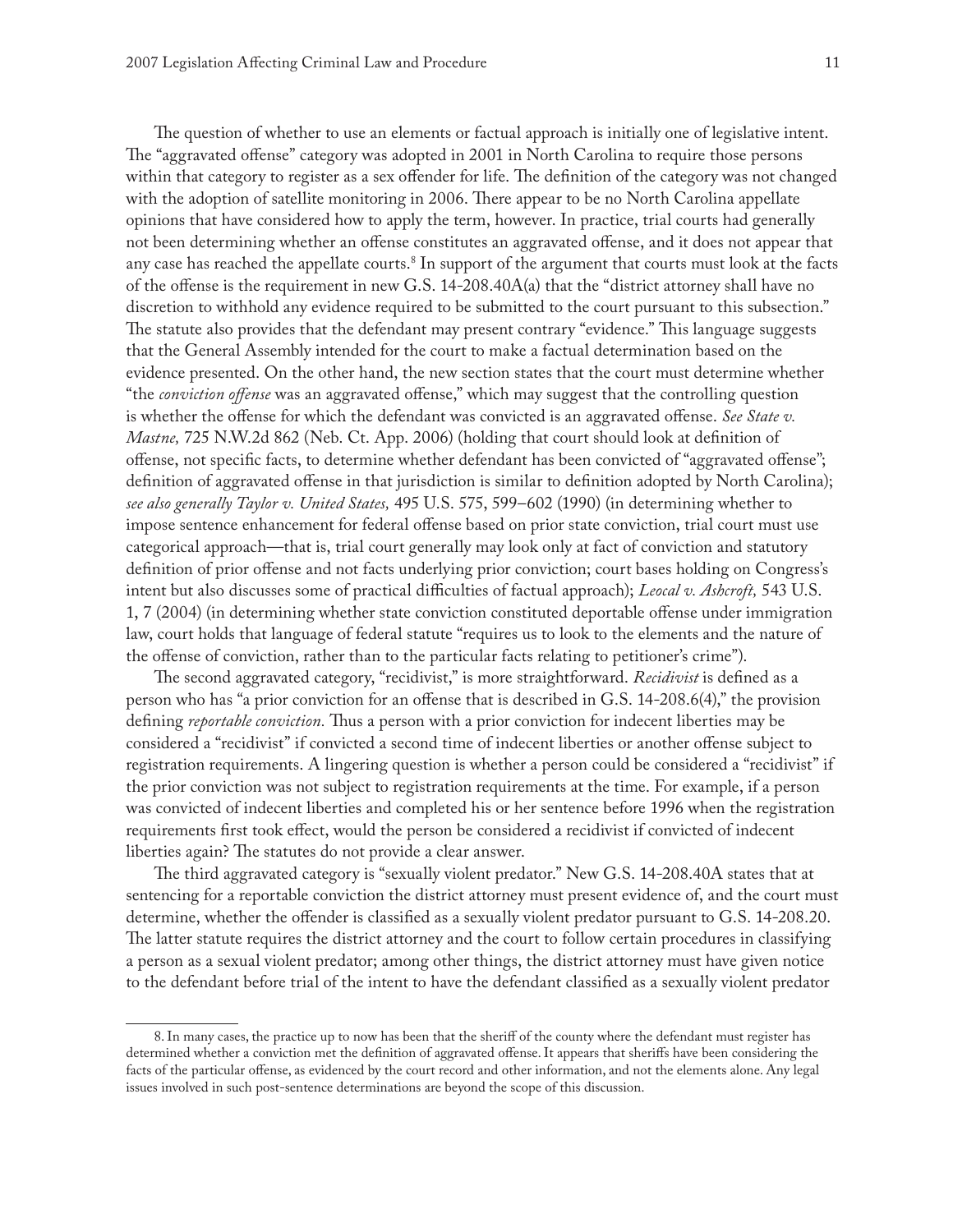and the court must have sent the defendant for an evaluation by a board of experts following trial. Unless these procedural requirements are followed, it would appear that the court could not consider whether the defendant is a sexually violent predator and subject to satellite monitoring on that ground.

The fourth aggravated category is an offense that involved "physical, mental, or sexual abuse of a minor." There is no statutory definition of the term. This language also has provided the basis for certain mandatory conditions of probation and post-release supervision, such as restrictions on living with a minor during the period of supervision [*see* G.S. 15A-1343(b2) and 15A-1368.4(b1), enacted in 1996 in S.L. 1996-18, Sec. 20.14(b), (c) (2d extra session, H 53)] and the new provisions on warrantless searches, discussed below. No statutory definition is provided in that context either.

**Monitoring consequences.** If a person has a reportable conviction and is within any of the first three aggravated categories—aggravated offense, recidivist, or sexually violent predator—the court must order the offender to submit to satellite monitoring for life. *See* G.S. 14-208.40A(c). The court does not make any additional findings. (The offender also must register as a sex offender for life by virtue of being in one of those categories and must re-verify his or her registration information with the sheriff every ninety days, rather than every six months as with offenders subject to the regular sex offender registration program.) Lifetime satellite monitoring may be terminated by the Post-Release Supervision and Parole Commission under G.S. 14-208.43. There is no provision for termination of the lifetime registration requirement.

If the person is not within one of those categories but the offense involved physical, mental, or sexual abuse of a minor, the court must order the Department of Correction (DOC) to do a risk assessment and report the results to the court within thirty to sixty days of the court's order. The statute does not specify whether the court should continue the sentencing of the defendant while awaiting the DOC's report. *Compare* G.S. 14-208.20(b) (providing that if prosecutor has sought classification of defendant as sexually violent predator pursuant to statutory procedures, court orders evaluation of defendant prior to sentencing). If the court finds based on the DOC risk assessment that the offender requires the highest possible level of supervision and monitoring, the court must order the offender to submit to satellite monitoring for the period of time specified by the court. The statutes do not explicitly set an outside limit on monitoring; however, the period of monitoring could be for no longer than the period during which the person is "required to register," a precondition for satellite monitoring. *See* G.S. 14-208.40(a). In practice, courts have tended to impose satellite monitoring in these cases for the term of supervised probation. The new statute does not specify the procedure for the court to follow after it receives the DOC risk assessment. Presumably, the court must hold an additional hearing, at which the state and defendant may be heard as to the report's findings and the appropriateness of satellite monitoring.

**Bring-back procedure.** New G.S. 14-208.40B provides a procedure for returning to court an offender who has been convicted of a reportable offense if a court has not determined whether the offender must submit to satellite monitoring. In those instances, DOC must initially determine whether the offender falls into one of the four aggravated categories described above. If DOC determines that the offender falls into one of those categories, it must schedule a hearing in the court of the county where the offender resides. DOC must notify the offender of its preliminary determination and the date of the scheduled hearing by certified mail. The hearing may be no sooner than fifteen days from the date notice was mailed.

The hearing procedure is the same as under new G.S. 14-208.40A. Thus the district attorney presents evidence of the appropriate designation, the defendant presents contrary evidence, and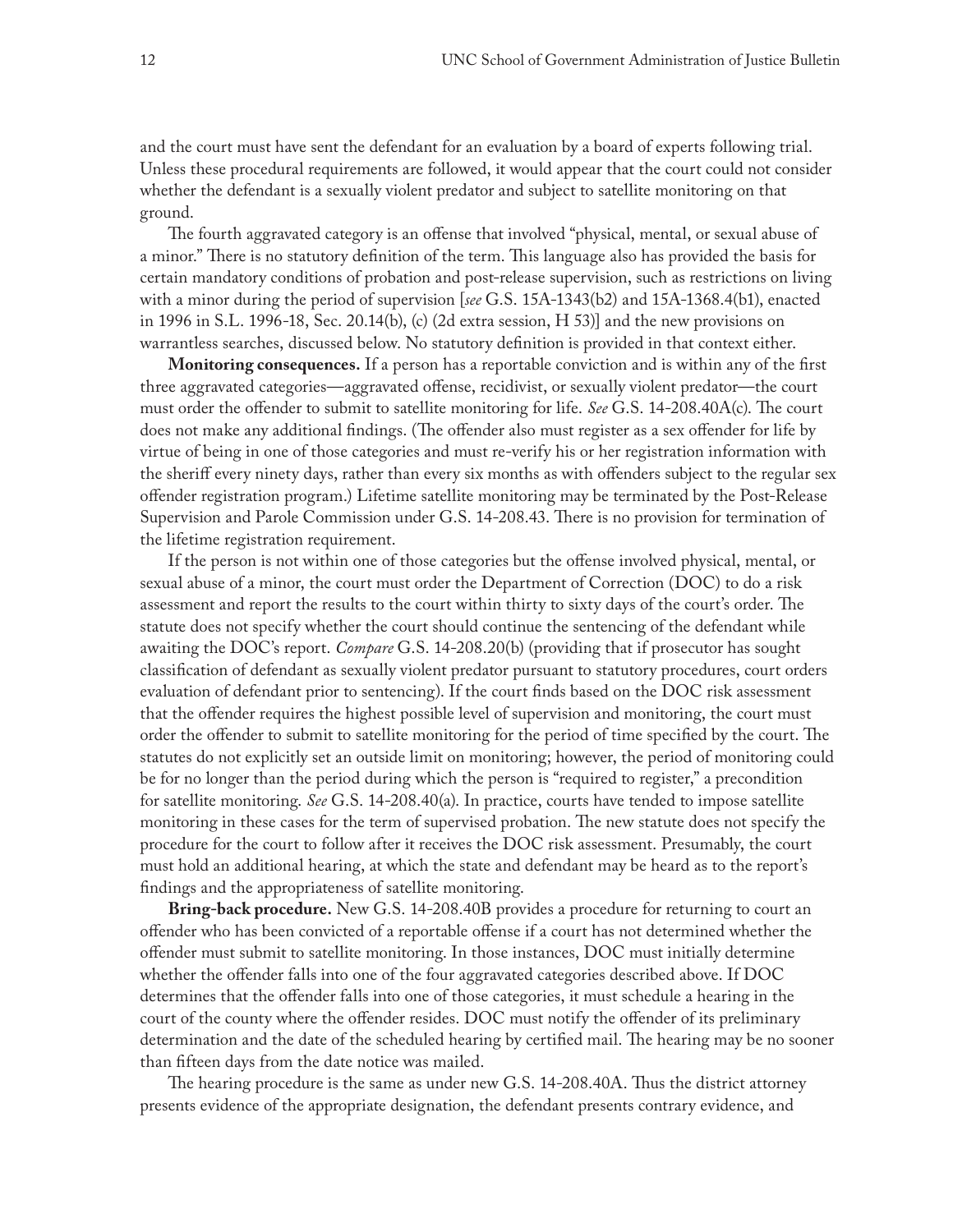the court determines whether the offender falls into one of the aggravated categories. The court must obtain a DOC risk assessment for cases involving "physical, mental, or sexual abuse" of a minor.

The new statute does not specifically address whether the defendant has the right to have counsel appointed at these "bring-back" hearings. If the court makes the satellite monitoring determination at the sentencing hearing in the case, the defendant will be represented by any counsel that he or she had for the trial of the case. The defendant may have the same right to counsel if a satellite monitoring determination was not made at the initial sentencing hearing and a further hearing has to be scheduled under new G.S. 14-208.40B.

The bring-back procedures are effective December 1, 2007 [pursuant to S.L. 2007-484, Sec. 42 (S 613)]. Thus, beginning December 1, 2007, DOC must schedule hearings in all cases in which it determines that satellite monitoring is appropriate and in which there has been no court determination. This hearing requirement appears to encompass cases in which DOC previously placed a person on satellite monitoring without a court determination. The satellite monitoring provisions took effect August 16, 2006, and pursuant to those provisions, DOC began placing offenders on satellite monitoring January 1, 2007.

**Enforcement of monitoring requirements.** The 2007 Sex Offender Act makes several changes to assist DOC, which is principally responsible for administering the satellite monitoring program, in enforcing the monitoring requirements. Unless otherwise indicated, these provisions are effective December 1, 2007.

New G.S. 14-208.40C requires offenders who receive an active sentence and who are required to enroll in the program to report to the Division of Community Corrections to receive the appropriate equipment immediately upon release from the Division of Prisons. Offenders subject to the program who receive a probationary sentence must report immediately upon sentencing and, if necessary, must return at a time designated by the Division of Community Corrections to receive the appropriate equipment.

The act deletes from G.S. 14-208.42 the provision placing an offender on unsupervised probation for life when placed on lifetime satellite monitoring. Instead, the revised statute provides that DOC has the authority to contact the offender at the offender's residence or to require the offender to appear at a specific location as needed for purposes of enrollment in the satellite monitoring program, receipt and maintenance of equipment, and other steps necessary to complete the requirements for satellite monitoring.

Effective for offenses committed on or after December 1, 2007, the act revises G.S. 14-208.44(b) to make it a Class E felony to intentionally interfere with the proper functioning of a device (as well as to intentionally tamper with, remove, or vandalize a device, which has been prohibited by that statute). New G.S. 14-208.44(c) makes it a Class 1 misdemeanor if a person required to enroll in a satellitemonitoring program fails to provide necessary information to DOC or to fail to cooperate with DOC guidelines and regulations for the program.

**Reports.** Section 17.14 of the 2007 appropriations act, S.L. 2007-323 (H 1473), requires DOC to report by March 1 of each year to various legislative committees on the number of sex offenders subject to satellite monitoring, the caseloads of probation officers assigned to offenders subject to satellite monitoring, the number of violations, the number of absconders, the projected number of offenders to be enrolled by the end of that year, and the total cost of the program, including a per-offender cost. (G.S. 14-208.45 provides that a person required to submit to satellite monitoring must pay a one-time fee of \$90, unless the court waives the fee for good cause. This provision indicates that the person may not be required to bear other costs associated with satellite monitoring.)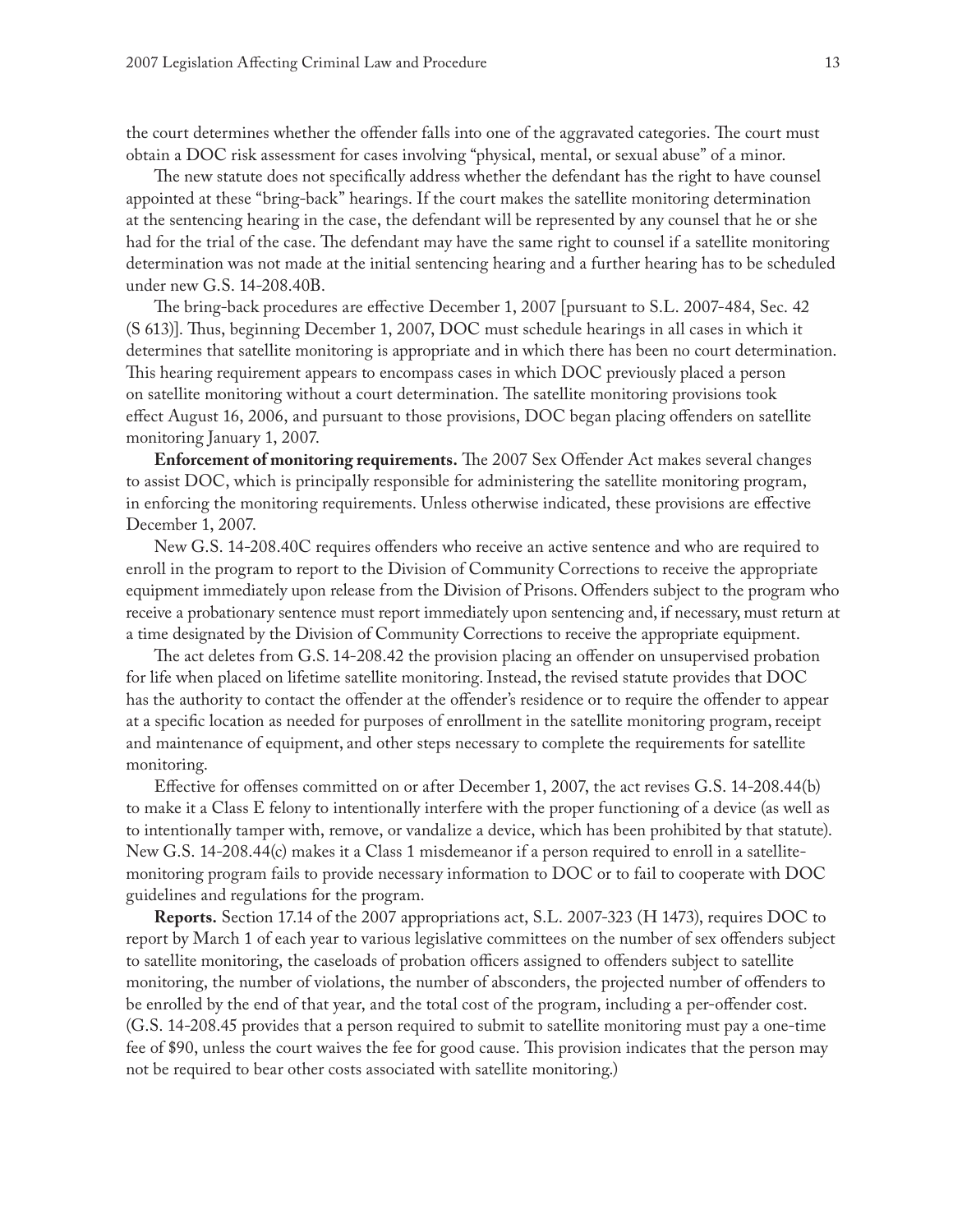#### Other Sex Offender Changes

**Warrantless searches and other conditions.** Effective for persons placed on probation on or after December 1, 2007, the 2007 Sex Offender Act (S.L. 2007-213) revises G.S. 15A-1343(b2) to provide that a person convicted of a reportable offense or of an offense involving physical, mental, or sexual abuse of a minor must submit at reasonable times to warrantless searches by a probation officer of the probationer's person and of the probationer's vehicle and premises while the probationer is present. The searches must be for purposes specified by the court and reasonably related to the probation supervision, and the probationer may not be required to submit to a search that is otherwise unlawful. The revised provision also states that warrantless searches of the probationer's computer or other electronic mechanisms that may contain electronic data are considered reasonably related to the probation supervision. Amendments to G.S. 15A-1374(b)(11) and 15A-1368.4(b1) make similar changes for parolees and people on post-release supervision.

**Other consequences.** The 2007 Sex Offender Act revises G.S. 14-208.9(a) to require offenders who are required to register and who move from one county to another to report in person to the sheriff of the new county (as well as to the sheriff of the previous county) and to provide written notice to each sheriff of the new address within ten days of the change of address. This provision was initially set to take effect on December 1, 2007 (*see* Section 15 of S.L. 2007-213), but a technical corrections bill changed the effective date to July 11, 2007. *See* Section 42(b) of S.L. 2007-484 (S 613). Since the technical corrections bill did not take effect until August 30, 2007, the above requirement likely applies beginning on that date.

G.S. 14-208.16 prohibits a person who is required to register from residing within 1,000 feet of a school as defined in that section. Subsection (d) provides that the restriction does not apply if the residence was established before the nearby property was turned into a school. This exception includes situations in which the offender resides with an immediate family member who established residence before a change in the ownership or use of the nearby property. Effective July 11, 2007, the act revises the exception to define *immediate family member* as a child or sibling who is eighteen years of age or older, or a parent, grandparent, legal guardian, or spouse of the offender.

**Disclosure of certain reportable convictions in child custody proceedings.** Effective for actions or proceedings filed on or after October 1, 2007, S.L. 2007-462 (H 1328) adds G.S. 50-13.1(a1) to require any person instituting an action or proceeding for custody ex parte who has been convicted of a sexually violent offense, as defined in G.S. 14-208.6(5), to disclose the conviction in the pleadings. A *sexually violent offense* is the principal type of conviction that requires a person to register as a sex offender under North Carolina's sex offender registration law.

**Funds.** The 2007 appropriations act appropriates approximately \$210,000 in recurring funds for each year of the 2007–09 fiscal biennium for a staff position and operating funds for the sex offender registry. *See* Joint Conference Committee Report on the Continuation, Expansion and Capital Budgets, Section I, Justice.

## Criminal Discovery and Related Procedures

In 2004, the General Assembly rewrote the criminal discovery provisions and significantly expanded the statutory rights of criminal defendants to obtain information from the state about the prosecution against them. The collection of revised statutes is commonly known as the "open-file discovery" law. *See* S.L. 2004-154 (S 52); John Rubin, *2004 Legislation Affecting Criminal Law and Procedure,*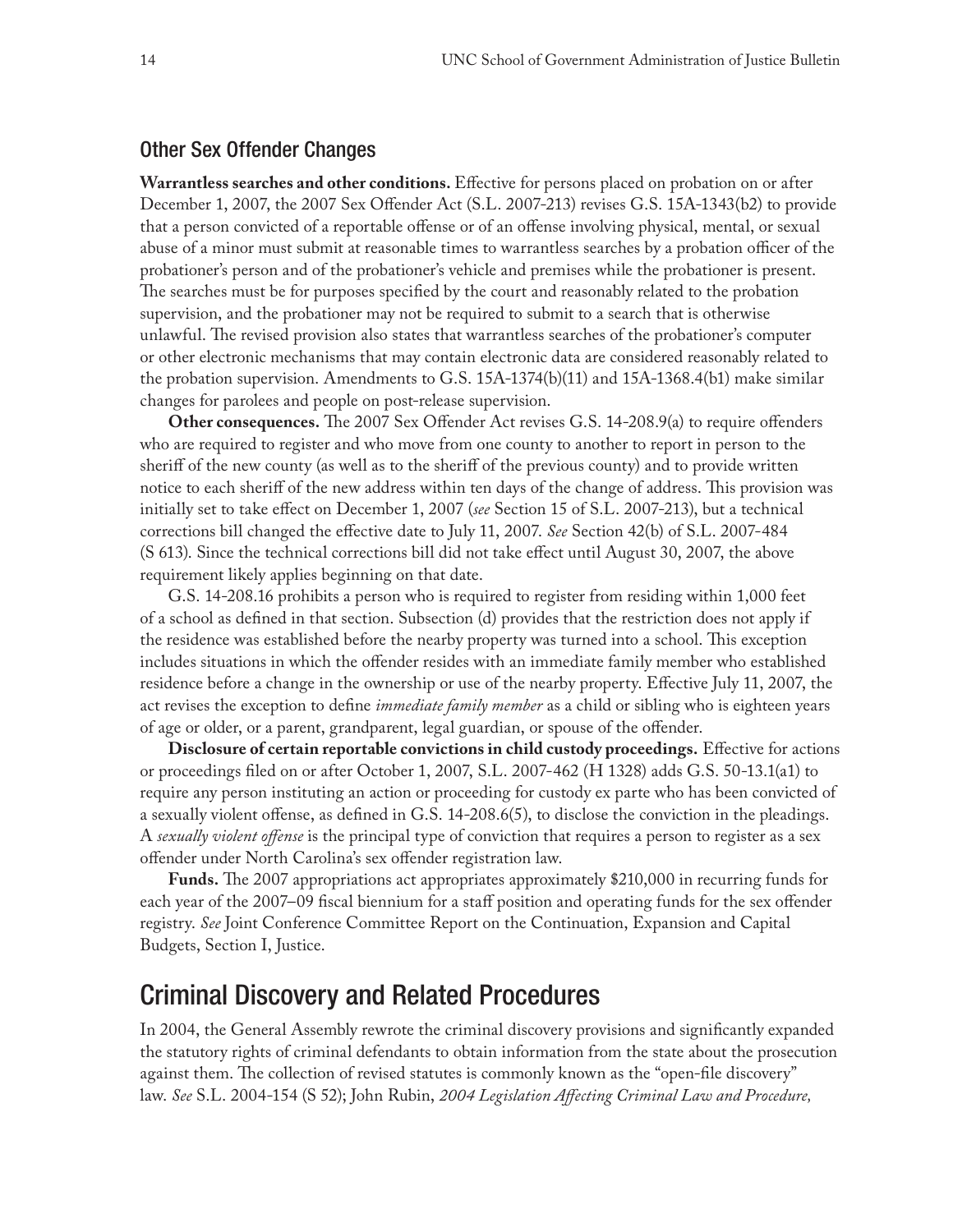ADMINISTRATION OF JUSTICE BULLETIN No. 2004/06 (Oct. 2004), at [www.sog.unc.edu/programs/](http://www.sog.unc.edu/programs/crimlaw/aoj200406.pdf) [crimlaw/aoj200406.pdf.](http://www.sog.unc.edu/programs/crimlaw/aoj200406.pdf) In the 2007 session, the General Assembly passed three acts making minor modifications to those provisions as well as other acts giving the parties in criminal cases access to information.

#### Open-File Discovery Changes

**Law enforcement's obligation to provide evidence to prosecuting attorney.** As part of the 2004 revisions to the criminal discovery laws, the General Assembly required law enforcement officers to make available to the state (that is, the prosecutor) on a timely and continuing basis all materials and information acquired in the course of the investigation of a felony. This provision was added to enable the state to comply with its obligation under revised G.S. 15A-903(a) to make available to the defendant the complete files of all law enforcement agencies involved in the investigation. The problem with the provision was that it was added to a statute that was easily overlooked—G.S. 15A-501(6), in Article 23 of G.S. Chapter 15A, Police Processing and Duties Upon Arrest. S.L. 2007-183 (H 786) reinforces law enforcement agencies' obligations by placing a similar provision in new G.S. 15A-903(c), a part of the criminal discovery statutes. The new subsection provides that on the state's request, law enforcement agencies (and prosecutorial agencies) must make available to the state a complete copy of the complete files related to the investigation of the crimes committed or the prosecution of the defendant. The act applies to cases where the trial date set pursuant to G.S. 7A-49.4 is on or after December 1, 2007. For cases before that date, law enforcement still has an obligation to provide its investigative files to the state under G.S. 15A-501(6).

**Oral statements by witnesses.** In 2004, the General Assembly significantly expanded the state's obligation to provide statements of witnesses to the defendant. Before that change, the state was required to provide witness statements to the defendant only if the statements met certain criteria (for example, they were signed or otherwise formally adopted by the witness) and only after the witness had testified. The state also was required to reduce to written or recorded form oral statements by the defendant and any co-defendant being tried jointly with the defendant. The General Assembly deleted those provisions in 2004 and required in revised G.S. 15A-903(a)(1) that the state provide to the defendant all witness statements and reduce to written or recorded form and provide to the defendant all oral statements. In *State v. Shannon,* the Court of Appeals recognized that these provisions require prosecuting attorneys and their legal staff, as well as law enforcement officers, to memorialize oral statements made to them by witnesses and provide them to the defendant in discovery. The court rejected the state's argument that prosecuting attorneys are exempt from the requirement of memorializing oral statements by witnesses. *See State v. Shannon,* \_\_\_ N.C. App. \_\_\_, 642 S.E.2d 516 (2007) (state petitioned North Carolina Supreme Court to review Court of Appeals' decision but, in light of legislation below, state withdrew its petition).

In S.L. 2007-377 (S 1009), the General Assembly reaffirmed its approach to oral witness statements, with minor modifications, effective for cases pending on or after August 19, 2007. Revised G.S. 15A-903(a)(1) continues to require the state to reduce all oral statements to written or recorded form and provide them to the defendant except in the following circumstances: (1) the oral statement was made to a prosecuting attorney outside the presence of a law enforcement officer or investigatorial assistant and (2) the oral statement does not contain significantly new or different information from a prior statement made by the witness. (The classification of investigatorial assistant is described in G.S. 7A-69.) Thus if the specified personnel are present when a witness speaks to a prosecutor, any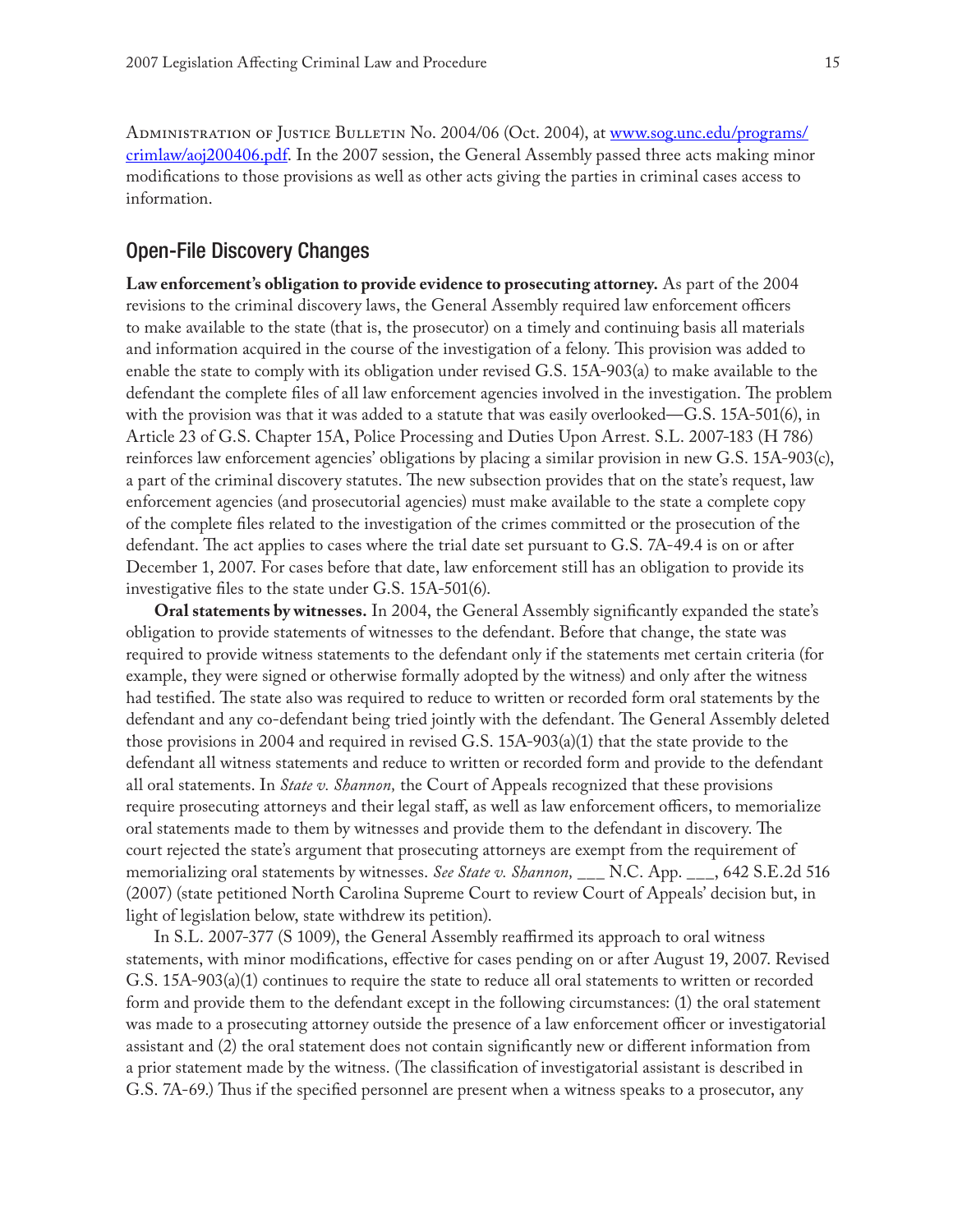statements by the witness must be reduced to writing; if the prosecutor is alone or with someone other than the specified personnel, any statements also must be reduced to writing unless the statements contain no significantly new or different information.

**Certain information not subject to disclosure.** Before the 2004 revisions to the discovery law, the state had the right to withhold a broad range of information from discovery. The then-existing "work product" provision, in G.S. 15A-904(a), provided that unless disclosure was otherwise required by the discovery statute or constitutional principles, the state could withhold reports, memoranda, and other documents made by the state in the investigation and prosecution of the case as well as statements made by witnesses and prospective witnesses. The 2004 open-file discovery legislation rewrote the work product provision in G.S. 15A-904(a) to focus on protecting prosecuting attorneys' mental impressions and conclusions about the case while ensuring that the defendant had access to factual information, whether obtained by a prosecuting attorney or law enforcement officer. Thus revised G.S. 15A-904(a) allowed the state to withhold written materials drafted by the prosecuting attorney or the prosecuting attorney's legal staff for their own use at trial (such as voir dire questions or closing arguments) and other materials that they drafted to the extent the materials contained their opinions, theories, strategies, or conclusions. Under G.S. 15A-908, prosecutors (as well as defendants) could apply to the court for a protective order if they wanted to withhold information that otherwise would have to be disclosed.

S.L. 2007-377 leaves these provisions in place but revises G.S. 15A-904, effective for cases pending on or after August 19, 2007, to allow the state to withhold two additional types of information without seeking a protective order. First, under new G.S. 15A-904(a1), the state is not required to disclose the identity of a confidential informant unless the disclosure is otherwise required by law. Thus to obtain the identity of a confidential informant, a defendant would have to make a motion to the court for disclosure based on constitutional or statutory grounds. *See, e.g., Roviaro v. United States,* 353 U.S. 53 (1957); G.S. 15A-978. Second, under new G.S. 15A-904(a2), the state is not required to provide any personal identifying information of a witness (such as a social security number) beyond the witness's name, address, date of birth, and published phone number unless on the defendant's motion the court determines that the defendant needs additional information to accurately identify and locate the witness.

**Meaning of "prosecutorial agency."** As revised in 2004, G.S. 15A-903(a)(1) requires the state to make available to the defendant the files of all law enforcement and prosecutorial agencies involved in the investigation of the crimes committed or the prosecution of the defendant. In effect, this provision requires the prosecuting attorney to obtain the files of these agencies and provide them to the defendant. A lingering question has concerned which agencies' files the prosecuting attorney must obtain and provide to the defendant. Certainly, the district attorney's office that is prosecuting the case would be a covered agency, and the prosecuting attorney would have to disclose information in that office's possession. Likewise, the files of investigating law enforcement agencies must be disclosed. (To assist prosecutors in complying with that obligation, another act from the 2007 legislative session requires law enforcement agencies to provide their files to the prosecuting attorney on request. *See* S.L. 2007-183, discussed above.)

What if an entity is not a law enforcement or prosecutorial agency itself but obtains information on behalf of a law enforcement or prosecutorial agency? For example, suppose the prosecuting attorney uses a private lab for DNA testing in a criminal case. Few would dispute that the prosecuting attorney would have to disclose that information. If the prosecuting attorney obtained the lab report, it would be considered part of the prosecutor's file and therefore would be subject to statutory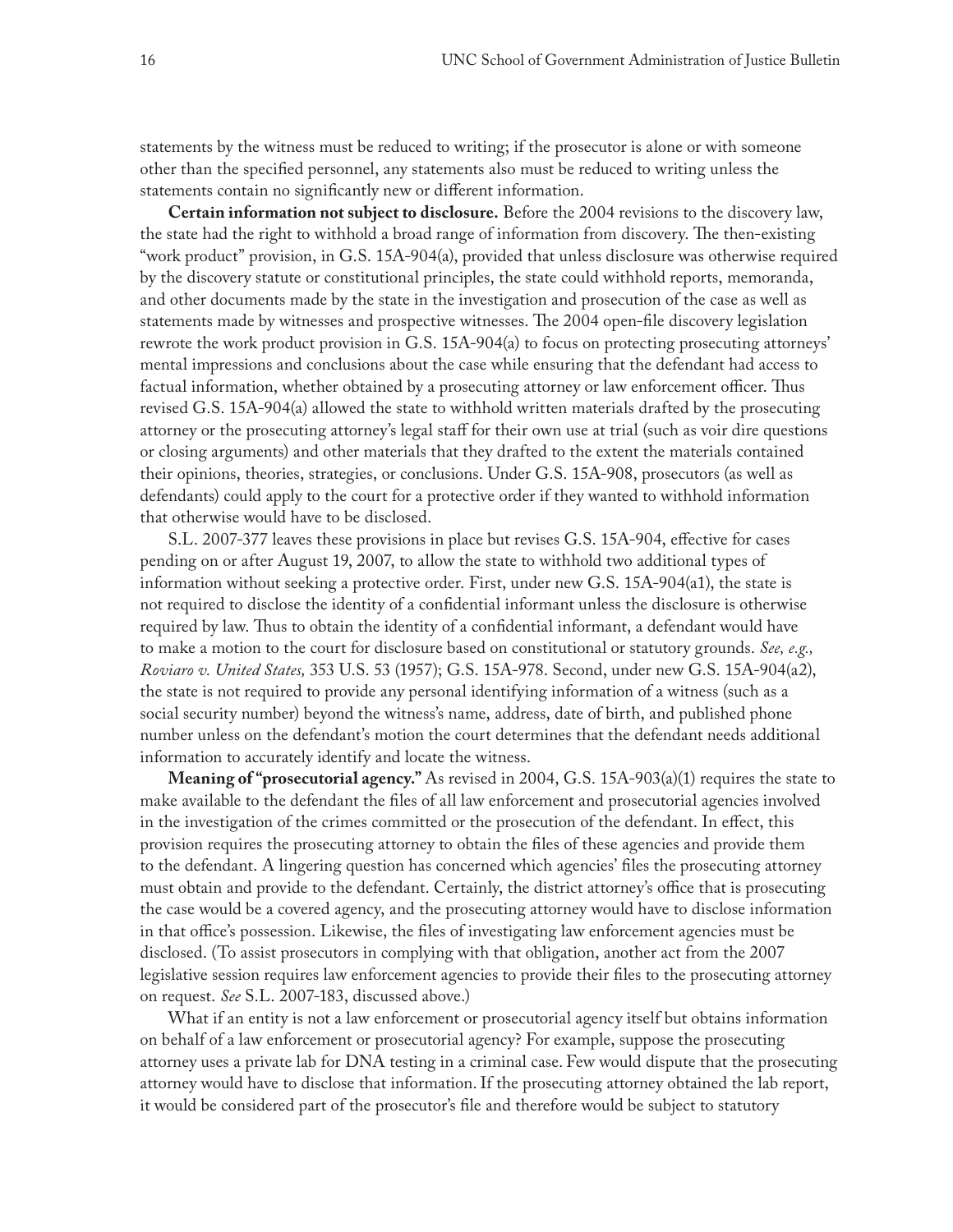discovery requirements. Even if the prosecutor did not actually take possession of the report, he or she would have the right to obtain it and would be obligated to disclose it to the defendant. *See State v. Pigott,* 320 N.C. 96, 102 (1987) (court holds under prior discovery statute that a prosecutor is obligated to turn over discoverable information in possession of "those working in conjunction with him and his office"); *see also Martinez v. Wainwright,* 621 F.2d 184, 188 (5th Cir. 1980) (in case applying *Brady v. Maryland,* which deals with prosecutors' constitutional obligation to disclose evidence, court held that a prosecutor could not avoid disclosing evidence "by the simple expedient of leaving relevant evidence to repose in the hands of another agency while utilizing his access to it in preparing his case for trial").

S.L. 2007-393 (S 1130) makes the prosecutor's obligations explicit with respect to outside agencies. Effective October 1, 2007, G.S. 15A-903(a)(1) provides that "the term 'prosecutorial agency' includes any public or private entity that obtains information on behalf of a law enforcement agency or prosecutor in connection with the investigation of the crimes committed or the prosecution of the defendant." This language clearly would cover information developed by the private lab in the above example. There still may be some gray areas, however. For example, in connection with allegations of abuse and neglect, a county Department of Social Services (DSS) may investigate the same conduct as charged in a criminal case. Under the new language in G.S. 15A-903(a)(1), it seems unlikely that DSS would be considered a "prosecutorial agency" just because it had investigated the same conduct and, therefore, unlikely that its files would automatically be subject to the statutory discovery provisions. *See State v. Pendleton,* 175 N.C. App. 230 (2005) (interpreting 2004 version of G.S. 15A-903(a)(1), court finds that DSS did not act in the capacity of a prosecutorial agency where DSS referred matter to police for investigation, the police gathered their own evidence, and a DSS employee sat in on an interview by police of a child victim). In some instances, however, DSS or other outside agencies could become so involved in a criminal investigation that they could be considered to be acting in a law enforcement or prosecutorial capacity, and the portion of their files pertaining to the case could be subject to the statutory disclosure requirements. *See generally State v. Morrell,* 108 N.C. App. 465 (1993) (social worker assigned to case of allegedly abused child acted as a law enforcement agent in interviewing the defendant, rendering inadmissible custodial statements made to social worker without *Miranda* warnings). Regardless of whether an outside agency would be considered a "prosecutorial agency" under the new language, the state would still have to disclose information it obtains from an outside agency, just as it would have to turn over information obtained from any other source. The defendant also would have the right in some circumstances to obtain the information directly from the outside agency by motion to the court or subpoena. *See generally Pennsylvania v. Ritchie,* 480 U.S. 39 (1987) (describing defendant's right to obtain records in possession of third parties).

#### Other Discovery Mechanisms

**Subpoenas for documents.** Rule 45 of the North Carolina Rules of Civil Procedure governs the use of subpoenas in civil cases and, for the most part, in criminal cases as well. G.S. 15A-801 and 15A-802 state that Rule 45 applies to criminal cases except for one subsection of the rule—the provision that requires the subpoenaing party to serve a copy of the subpoena on the other parties to the case and not just on the person or entity being subpoenaed. In 2003 the General Assembly made numerous revisions to Rule 45, prompted primarily by concerns from civil practitioners. Because of the language of G.S. 15A-801 and 15A-802, those changes appeared to apply to criminal cases as well.<sup>9</sup>

<sup>9.</sup> For a discussion of the changes to Rule 45 and subpoena practice in general, *see* John Rubin and Aimee Wall, *Responding to Subpoenas for Health Department Records*, Health Law Bulletin No. 82 (Sept. 2005), posted at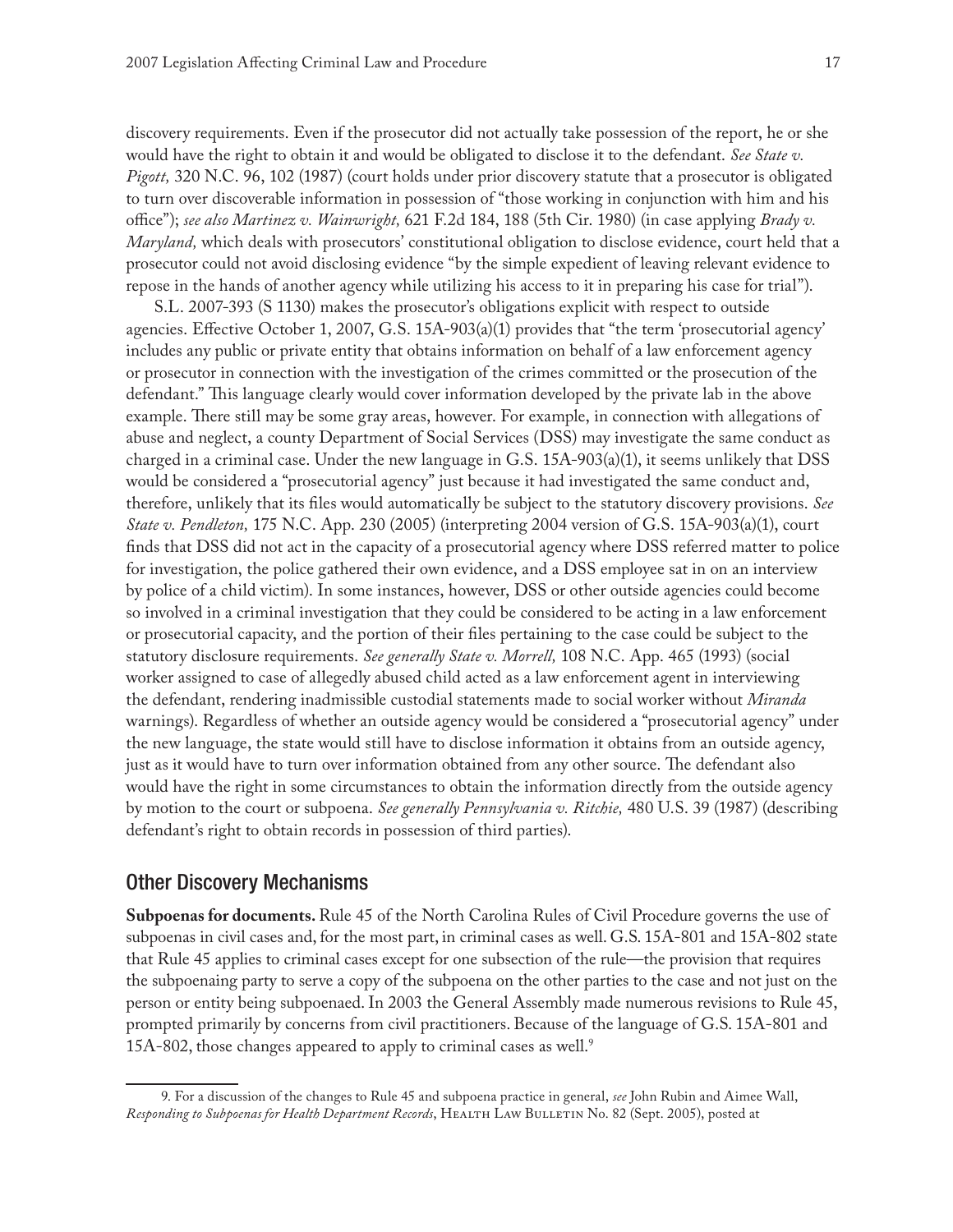In the 2007 legislative session, Rule 45 was revised in a more limited fashion but again apparently in response to concerns in civil cases. Effective for actions filed on or after October 1, 2007, S.L. 2007- 514 (H 316) adds new subsection (d1) to Rule 45 to require a party who has obtained material in response to a subpoena to serve on all other parties a notice of receipt of the material. The party must serve the notice of receipt within five business days after receipt and if requested must provide other parties an opportunity to inspect and copy the materials at the inspecting party's expense.

The act does not specifically exempt criminal cases from this requirement, although somewhat paradoxically the subpoenaing party in a criminal case need not give notice of the service of a subpoena in light of the above provisions of G.S. Chapter 15A. The new subpoena provisions are also in tension with G.S. 15A-905 and 15A-906, which essentially provide that a criminal defendant is only obligated to disclose to the state evidence that he or she intends to use at trial. If the new notice and inspection requirements do apply to criminal cases, a party may have grounds to seek a protective order under G.S. 15A-908 to withhold the records from disclosure. Alternatively, instead of using a subpoena, a party may move for a court order for production of records, which is not governed by Rule 45.10

**Access to confidential school personnel files by state.** Effective July 8, 2007, S.L. 2007-192 (H 550) revises G.S. 115C-321 to create an exception to school employees' right to confidentiality in their personnel files. New G.S. 115C-321(a1) provides that information in an employee's personnel file that is relevant to certain crimes may be made available to law enforcement and the district attorney. New G.S. 115C-321(a2) provides that the employee must be given five working days' written notice of any disclosure so that the employee may apply to the district court to determine whether the information is relevant to any criminal misconduct. Failure of the employee to apply for review waives any right to relief. The statute does not specify who must give the employee notice. New G.S. 115C-321(a3) provides that statements or admissions made by the employee and produced under subsection (a1) are not admissible in any subsequent criminal proceeding against the employee.

**Disclosures of health information to law enforcement.** Effective June 27, 2007, S.L. 2007-115 (H 353) amends G.S. 90-21.20B in an attempt to harmonize state and federal confidentiality law by allowing health care providers to disclose health information in certain situations permitted under federal law. Under the federal privacy regulation promulgated pursuant to the Health Insurance Portability and Accountability Act of 1996 (HIPAA Privacy Rule, 45 C.F.R. Parts 160 and 164), regulated health care providers are allowed to disclose protected health information without patient permission in a variety of circumstances. States are allowed, however, to have more protective state laws in place. Interpretation and implementation of North Carolina's confidentiality laws has been uneven and somewhat confusing over the years, primarily because it has not been clear whether the state's physician-patient privilege (G.S. 8-53) was more protective of privacy than the HIPAA Privacy Rule. Many health care providers erred on the side of caution by concluding that the privilege was more protective. Therefore, many providers refused to disclose protected health information without patient permission or a court order in circumstances in which the HIPAA Privacy Rule would have allowed disclosure.

[www.sog.unc.edu/pubs/electronicversions/pdfs/hlb82.pdf](http://www.sog.unc.edu/pubs/electronicversions/pdfs/hlb82.pdf). Although this bulletin was written to assist health departments in responding to subpoenas, the information about subpoena requirements is generally applicable to all proceedings.

<sup>10.</sup> *See* 1 North Carolina Defender Manual § 4.7A, at 35–38 (May 1998) (discussing grounds and procedures for obtaining records in possession of third parties), posted at [www.ncids.org.](http://www.ncids.org)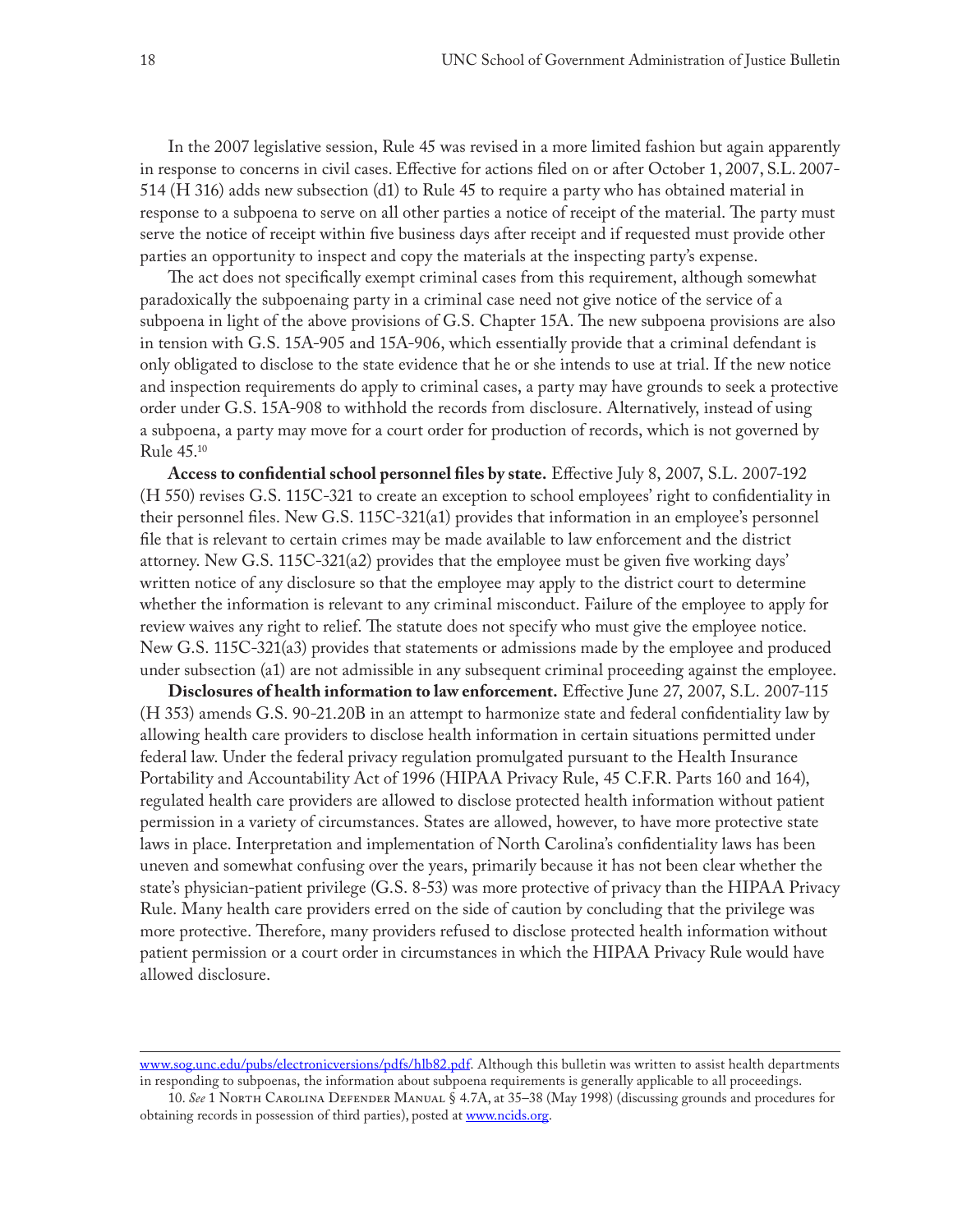S.L. 2007-115 addresses this ambiguity in part by adding new language to G.S. 90-21.20B authorizing health care providers to ignore the privileges and disclose information for (1) law enforcement purposes as permitted by a specific section of the HIPAA Privacy Rule, 45 C.F.R. 164.512(f) and (2) treatment, payment, and health care operations purposes as permitted by another section of the federal rule, 45 C.F.R. 164.506. Health care providers must still comply with any state law that "specifically" prohibits disclosure of particular information, such as information identifying a person who has or may have a reportable communicable disease, which is protected under G.S. 130A-143. Overall, this change in the law is rather significant in that it opens the door for health care providers to share information with each other and with law enforcement officials to the extent permitted by the HIPAA Privacy Rule without concern for potential violations of the privileges recognized in state law.<sup>11</sup>

## Criminal Offenses and Related Matters

#### Domestic Violence

**Felony violation of domestic violence protective order.** Ordinarily, a violation of a domestic violence protective order (DVPO) is a Class A1 misdemeanor under G.S. 50B-4.1(a). The 2001 General Assembly revised G.S. 50B-4.1 to add two felony offenses—committing a felony knowing that a DVPO prohibits that conduct, punishable as a felony one class higher than the felony committed, and violating a DVPO after three convictions under G.S. Chapter 50B, a Class H felony. Effective for offenses committed on or after December 1, 2007, S.L. 2007-190 (H 47) creates a new felony offense. Under new G.S. 50B-4.1 $(g)$ , a person is guilty of a Class H felony if he or she

- while in possession of a deadly weapon on or about or within close proximity of his or her person
- knowingly
- violates a valid DVPO
- • by failing to stay away from a place or person as directed by the DVPO.

**Pretrial release for domestic violence offenses.** G.S. 15A-534.1 contains a special procedure, known as the "48-hour law," for determining pretrial release conditions for defendants charged with certain domestic violence offenses. Under that statute, only a judge may determine pretrial release conditions during the first 48 hours after arrest. Effective for offenses committed on or after December 1, 2007, S.L. 2007-14 (H 42) revises that statute to make the offense of stalking subject to the 48-hour law if the offense is against a spouse or former spouse of the defendant or against a person with whom the defendant lives or has lived as if married.

**Separate waiting area for domestic violence victims.** Effective April 12, 2007, S.L. 2007-15 (H 46) provides that where practical, the clerk of superior court in each county must work with the county sheriff to make available to domestic violence victims a secure area, segregated from the general population of the courtroom and available on the victim's request, where they may await hearing of their court case. The Administrative Office of the Courts must report to the Joint Legislative Committee on Domestic Violence by May 1, 2008, on the progress of providing space in each courthouse.

<sup>11.</sup> The summary of this bill is drawn from Aimee N. Wall, *Health, in* North Carolina Legislation 2007 (forthcoming), available online at [www.sog.unc.edu/pubs/nclegis/nclegis2007/14%20Health.pdf](http://www.sog.unc.edu/pubs/nclegis/nclegis2007/14%20Health.pdf).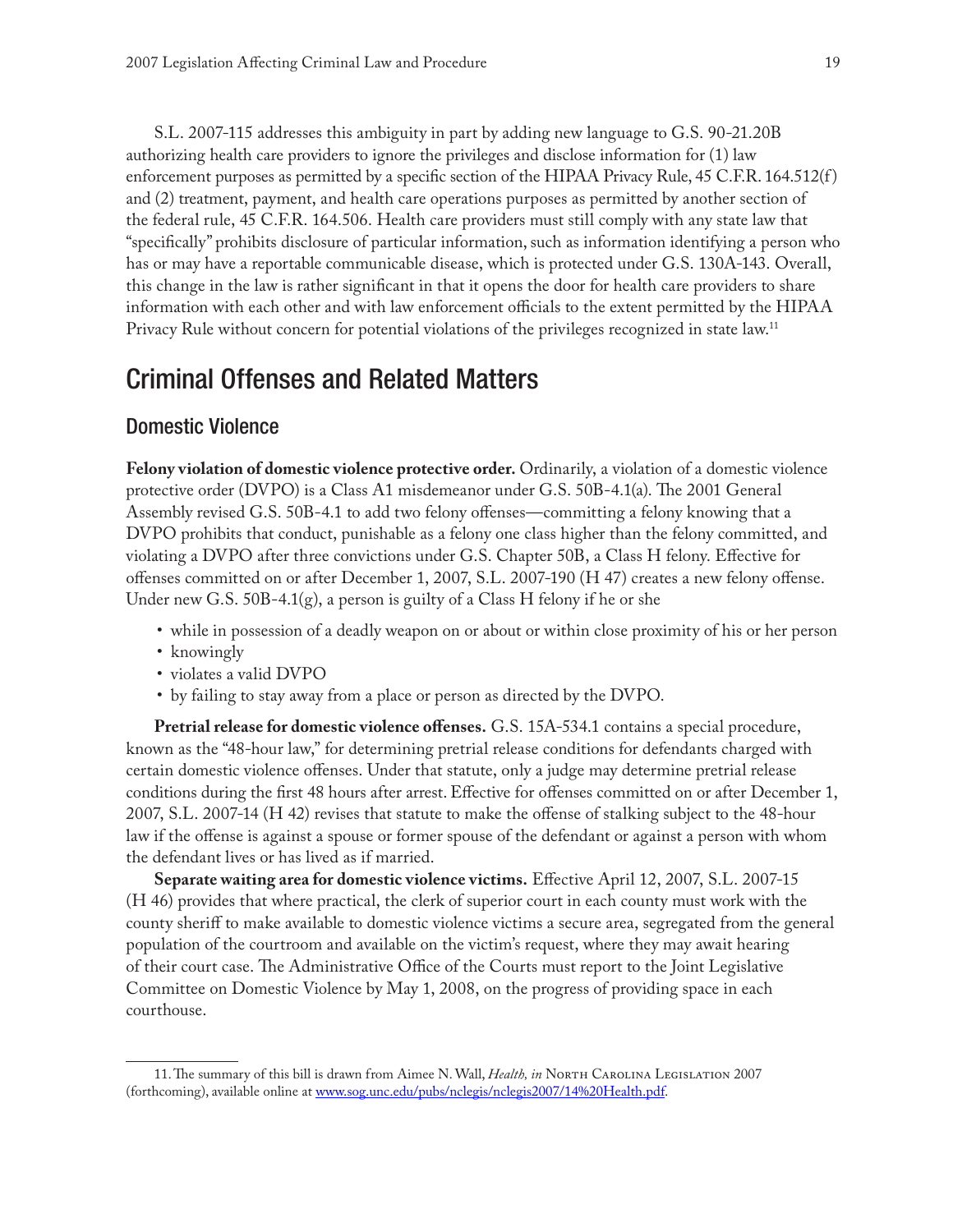**Victims' rights for protective order violations.** The Crime Victims' Rights Act (Article 46 of G.S. Chapter 15A) provides specific protections to victims of certain crimes, such as notice of court proceedings from the district attorney's office if requested by the victim. Included in the definition of *victim* in G.S. 15A-830(a)(7) are victims of certain misdemeanors when the defendant has a personal relationship with the victim as defined in G.S. 50B-1(b). Effective October 1, 2007, S.L. 2007-116 (S 30) revises G.S. 15A-830(a)(7) to add as a covered victim a victim of a violation of a valid domestic violence protective order under G.S. 50B-4.1.

The act also revises G.S. 50B-3(c1) to provide that when a protective order is filed with the Clerk of Superior Court, the clerk must provide to the applicant an informational sheet developed by the Administrative Office of the Courts containing a list of various agencies and services available to the applicant.

**Firearm notification requirements.** S.L. 2007-294 (H 1810) requires the Administrative Office of the Courts, in cooperation with the North Carolina Coalition against Domestic Violence and the North Carolina Governor's Crime Commission, to develop a form to comply with the criminal case firearm notification requirements of the federal Violence Against Women Act of 2005. Effective January 1, 2008, the court must provide a copy of the form to all defendants convicted of crimes subject to the firearm notification requirements.

**Domestic violence homicide reporting.** Beginning July 1, 2007, S.L. 2007-14 (H 42) requires the North Carolina Attorney General's office to develop a reporting system and database reflecting the number of homicides in North Carolina involving an offender and victim who had a personal relationship as defined by G.S. 50B-1(b). The database must include the type of personal relationship between the offender and victim, whether the victim had obtained a protective order pursuant to G.S. 50B-3, and whether the offender was on pretrial release pursuant to G.S. 15A-534.1 (the "48-hour law"). All state and local law enforcement agencies must report all cases to the Attorney General's office that meet the criteria for the new reporting system.

#### Weapons

**Possession of weapons in courthouse by judges and detention officers.** G.S. 14-269.4 forbids the possession of a deadly weapon, whether openly or concealed, on state property and in courthouses except by certain personnel, such as law enforcement officers. Effective August 21, 2007, S.L. 2007-412 (H 573) amends that section to permit district and superior court judges to possess a handgun in courthouses if they are in the building to discharge their official duties and they have a concealed handgun permit; and effective August 29, 2007, S.L. 2007-474 (H 1707) amends that section to allow detention officers employed by the sheriff to carry firearms in a courthouse if authorized by the sheriff.

**Concealed handgun permits for retired law enforcement officers.** Effective for offenses committed on or after December 1, 2007, S.L. 2007-427 (H 1231) amends several provisions in G.S. Chapter 14, Article 54B, to allow qualified retired law enforcement officers [as defined in new G.S. 14-415.10(4a)] to carry a concealed handgun without obtaining a concealed handgun permit if they obtain certification (as provided in new G.S. 14-415.26) from the North Carolina Criminal Justice Education and Training Standards Commission. A willful and intentional misrepresentation on an application for certification is a Class 2 misdemeanor, results in immediate revocation of any certification, and renders the person ineligible to obtain a certification or concealed carry permit. The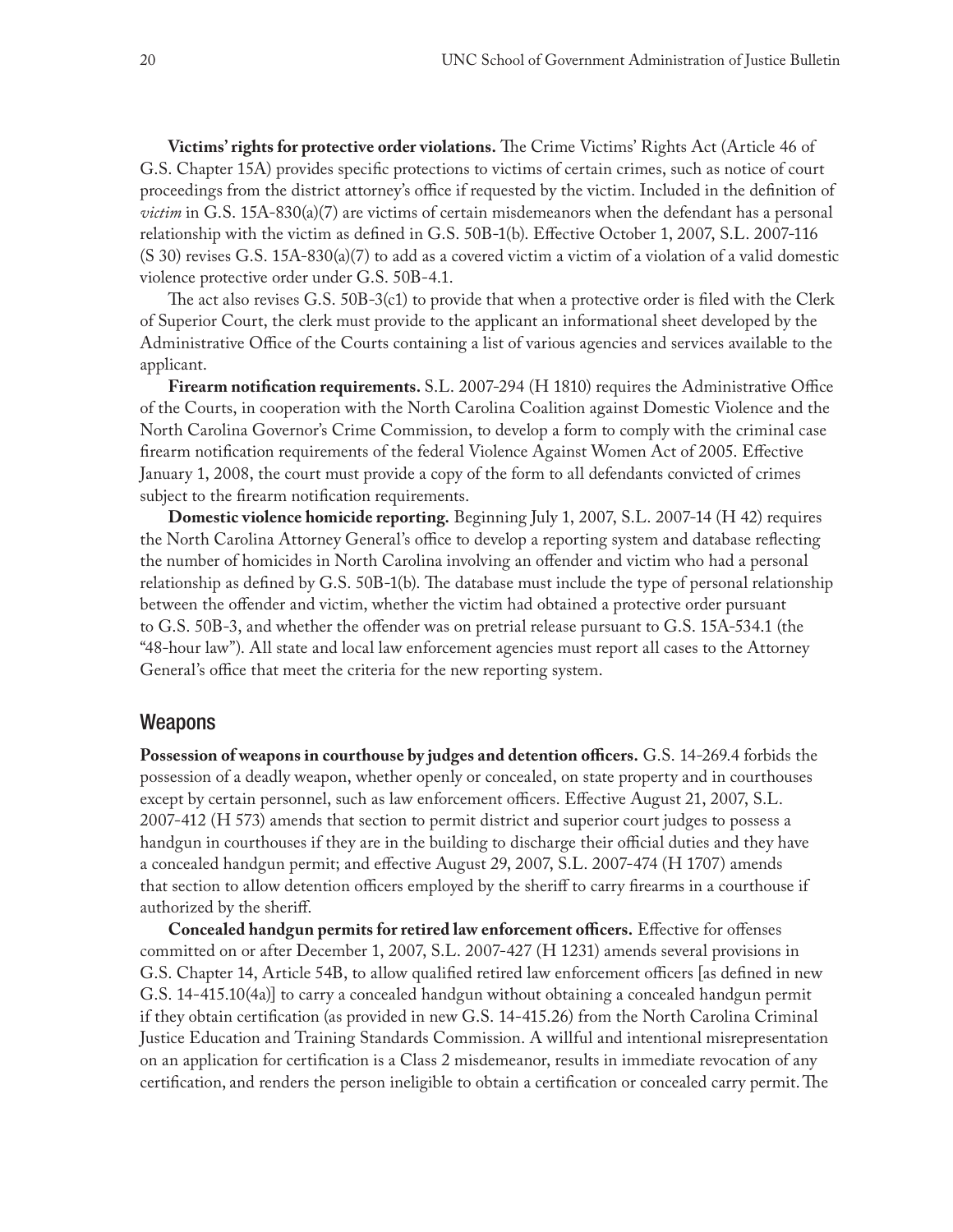act also exempts from obtaining a permit certain law enforcement and retired law enforcement officers authorized to carry a concealed handgun under federal law (as described in new G.S. 14-415.25).

**Carrying of weapon by certain armed security guards on school property.** Effective August 30, 2007, S.L. 2007-511 (S 854) amends G.S. 14-269.2, the statute prohibiting carrying a weapon on educational property, to allow armored car service and armed courier service guards to carry weapons with the permission of the college or university, and armed security guards to carry weapons at hospitals or health care facilities on educational property with the permission of the college or university. The guards must be registered under G.S. Chapter 74C, which regulates private protective services. (This change was also made in S.L. 2007-427, effective August 23, 2007.)

#### Drug and Alcohol Offenses

**"Safe zones" near child care centers, schools, and parks.** Under G.S. 90-95(e)(8) and 90-95(e)(10), it has been a Class E felony for a person twenty-one years of age or older to manufacture, sell, deliver, or possess with intent to sell or deliver a controlled substance in violation of G.S. 90-95(a)(1) within 300 feet of a child care center, elementary or secondary school, or public park. Effective for offenses committed on or after December 1, 2007, S.L. 2007-375 (S 8) amends G.S. 90-95(e)(8) and (10) to increase the distance to  $1,000$  feet. It also amends G.S.  $90-95(e)(10)$  to delete the requirement that the public park contain a playground. The two subdivisions continue to provide that the transfer of less than five grams of marijuana for no remuneration does not a constitute a delivery in violation of G.S. 90-95(a)(1).

**Ethyl alcohol.** G.S. 90-113.10 through 90-113.12 prohibit inhaling certain substances for the purpose of inducing intoxication; possessing these substances for the purpose of inhaling; and selling, delivering, or possessing with the intent to sell or deliver these substances. Effective for offenses committed on or after December 1, 2007, S.L. 2007-134 (S 125) revises those statutes to add ethyl alcohol to the list of covered substances. The act also adds G.S. 90-113.10A, effective the same date, to prohibit knowingly manufacturing, selling, delivering, or possessing an "alcohol vaporizing device" as defined in the new statute. A violation of any of these statutes is a Class 1 misdemeanor.

**Pretrial release restrictions involving methamphetamine offenses.** Effective August 30, 2007, Section 4 of S.L. 2007-484 (S 613) recodifies G.S. 15A-736.1 as G.S. 15A-534.6. Because the original statute was located within the extradition statutes, it could have been construed as applying to offenders in extradition cases only—that is, offenders arrested in North Carolina for offenses committed outside North Carolina. The recodification places the statute among the pretrial release statutes and makes it clear that it applies to any offender arrested in North Carolina.

G.S. 15A-534.6 authorizes judicial officials to deny pretrial release for certain methamphetamine offenses under certain conditions. The section provides that a rebuttable presumption arises that no conditions of release would assure the safety of the community if the state shows by clear and convincing evidence that

- the defendant is charged with a violation of G.S.  $90-95(b)(1a)$  (manufacture of methamphetamine) or 90-95(d1)(2)b. (possession of precursor chemical knowing that it will be used to manufacture methamphetamine), and
- the defendant is dependent on or regularly uses methamphetamine and the violation was committed or attempted to maintain or facilitate the defendant's dependence or use.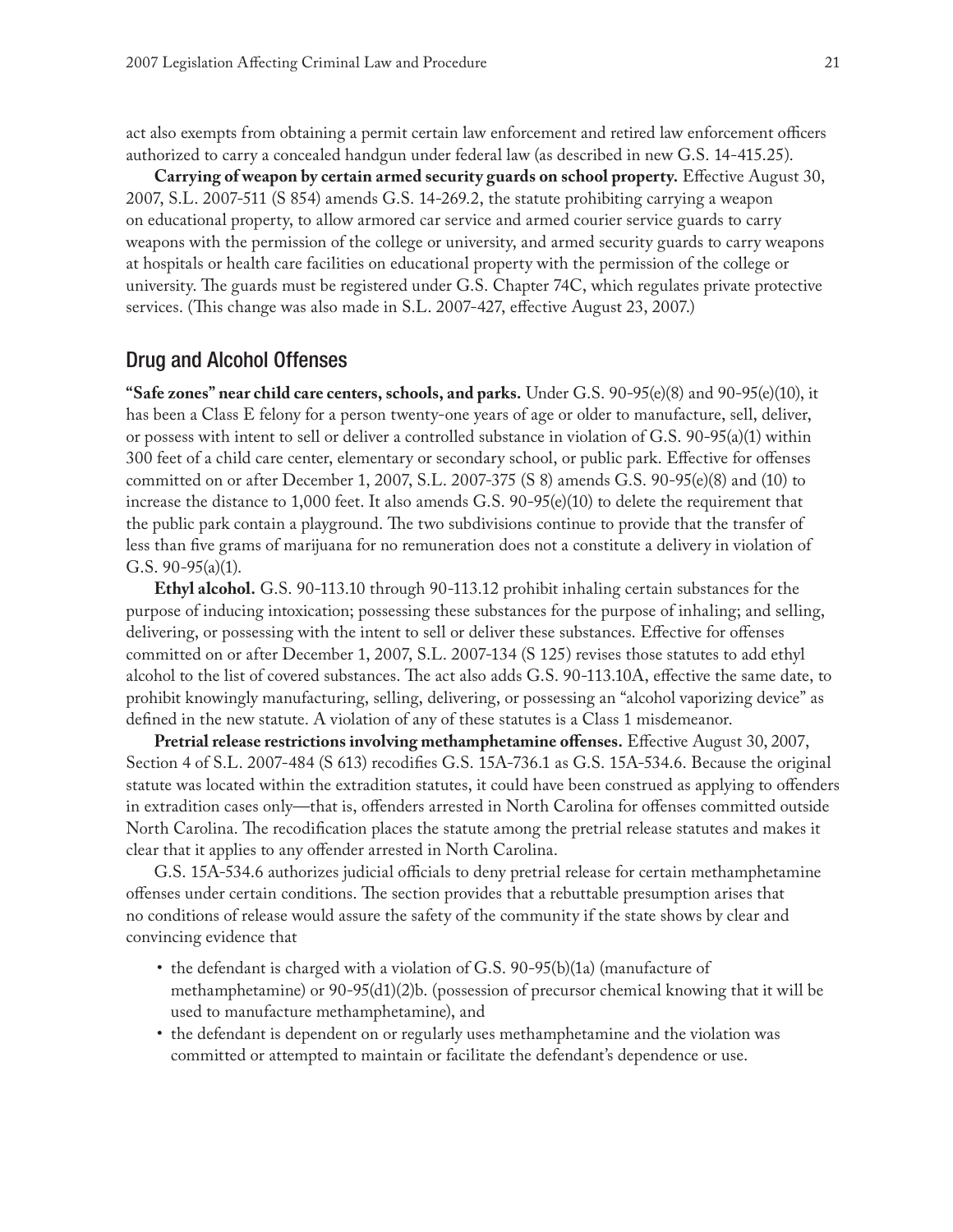**Pharmacy records.** G.S. 90-85.26 requires pharmacies to maintain a record of prescription orders and refills that they compound or dispense. Effective July 20, 2007, S.L. 2007-248 (H 1369) amends G.S. 90-85.26 to allow pharmacies to maintain an electronic image in lieu of hard copies of prescription orders and refills. Such electronic images are considered originals under the amended statute. This change may be relevant to cases in which a prescription order is needed as evidence.

**Underage drinking.** G.S. 18B-302 addresses alcohol offenses involving underage persons. It prohibits, among other things, selling or giving alcohol to a person under twenty-one years old and makes this offense a Class 1 misdemeanor under the punishment provisions in G.S. 18B-302.1. Effective for offenses committed on or after December 1, 2007, S.L. 2007-537 (H 1277) amends G.S. 18B-302 to separate the offense of giving alcohol to a person under twenty-one [recodified in new G.S. 18B-302(a1)] from the offense of selling alcohol [in current G.S. 18B-302(a)]. The criminal punishment for these offenses remains the same, but a person convicted of the giving offense will have his or her driver's license revoked for one year under revised G.S. 18B-302(g) and revised G.S. 20-17.3. A selling offense does not result in a driver's license revocation under these provisions. The act also amends these statutes to require a one-year driver's license revocation for any person convicted of aiding and abetting a violation of G.S. 18B-302(a) (selling to underage person), (a1) (giving to underage person), or (b) (purchasing, possessing, or consuming by underage person). Previously, the revocation applied only to an underage person convicted of aiding and abetting those offenses. Revised G.S. 20-17.3 provides that a person whose driver's license is revoked for a giving offense or an aiding and abetting offense is eligible for a limited privilege under G.S. 20-179.3.

#### Offenses of a Sexual Nature

**Testing of person charged with sex offense for sexually transmitted infection.** G.S. 15A-615 requires that a person charged with certain sex offenses must be tested for sexually transmitted infections following a finding of probable cause by a judge or issuance of an indictment by a grand jury. Effective for offenses committed on or after December 1, 2007, S.L. 2007-403 (H 118) amends that statute to specify that a defendant ordered to be tested must be tested within forty-eight hours after the date of the court order. The revised statute states that a HIV test must use the HIV-RNA Detection Test.

**Reporting of film or photograph containing image of minor engaged in sexual activity.** Effective September 1, 2007, S.L. 2007-263 (H 27) adds G.S. 66-67.4 to place reporting obligations on processors of photographic images and on computer technicians (as defined in the new section) if in the course of their employment they observe an image of a minor or person who reasonably appears to be a minor engaged in sexual activity. In that instance, the processor or technician must report the name and address of the person requesting the processing of the film or the owner or person in possession of the computer to the Cyber Tip Line at the National Center for Missing and Exploited Children or to the appropriate law enforcement official in the county or municipality. Employees of a processor or technician also may report the information to a person designated by the employer, who then must report the information as provided above. The new section grants immunity from civil or criminal liability to a person who makes such a report in good faith.

**Polygraph examinations of victims of sexual assault.** Effective for offenses committed on or after December 1, 2007, S.L. 2007-294 adds G.S. 15A-831.1 to provide that a criminal or juvenile justice agency may not require a person claiming to be a victim of a sexual assault or a witness to a sexual assault, to submit to a polygraph or similar examination as a precondition of the agency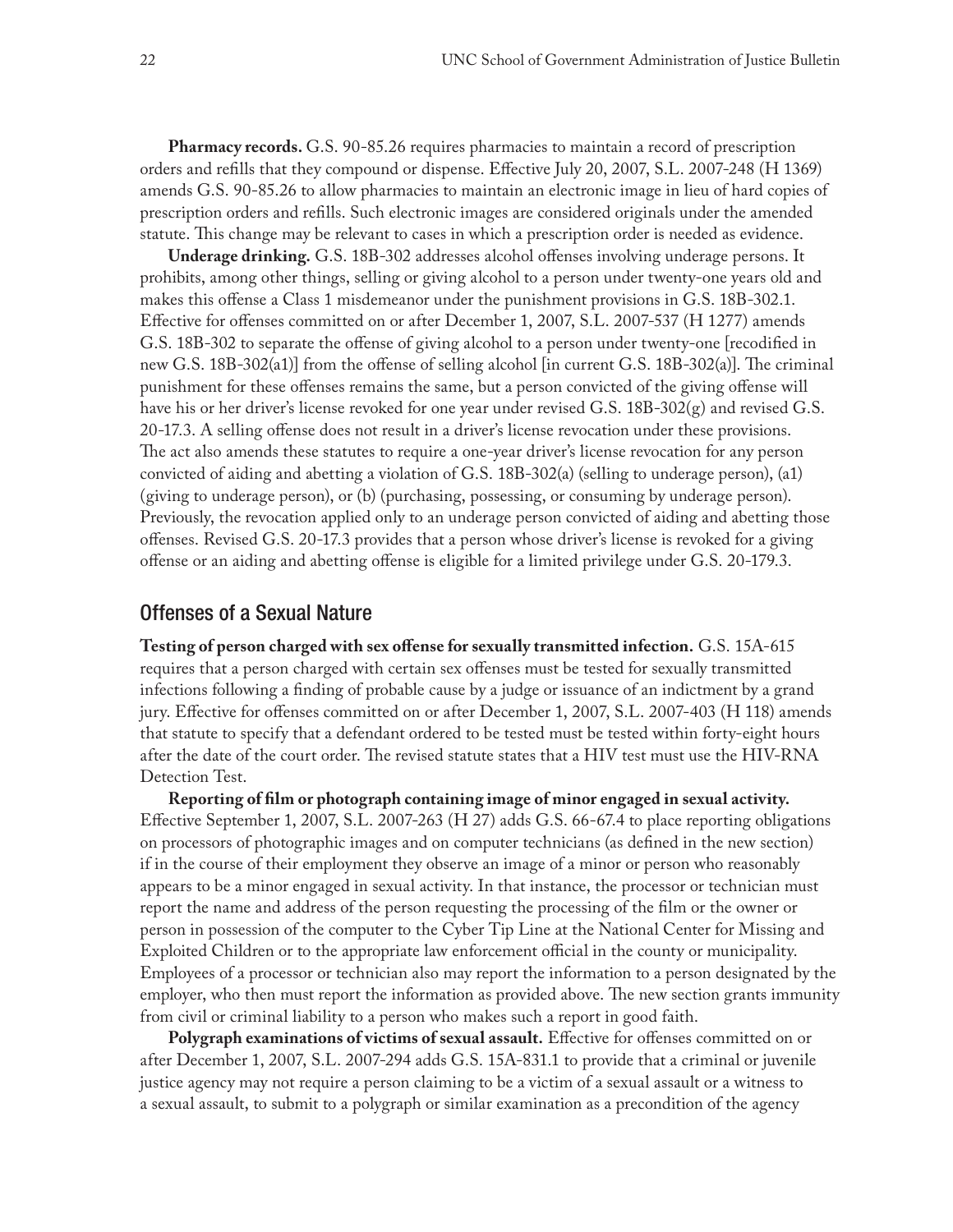investigating the matter. If an agency wishes to perform a polygraph examination, the agency must inform the person that the examination is voluntary, that the results are not admissible in court, and that a refusal to take the examination will not be the sole basis for a decision by the agency not to investigate the matter.

**Pretrial release restrictions involving sex offenses and crimes against children.** G.S. 15A-534.4 has authorized judicial officials to impose certain pretrial release conditions (stay away from home, school, or place of employment of the alleged victim; not communicate or attempt to communicate with the victim; and not assault or harm the victim) when the defendant is charged with any of the sex offenses or crimes against children specified in that section. Effective for offenses committed on or after December 1, 2007, S.L. 2007-172 (S 17) revises that section to *require* the judicial official to impose the indicated conditions; however, the judicial official may waive the "stay away" and "no communication" conditions if the judicial official makes written findings of fact that it is not in the best interest of the alleged victim that the condition be imposed.

#### Theft Offenses

**Larceny changes.** Effective for offenses committed on or after December 1, 2007, S.L. 2007-373 (S 1270) revises the offenses of receiving or possessing stolen goods in G.S. 14-71, creates a new felony offense of larceny from a merchant in G.S. 14-72.11, and creates new felony offenses involving "organized retail theft" in new Article 16A of G.S. Chapter 14 (G.S. 14-86.5 and 14-86.6).

Revised G.S. 14-71 provides that if a person knowingly receives or possesses property that was in the custody of a law enforcement agency and that was explicitly represented as stolen to the person by an agent of the law enforcement agency, the person is guilty of a Class H felony. Before this change, a person could not be convicted of receiving or possessing stolen goods because stolen goods that have been recovered by law enforcement (or that were never stolen in the first place) lose their status as "stolen" property and therefore did not satisfy the element of the offense requiring that the goods be stolen. A person could still have been convicted before this change of an attempt to receive or possess stolen goods, punishable under structured sentencing as a Class I felony (one class lower than the completed offense). *See State v. Hageman,* 307 N.C. 1 (1982) (finding that a defendant could be convicted of attempt to receive stolen property that had lost its status as stolen even though it was impossible for the defendant to have committed the completed crime of receiving stolen property).

New G.S. 14-72.11 makes it a Class H felony for a person to commit larceny against a merchant in any of the following four circumstances:

- 1. When the property has a value of more than \$200, by using an exit door meeting the criteria in the new section
- 2. By removing, destroying, or deactivating a component of an antishoplifting or inventory control device
- 3. By affixing a product code for the purpose of fraudulently obtaining goods or merchandise at less than the actual price
- 4. When the property is infant formula as defined in 21 U.S.C. 321(z) and has a value of more than \$100.

New G.S. 14-86.6 creates two new felony offenses under the general rubric of "organized retail theft." G.S. 14-86.6(a)(1) makes it a Class H felony for a person to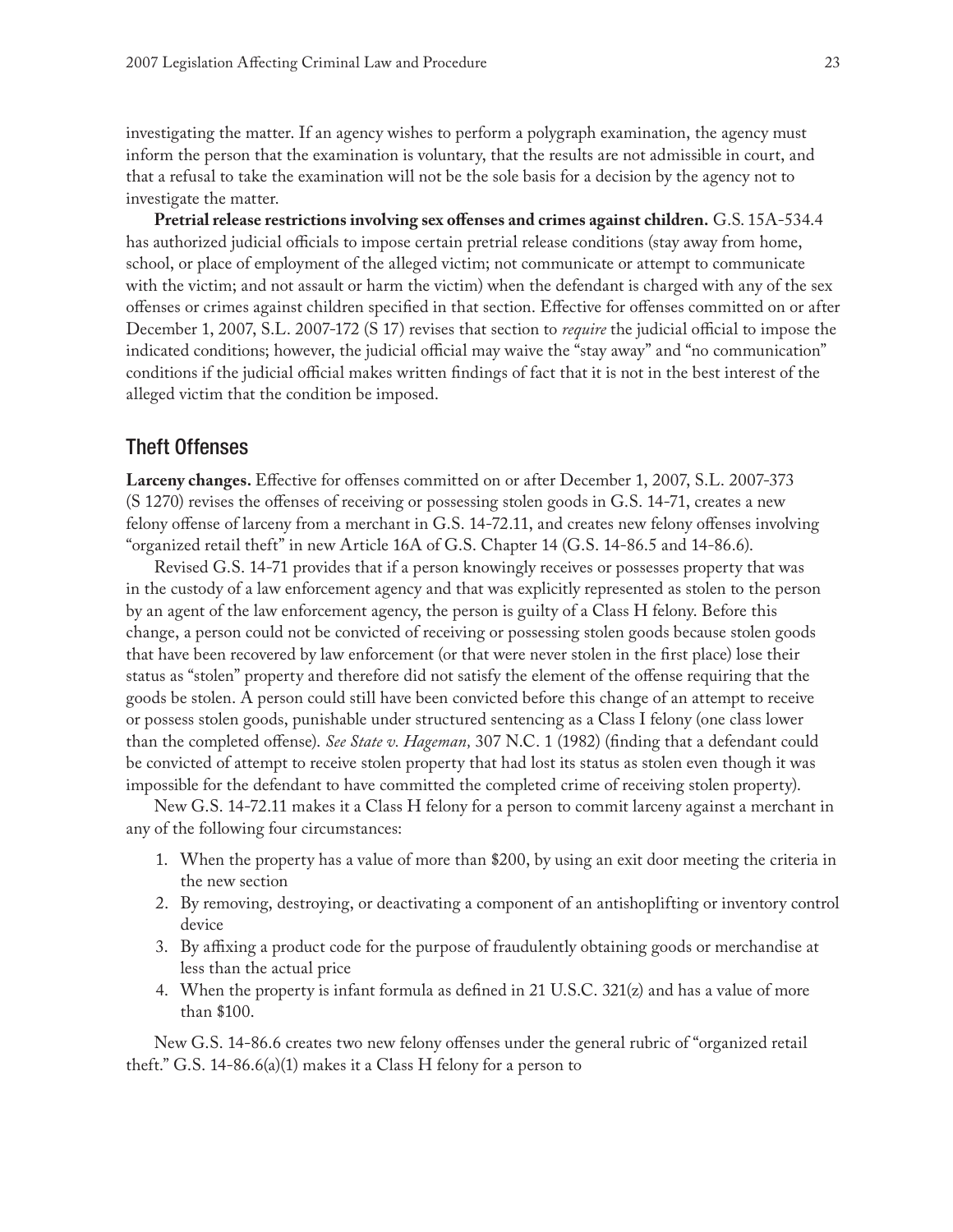- conspire with another person
- • to commit theft of retail property from a retail establishment
- with a value of more than \$1,500 aggregated over a ninety-day period
- with the intent to sell that retail property for monetary or other gain and
- take or cause that retail property to be placed in the control of a retail property fence or other person in exchange for consideration.

G.S. 14-86.6(a)(2) makes it a Class H felony for a person to

- receive or possess retail property
- that has been taken or stolen in violation of G.S. 14-86.6(a)(1)
- knowing or having reasonable grounds to believe the property is stolen.

G.S. 14-86.6(b) provides that an interest acquired or maintained in violation of the new statute is subject to forfeiture as provided in G.S. 18B-504.

**Chop shops.** Effective for offenses committed on or after December 1, 2007, S.L. 2007-178 (H 1354) creates four new offenses involving "chop shop" activities. Under new G.S. 14-72.7, a person is guilty of a Class H felony if he or she knowingly does any of the following:

- 1. Alters, destroys, dismantles, or stores a motor vehicle or motor vehicle part that the person knows to be illegally obtained.
- 2. Permits a place to be used for activity prohibited by G.S. 14-72.7 if the person owns or has legal possession of the place and knows the place is being used for a prohibited activity.
- 3. Purchases, disposes of, sells, receives, or possesses a motor vehicle or part knowing that the vehicle identification number has been altered, counterfeited, destroyed, or removed.
- 4. Purchases, disposes of, sells, receives, or possesses a motor vehicle or part to or from a person engaging in an activity prohibited by G.S. 14-72.7 knowing that the person is engaging in that activity.

The statute identifies certain activities as "innocent" and exempt from the statute, such as purchasing a vehicle in good faith and without knowledge of previous illegal activity.

G.S. 14-72.7 provides the following additional remedies for violations. First, it authorizes the criminal court to assess a civil penalty, in addition to or in lieu of a fine, of up to three times the assets obtained by the defendant as a result of the violation, to be remitted to the Civil Penalty and Forfeiture Fund in Article 31A of G.S. Chapter 115C. [Penalties remitted to that fund are distributed on a pro rata basis to public schools throughout North Carolina, while criminal fines go to the public schools in the county in which the violation occurred. *See generally North Carolina School Boards Ass'n v. Moore,* 359 N.C. 474 (2005).] Second, a person aggrieved by a violation may file a civil action for damages. Third, any instrumentality used in a prohibited activity is subject to seizure and forfeiture under G.S. 14-86.1 (seizure and forfeiture cases involving larceny and similar crimes), and the real property used for a prohibited activity is subject to the abatement and forfeiture provisions in G.S. Chapter 19 (abatement of nuisances).

**Food stamp fraud.** Effective June 20, 2007, S.L. 2007-97 (S 836) renames the food stamp program to reflect the use of electronic benefit transfer cards. In several statutes, including the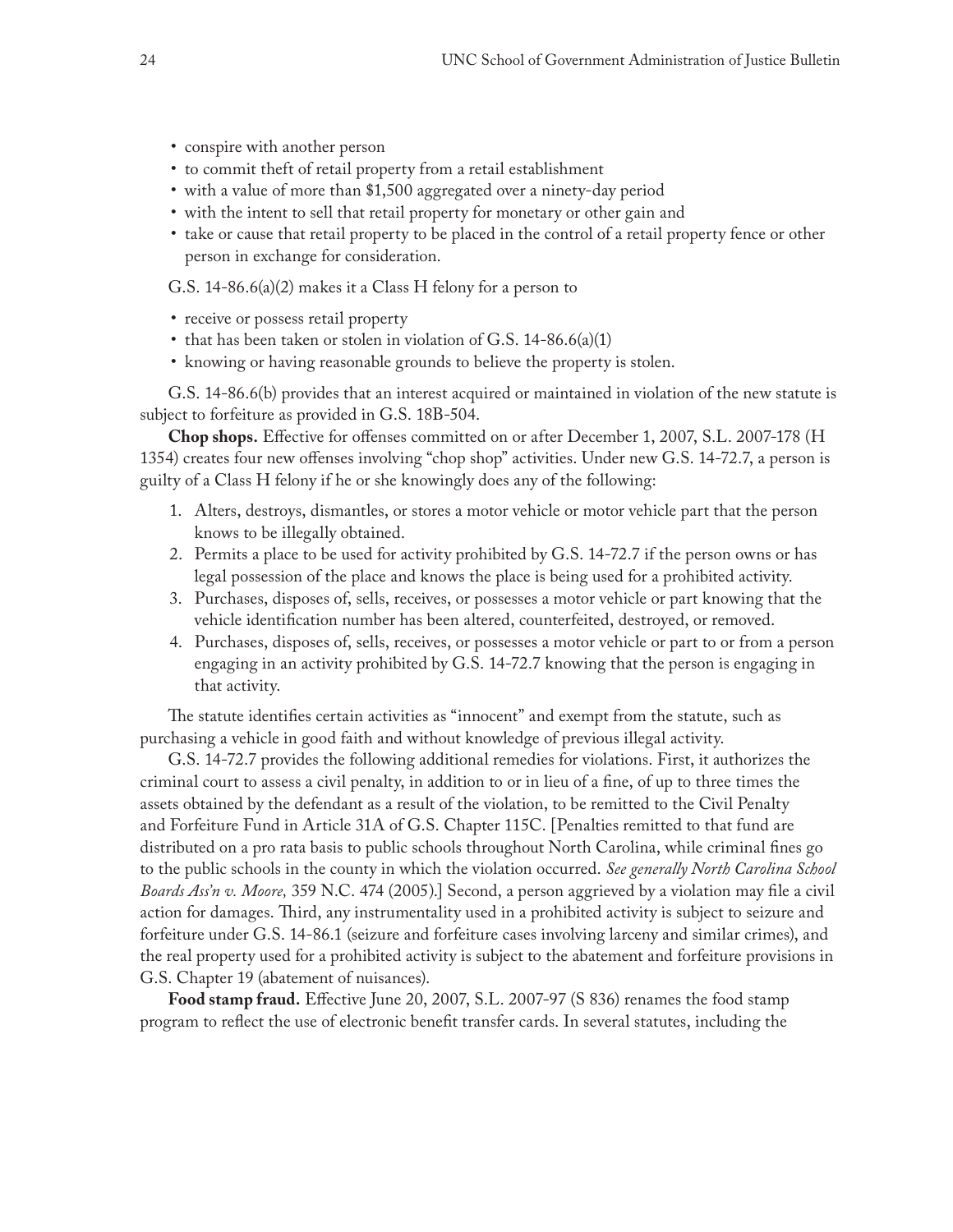statutes dealing with food stamp fraud (G.S. 108A-53 and 108A-53.1), the act replaces the term "food stamps" with "electronic food and nutrition benefits." The act makes no substantive changes.

#### Offenses Related to Animals

**Exceptions to prohibition on dog fighting and baiting.** G.S. 14-362.2 prohibits dog fighting and baiting. Effective for offenses committed on or after December 1, 2007, S.L. 2007-180 (S 1424) provides that G.S. 14-362.2 does not prohibit the use of dogs in earthdog trials sponsored by entities that are approved by the Commissioner of Agriculture and meet standards that protect the health and safety of the dogs. (Earthdogs are terriers, dachshunds, and miniature schnauzers trained to hunt underground quarry, such as raccoons.) Effective July 5, 2007, S.L. 2007-181 (S 21) provides that G.S. 14-362.2 does not apply to the use of herding dogs engaged in the working of domesticated livestock for agricultural, entertainment, or sporting purposes.

**Law enforcement agency animals and assistance animals.** G.S. 14-163.1 has made it a crime to assault a law enforcement agency animal or assistance animal as defined in that section. The punishment depends on the seriousness of the assault. Effective for offenses committed on or after December 1, 2007, S.L. 2007-80 (S 34) adds a new subsection (a1) to that statute, making it a Class H felony for a person who knows or has reason to know that an animal is a law enforcement agency animal or assistance animal to willfully kill the animal. The act also adds G.S. 15A-1340.16(d) making it an aggravating factor at sentencing for a felony if the offense was committed against or proximately caused serious harm (as defined in G.S. 14-163.1) or death to a law enforcement agency animal or assistance animal (also defined in G.S. 14-163.1) while the animal was engaged in the performance of its duties.

**Starvation and other animal cruelty changes.** Effective for offenses committed on or after December 1, 2007, S.L. 2007-211 (H 995) adds G.S. 14-360(a1) to make it a Class A1 misdemeanor if a person

- maliciously
- • kills or causes or procures to be killed
- any animal
- by intentional deprivation of necessary sustenance.

Effective July 11, 2007, the act also revises G.S. 14-360(c) to exempt from the animal cruelty statute the physical alteration of livestock or poultry for the purpose of conforming with breed or show standards.

**Immunity for veterinarians who report animal cruelty.** Effective October 1, 2007, S.L. 2007-232 (H 1359) adds G.S. 14-360.1 to give veterinarians immunity from civil liability, criminal liability, and professional disciplinary action for reporting animal cruelty, or for participating in an investigation or testifying in a judicial proceeding arising from a report of animal cruelty. The statute also provides that these actions are not in breach of any veterinarian-patient confidentiality. The statute's protections do not apply if the veterinarian acted in bad faith or with a malicious purpose. The statute also provides that a failure to report animal cruelty is not grounds for disciplinary action.

**Hunting offenses.** Effective for offenses committed on or after October 1, 2007, S.L. 2007-96 (S 1246) adds G.S. 113-294(r) making it a Class 2 misdemeanor to place processed food products, as defined by that subsection, as bait in any area of the state where the Wildlife Resources Commission has established an open season for taking black bears. Effective for acts committed on or after October 1, 2007, S.L. 2007-401 (S 1464) amends G.S. 113-291.8(a) to require any person hunting deer during a deer firearms season to wear hunter orange, and amends G.S. 113-291.11 to prohibit intentionally feeding alligators outside of captivity.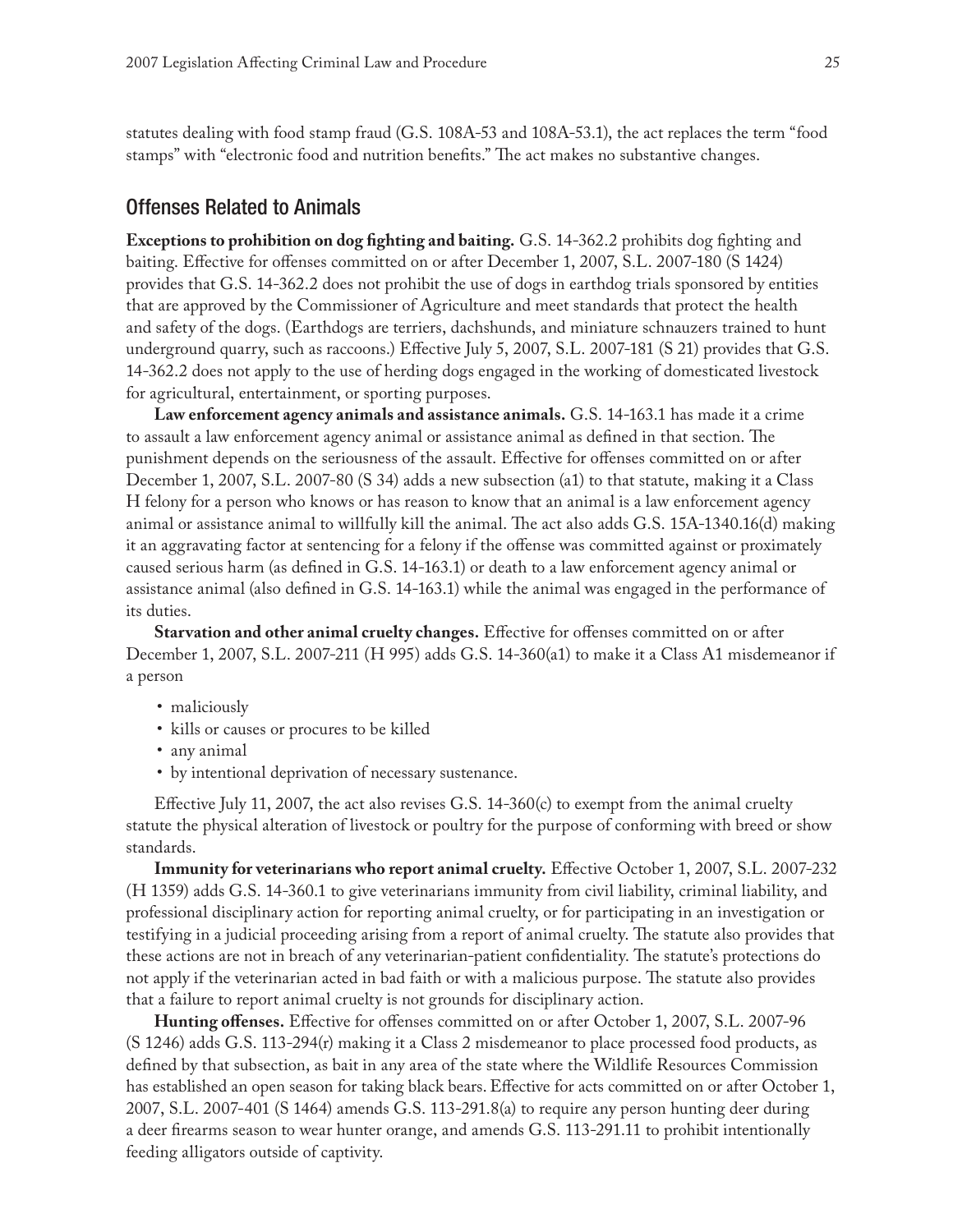#### Regulatory Offenses

**Telephone Records Privacy Protection Act.** Effective for offenses committed on or after December 1, 2007, S.L. 2007-374 (S 1058) enacts the Telephone Records Privacy Protection Act as new Article 19D of G.S. Chapter 14 (G.S. 14-113.30 through 14-113.33). G.S. 14-113.31 creates three different sets of violations:

- 1. Obtaining or attempting to obtain by any means a telephone record that pertains to a telephone service customer who is a resident of North Carolina without the customer's consent by doing certain acts, such as making a false statement to a representative of a telephone service provider or to a telephone service customer.
- 2. Knowingly purchasing, receiving, or soliciting another to purchase or receive a telephone record pertaining to a customer without prior authorization of the customer or if the purchaser knows or has reason to know that the record was obtained fraudulently.
- 3. Selling or offering to sell a telephone record that was obtained without the customer's prior consent or if the person knows or has reason to know that the telephone record was obtained fraudulently.

G.S. 14-113.33 makes all of the above violations Class H felonies. It allows a criminal proceeding to be brought in the county where the customer resides, where the defendant resides, or where any part of the offense took place, or in any other county instrumental to the completion of the offense, regardless of whether the defendant was ever present in that county. It also provides that a violation is a violation of G.S. 75-1.1 (unfair or deceptive acts or practices affecting commerce) and allows a customer to obtain damages in a civil suit in the circumstances specified.

**Mortgage fraud.** Effective for offenses committed on or after December 1, 2007, S.L. 2007-163 (H 817) enacts the Residential Mortgage Fraud Act as new Article 20A of G.S. Chapter 14. The act creates four separate offenses in G.S. 14-118.12. A person is guilty of residential mortgage fraud when, for financial gain and with the intent to defraud, he or she does any of the following:

- 1. Knowingly makes or attempts to make a material misstatement in the mortgage lending process with the intent that others involved in the process (such as a lender or borrower) rely on it.
- 2. Knowingly uses or attempts to use any misstatement in the mortgage lending process with the intent that others involved in the process rely on it.
- 3. Receives or attempts to receive any funds in connection with a residential mortgage closing that the person knew or should have known resulted from a violation in 1. or 2., above.
- 4. Conspires with or solicits another to violate 1., 2., or 3., above.

Under new G.S. 14-118.15, a violation involving a single mortgage loan is a Class H felony, and a violation involving a pattern of residential mortgage fraud (as defined in G.S. 14-118.11) is a Class E felony. Under G.S. 14-118.6, all real and personal property used or derived from a violation is subject to forfeiture as provided in G.S. 14-2.3 (forfeiture of gain acquired through felony) and G.S. 14-7.20 (forfeiture involving continuing criminal enterprise). The forfeiture provision provides exceptions for a lender who has obtained a security interest in the property in good faith or an owner who has made a bona fide purchase of the property. G.S. 14-118.16 also provides that the court may order restitution to any person who suffered a financial loss as a result of a violation. Venue for prosecution of a violation is as provided in new G.S. 14-118.13.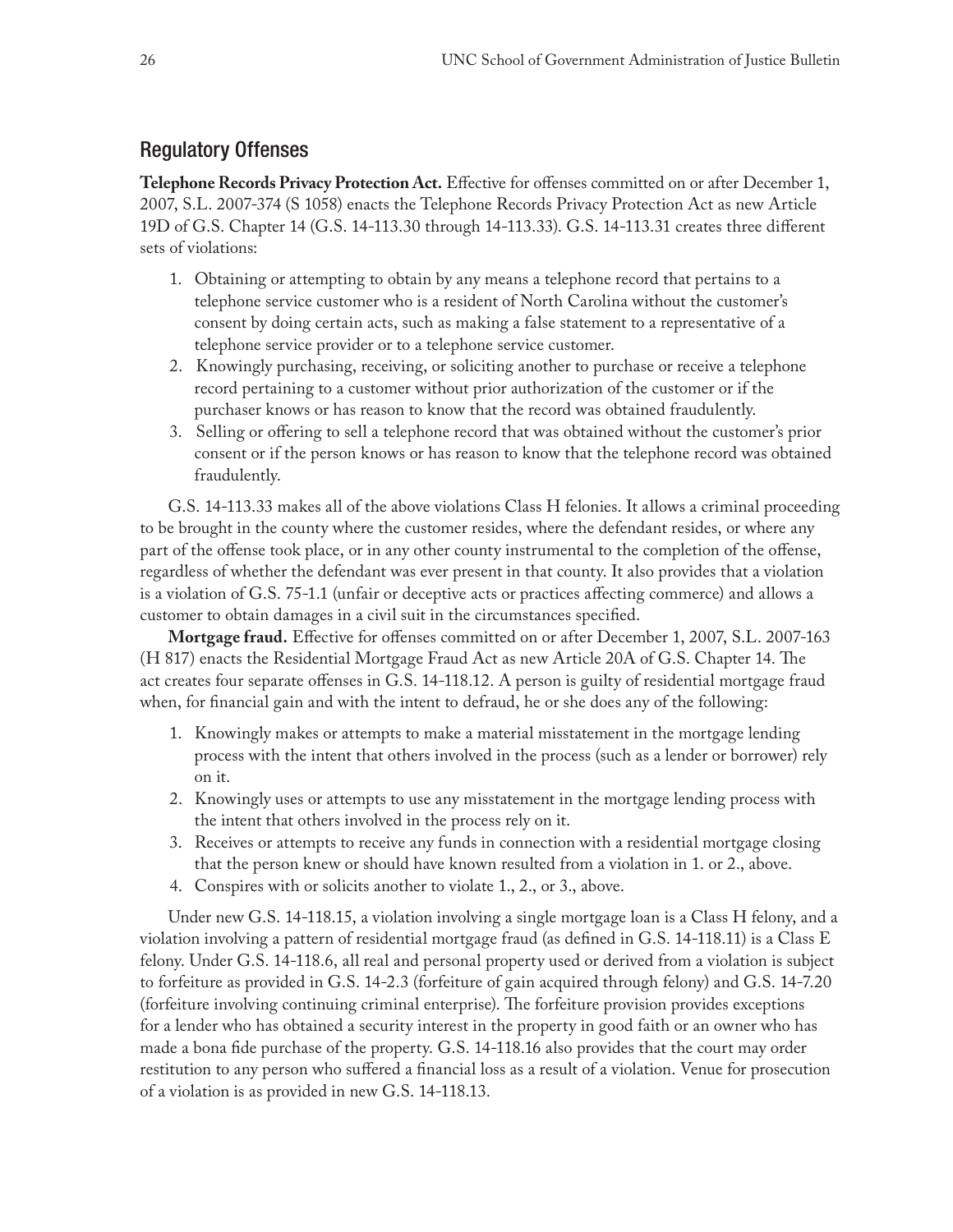**Rate evasion fraud.** Effective for applications for motor vehicle insurance made on or after January 1, 2008, S.L. 2007-443 (H 729) creates the offense of rate evasion fraud. Under new G.S. 58-2-164, it is a Class 3 misdemeanor for any person, with intent to deceive an insurer, to present or cause to be presented a written or oral statement in support of an application for auto insurance or vehicle registration knowing that the application contains false or misleading information that states the applicant is an eligible risk when the applicant is not. Assisting, abetting, soliciting, or conspiring with a person to prepare or make such a statement is also a Class 3 misdemeanor. A violation is punishable by a fine of up to \$1,000. New G.S. 58-2-164(h) provides further that in a civil suit based on a claim for which a person has been convicted of the new offense, the conviction may be entered into evidence against the defendant and establishes the defendant's liability as a matter of law for any damages, fees, or costs that may be proved and allowed.

**Pawnbrokers.** G.S. Chapter 91A regulates pawnbrokers. Effective for goods pawned on or after October 1, 2007, S.L. 2007-415 (S 806) amends G.S. 91A-10 to prohibit a pawnbroker from selling, exchanging, bartering, or removing pawned goods before the earlier of seven days after the date the transaction is electronically reported to the sheriff of the county or chief of police of the municipality or thirty days after the transaction, except in certain circumstances. Previously, the pawnbroker had to hold the goods for forty-eight hours.

**Offenses by accountants.** Effective for offenses committed on or after December 1, 2007, S.L. 2007-83 (S 777) revises G.S. 93-13 to increase the punishment for violations of certain accounting laws (G.S. 93-3, 93-4, 93-5, 93-6, and 93-8) from a Class 3 misdemeanor, punishable by a fine only from \$100 to \$1000, to a Class 1 misdemeanor.

**Dealing in regulated metals.** Effective for offenses committed on or after December 1, 2007, S.L. 2007-301 (H 367) revises the obligations of secondary metals recyclers in dealing with regulated metals. Revised G.S. 66-11 imposes additional record-keeping requirements, limitations on purchases or receipt of regulated metals, and retention periods before sale or alteration of regulated metals by a person who has previously been convicted of certain violations. A first violation of G.S. 66-11 remains a Class 1 misdemeanor. A subsequent violation is a Class I felony. The act also adds G.S. 66-11.2 providing for the forfeiture of vehicles used or intended for use in conveying, transporting, or facilitating the conveyance or transportation of unlawfully obtained regulated metals.

**Law practice.** G.S. 84-2 has prohibited various court personnel, such as judges, full-time district attorneys, public defenders, and clerks, from engaging in the private practice of law. A violation is a Class 3 misdemeanor, punishable by a fine only of \$200. Effective for offenses committed on or after December 1, 2007, Section 28(a) of S.L. 2007-484 (S 613) revises that statute to prohibit magistrates, whether full-time or part-time, from engaging in the private practice of law.

#### Motor Vehicles

The General Assembly passed numerous bills during the 2007 legislative session dealing with motor vehicles. Those bills are analyzed in Shea Riggsbee Denning, *Motor Vehicles,* in the forthcoming School of Government publication North Carolina Legislation 2007, which may be viewed online at [www.sog.unc.edu/pubs/nclegis/nclegis2007/21%20Motor%20Vehicles.pdf](http://www.sog.unc.edu/pubs/nclegis/nclegis2007/21 Motor Vehicles.pdf). The principal motor vehicle bills that may be of interest to those who work in the criminal justice system are:

• S.L. 2007-165 (S 1290), which addresses the use of equipment designed to monitor a defendant's sweat for the presence of alcohol (continuous alcohol monitoring devices).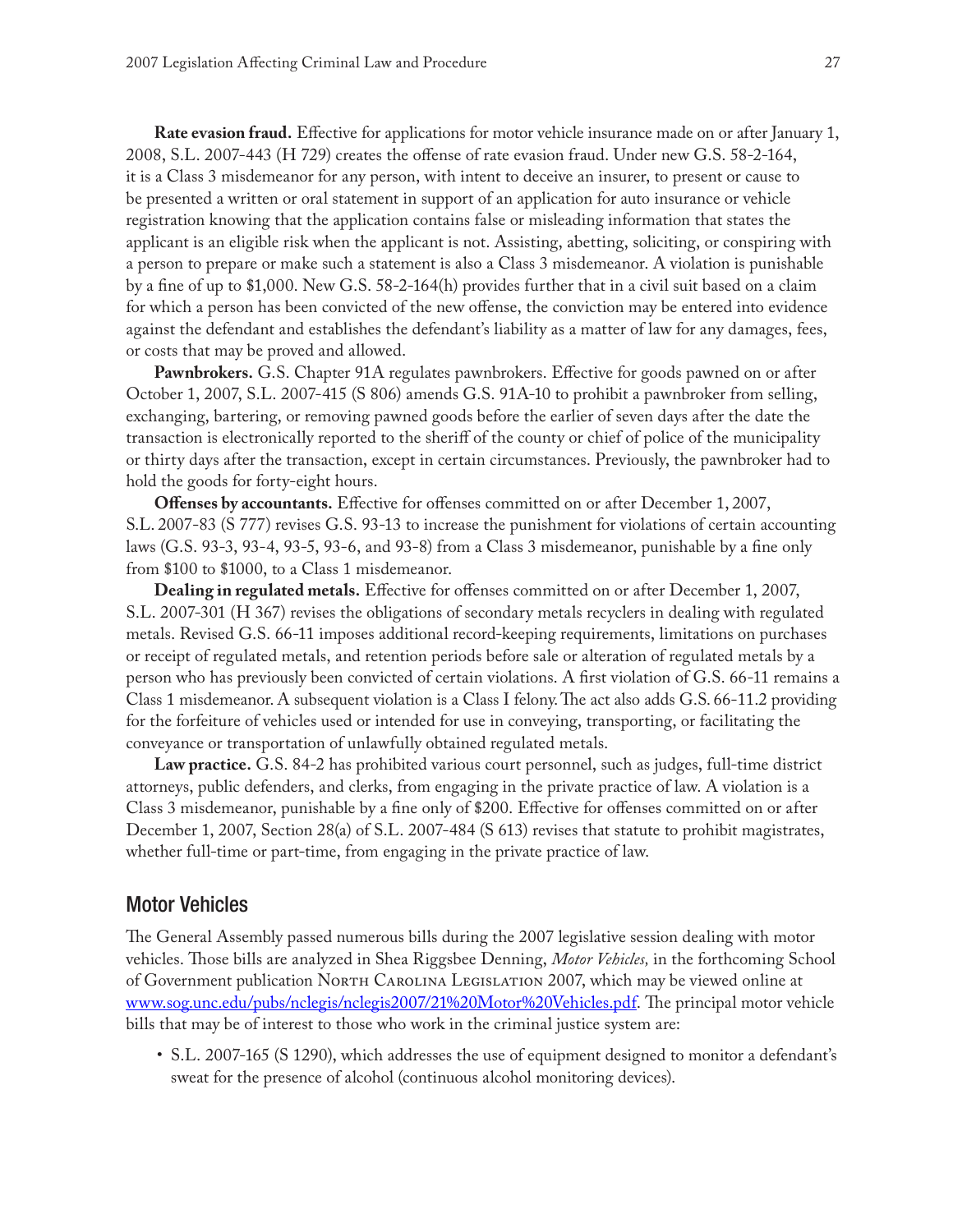- S.L. 2007-260 (S 1359), which gives a motorcyclist a defense to running a red light in specified circumstances.
- S.L. 2007-261 (H 183), which prohibits a person from using a cell phone while operating a school bus.
- S.L. 2007-380 (S 925), which deals with speeding offenses, including the circumstances in which a person may receive a prayer for judgment continued or lesser offense of improper equipment when charged with speeding in excess of 25 miles per hour or more over the posted speed limit.
- S.L. 2007-293 (S 758), which authorizes a limited driving privilege for individuals convicted of certain driving while license revoked offenses.
- S.L. 2007-382 (S 924), which revises the elements of the offense of passing a stopped school bus by, among other things, eliminating the requirement for the felony offense of passing a stopped school bus and striking a person that the driver cause serious bodily injury to the person struck.
- S.L. 2007-455 (H 976), which revises the definition of a public vehicular area within or leading to a gated community.
- • S.L. 2007 493 (S 999), which makes a number of changes to the Motor Vehicle Driver Protection Act of 2006, which was a comprehensive re-write of North Carolina's impaired driving laws.

#### Other Criminal Offenses

**Audiovisual recordings of motion pictures.** Effective for offenses committed on or after December 1, 2007, S.L. 2007-463 (H 1094) modifies the punishments for the unauthorized copying of motion pictures. G.S. 14-440.1(b) has prohibited the use of an audiovisual recording device to transmit, record, or copy a motion picture without the theater owner's consent. Revised G.S. 14-440.1(c) will make such a violation a Class I felony, with a minimum fine of \$2,500 for a first offense and a minimum fine of \$5,000 for a second or subsequent offense. Under new G.S. 14-440.1(a1), it will be a Class 1 misdemeanor to use a photographic camera to record, copy, or transmit a part of a motion picture not greater than one image without the written consent of the motion picture theater owner. The forfeiture provisions in G.S. 14-440.1(c) apply to both felony and misdemeanor offenses under G.S. 14-440.1.

**Pyrotechnics.** G.S. 14-410(a) has allowed boards of county commissioners to issue permits for the use of pyrotechnics, which otherwise would be prohibited, at public exhibitions. Effective May 11, 2007, S.L. 2007-38 (H 189) modifies G.S. 14-410(a) and 14-413 to allow a board of county commissioners to authorize the governing body of any city in the county to issue permits for the use of pyrotechnics at public exhibitions. All local acts granting such authority to a city expire one year after the effective date of S.L. 2007-38.

**Desecration of graves.** G.S. 14-148 and 14-149 address offenses involving damage to graves. Effective for offenses committed on or after December 1, 2007, S.L. 2007-122 (H 105) reorganizes those two sections, clarifies the offenses that they cover, and modifies the punishment for some of the offenses. The distinguishing element of each offense is italicized below.

Under revised G.S. 14-148, it is a Class 1 misdemeanor to willfully do any of the following if the damage is less than \$1,000, and a Class I felony if the damage is more than \$1,000:

1. Throw, place, or put *refuse, garbage, or trash* in or on a cemetery.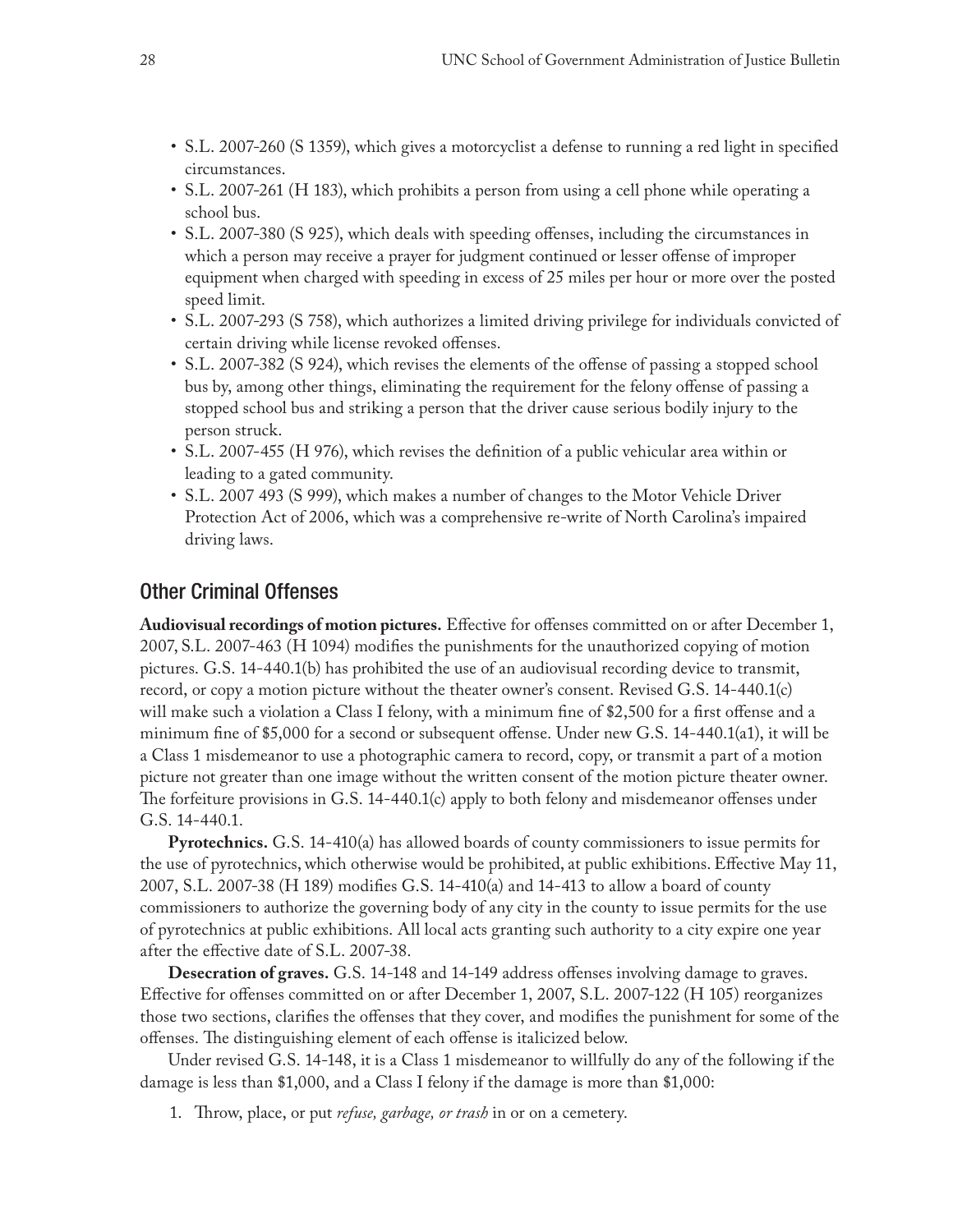- 2. Take away, disturb, vandalize, destroy, or change the location of any *stone, brick, iron, or other material or fence enclosing a cemetery* without authorization of law or consent of the surviving spouse or next of kin.
- 3. Take away, disturb, vandalize, destroy, or tamper with *shrubbery, flowers, plants, or other articles* planted or placed within a cemetery without authorization of law or consent of the surviving spouse or next of kin.

Under G.S. 14-149(a), it is a Class I felony, regardless of the monetary value of any damage, to knowingly and willfully do any of the following without authorization of law or consent of the surviving spouse or next of kin:

- 1. Open, disturb, destroy, remove, vandalize, or desecrate a *casket or other repository of human remains*.
- 2. Take away, disturb, vandalize, destroy, tamper with, or deface a *tombstone, headstone, monument, grave marker, grave ornamentation, or grave artifact* erected or placed within a cemetery.

Last, under G.S. 14-149(a1), it is a Class H felony to knowingly and willfully disturb, destroy, remove, vandalize, or desecrate any **human remains interred in a cemetery** without authorization of law or the consent of the surviving spouse or next of kin.

**Assault on patient.** Effective for offenses committed on or after December 1, 2007, S.L. 2007-188 (H 554) revises G.S. 14-32.2(b)(4) to increase from a Class A1 misdemeanor to a Class H felony the offense of patient abuse in violation of G.S. 14-32.2(a) if the conduct causes bodily injury or death. All violations of G.S. 14-32.2 are now felonies.

**False report of mass violence at school.** Effective for offenses committed on or after December 1, 2007, S.L. 2007-196 (H 1347) adds new G.S. 14-277.5 making it a Class H felony for a person to:

- • By any means of communication
- To any person or groups of persons
- Make a report
- That an act of mass violence (as defined in the new statute) is going to occur either
	- On educational property (as defined in G.S. 14-269.2) or
	- • At a curricular or extracurricular activity sponsored by a school (also defined in G.S. 14-269.2)
- Knowing or having reason to know the report is false.

G.S. 14-277.5(c) authorizes the court to order a person convicted under the statute to pay restitution, including costs and consequential damages resulting from the disruption of normal activity on the premises.

**Damage to wireless, cable telecommunications, telephone, and electric-power equipment.** G.S. 14-154 has prohibited a person from damaging any telegraph, telephone, or electric-powertransmission pole, wire, insulator, or other fixture or apparatus attached to a telegraph, telephone, or electric-power-transmission line. Effective for offenses committed on or after December 1, 2007, S.L. 2007-301 revises that section to expand its coverage to cable telecommunications and wireless communications equipment. The revised section also specifies in more detail the types of equipment covered, such as insulators, transformers, and transmission equipment. A violation related to any covered device is raised from a Class 1 misdemeanor to a Class I felony.

**Demonstrations on roads or highways.** Effective for offenses committed on or after August 17, 2007, S.L. 2007-360 (H 563) adds G.S. 20-174.2 authorizing municipalities and counties to adopt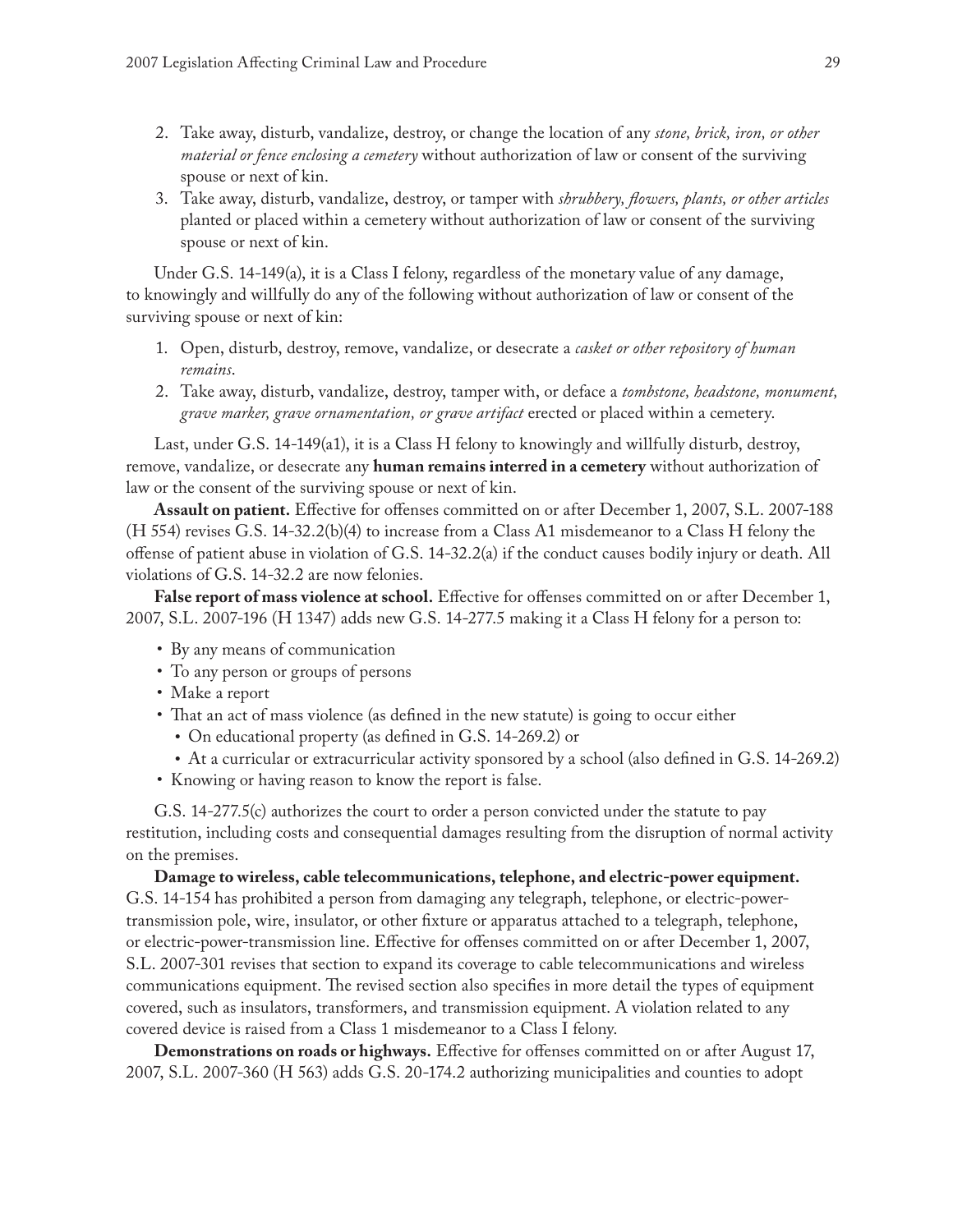ordinances regulating the time, place, and manner of gatherings, picket lines, or protests by pedestrians on state roadways and highways.

**Misuse of 911 system.** Effective for offenses committed on or after January 1, 2008, Section 1(b) of S.L. 2007-383 (H 1755) adds new G.S. 14-111.4 creating two offenses involving misuse of the 911 system. A person is guilty of a Class 3 misdemeanor if he or she

- is not seeking public safety assistance, providing 911 service, or responding to a 911 call and
- knowingly accesses or attempts to access the 911 system
- For a purpose other than an emergency communication.

A person is guilty of a Class 1 misdemeanor if he or she

- knowingly accesses or attempts to access the 911 system
- for the purpose of avoiding a charge for voice communications service (as defined in new G.S. 62A-40) and
- the value of the charge exceeds \$100.

The new offenses are part of a much larger act reorganizing the administration of the state's 911 system.

## Law Enforcement

**Jurisdiction of law enforcement officers.** G.S. 15A-402(e) provides that county law enforcement officers may arrest a person anywhere in North Carolina when the arrest is for a felony committed within the officer's territorial jurisdiction (that is, the officer's county or property owned by the county). Effective May 16, 2007, S.L. 2007-45 (H 343) revises G.S. 15A-402(e) to provide that county law enforcement officers include officers of consolidated county-city law enforcement agencies—for example, officers of the Charlotte-Mecklenburg Police Department.

**Investigations of use of deadly force by law enforcement officers.** Effective for acts occurring on or after October 1, 2007, S.L. 2007-129 (H 1617) adds G.S. 147-90 to provide that when a law enforcement officer kills a private citizen with a firearm in the line of duty, the district attorney in the prosecutorial district in which the death occurred must request the SBI to investigate the incident if the surviving spouse or next of kin so requests within 180 days after the death. New G.S. 147-90 provides that statements prepared by or on behalf of a district attorney are not public records under G.S. 132-1 and may be released by the district attorney only "as provided by G.S. 132-1.4 or other applicable law." [G.S. 132-1.4(g) and (h) indicate that records that are not public records are subject to disclosure under G.S. Chapter 15A, which includes the criminal discovery statutes.]

**Fingerprinting and photographing for offenses involving impaired driving, driving while license revoked for impaired driving, and other Chapter 20 violations.** G.S. 15A-502 identifies the circumstances in which a law enforcement agency may and must fingerprint and photograph a person upon arrest. Effective for offenses committed on or after October 1, 2007, S.L. 2007-370 (S 1211) revises G.S. 15A-502 to require the arresting law enforcement agency to fingerprint and photograph a person charged with an offense involving impaired driving [as defined in G.S. 20-4.01(24a)] or driving while license revoked for an impaired driving revocation (as defined in G.S. 20-28.2) if the person arrested cannot be identified by a valid form of identification.

G.S. 15A-502(b) forbids the taking of photographs or fingerprints when the charged offense is a Class 2 or 3 misdemeanor under G.S. Chapter 20. Effective for offenses and violations committed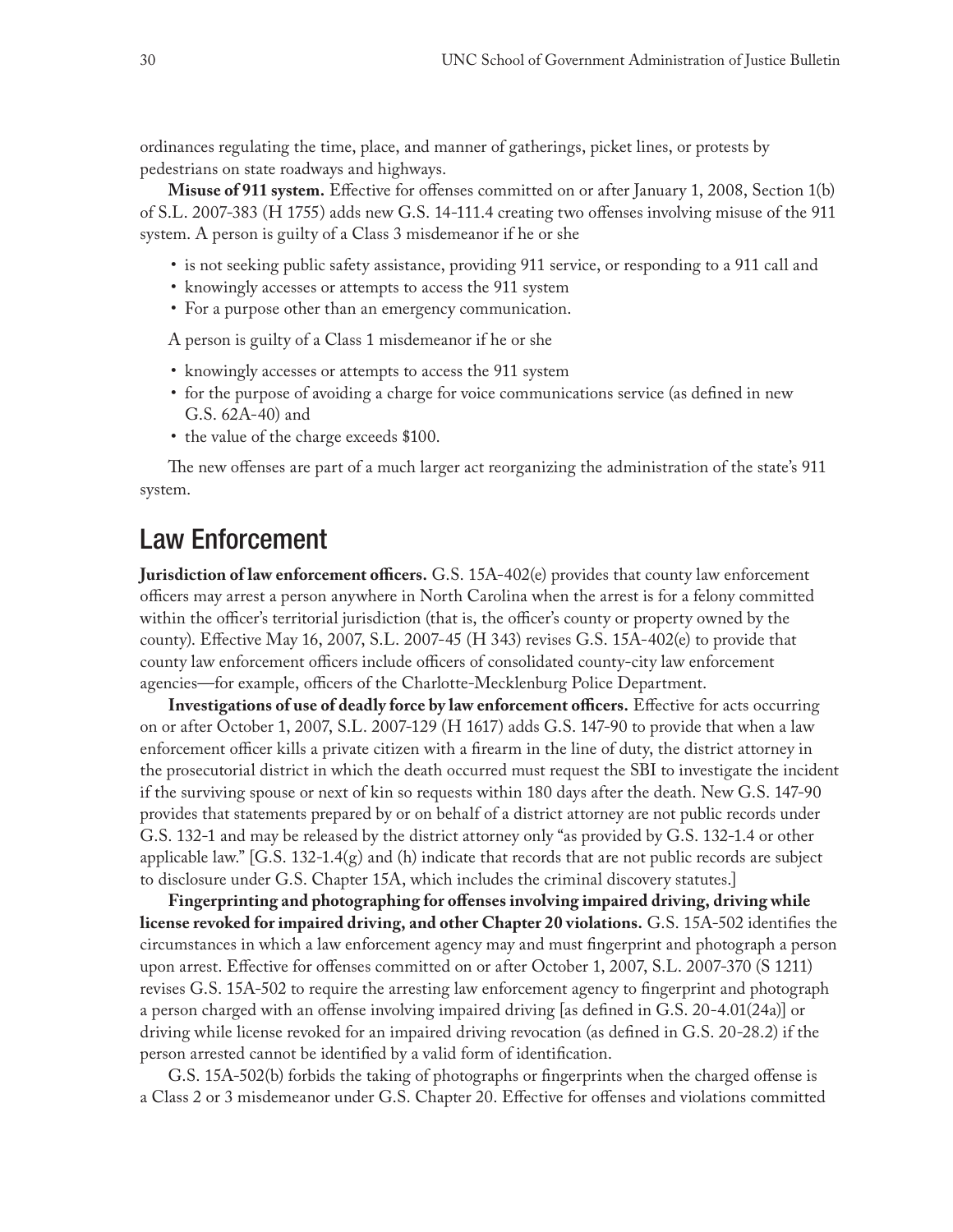on or after December 1, 2007, S.L. 2007-534 (H 454) revises that subsection to allow law enforcement to take a photograph of a person who operates a motor vehicle on a street or highway if the person is cited by a law enforcement officer for a motor vehicle moving violation, the person does not produce a valid driver's license, and the officer has a reasonable suspicion concerning the true identity of the person. The revised subsection states that it does not authorize a photograph for offenses listed in the third paragraph of G.S. 20-16(c) for which no points are assessed or for equipment violations specified in G.S. Chapter 20, Article 3, Part 9. New G.S. 15A-502(b1) details how photographs are to be taken and retained—for example, the photograph may be taken of the driver only and must be destroyed after disposition of the charge.

## Bail Bonds

The General Assembly made a number of changes in pretrial release conditions for specific offenses domestic violence, methamphetamine offenses, and offenses of a sexual nature and against children. Those changes are discussed in the pertinent parts of this bulletin discussing those offenses. The provisions below apply to bail bonds and bail bondsmen.

**Bond forfeitures.** When a defendant fails to appear for trial and the court enters an order forfeiting the security posted to assure the defendant's appearance, the surety (bail bondsman) or defendant may move to set aside the forfeiture for the reasons described in G.S. 15A-544.5(b). Subdivision (b)(6) of that statute has required that a forfeiture be set aside if the defendant was incarcerated in a state or federal prison in North Carolina at the time of the failure to appear. Effective for forfeitures entered on or after October 1, 2007, S.L. 2007-105 (S 880) revises that provision to allow proof by electronic records of the defendant's incarceration. It also expands the grounds for setting aside a forfeiture by adding new G.S. 15A-544.5(b)(7), which requires that a forfeiture be set aside if the defendant was incarcerated in a local, state, or federal jail, prison, or detention center anywhere within the United States at the time of the failure to appear—that is, when the defendant is incarcerated in places other than a state or federal prison in North Carolina. The district attorney for the county in which the charges are pending must be given notice as provided in new subdivision (b)(7). The act also adds G.S. 15A-544.5(d)(8) to authorize the court to impose monetary sanctions against a surety for submitting fraudulent documentation in support of a motion to set aside a forfeiture or for intentionally failing to attach the required documentation.

**Circumstances under which surety is not required to return bail bond premium.** G.S. 58-71-20 requires the surety on a bail bond to return the full premium on the bond when the surety surrenders the defendant before there has been a breach of the bond (a failure to appear by the defendant). The statute allows the defendant to be surrendered without returning the premium in certain circumstances. Effective August 21, 2007, S.L. 2007-399 (S 1327) amends G.S. 58-71-20 to add two more exceptions to the requirement that the premium be returned—(1) when the defendant fails to disclose information or provides false information regarding any previous failure to appear, any felony conviction within the past ten years, or any pending criminal charges; or (2) when the defendant knowingly provides the surety with incorrect personal identification or uses a false name or alias.

**Requirements for licensure as bail bondsmen and runners.** Effective for applications for licensure on or after October 1, 2007, S.L. 2007-228 (S 881) revises G.S. 58-71-50(b) to require applicants for a license as a bail bondsman or runner to hold a valid North Carolina drivers license or identification card issued by the Division of Motor Vehicles. The act also requires that the applicant be a "resident" of North Carolina, defined in new G.S. 58-71-1(8a) as a person who has lived in North Carolina for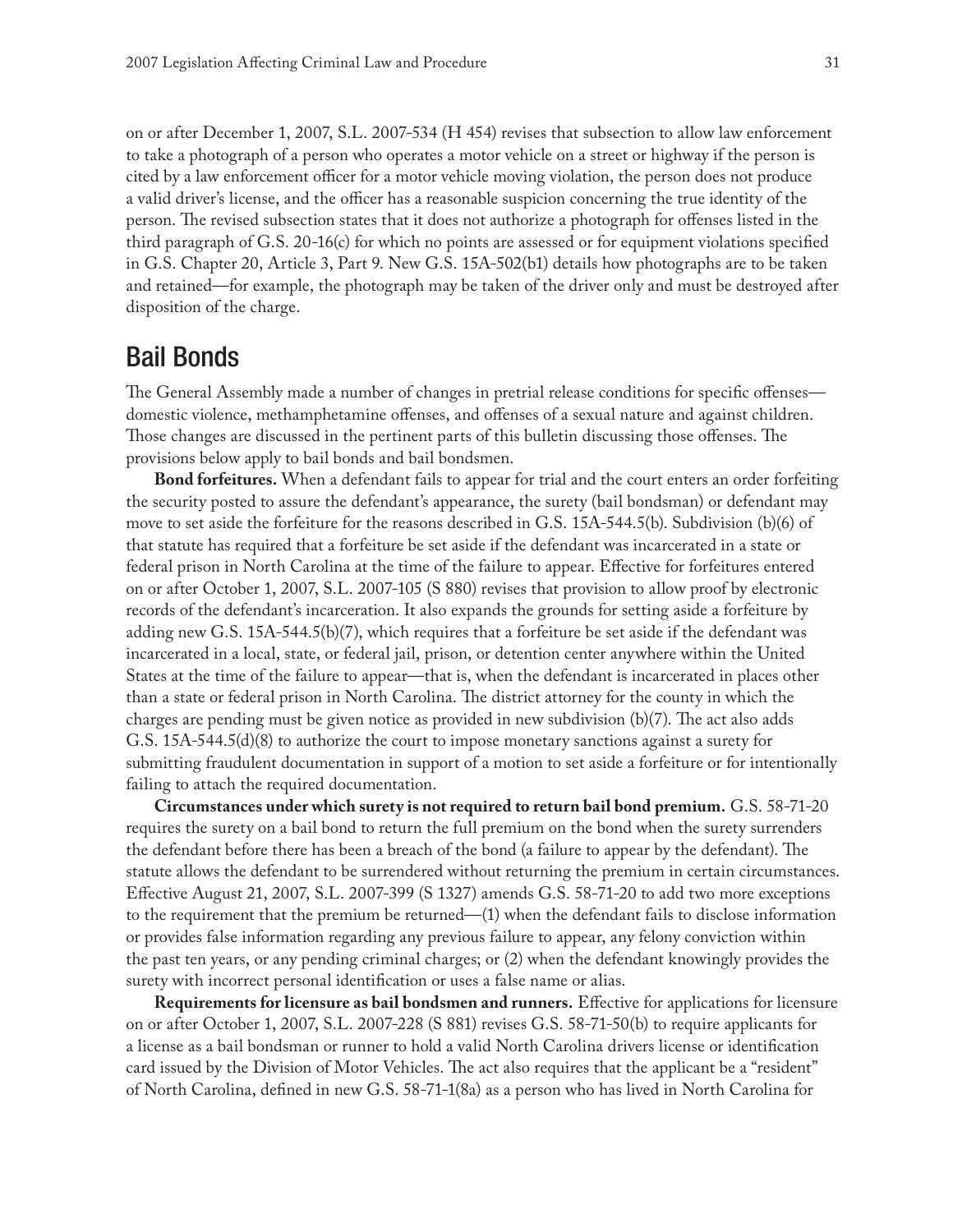at least six consecutive months before applying for licensure. In applying for licensure, the applicant must present at least two of the types of documentation of residency specified in G.S. 58-71-50(c) for example, a utility bill showing the applicant's residential address or a written lease agreement for a residence in North Carolina.

## Sentencing and Other Consequences

**No death penalty for person under 18.** In *Roper v. Simmons,* 543 U.S. 551 (2005), the United States Supreme Court held that it was unconstitutional to put a person to death for a crime committed when the person was under the age of eighteen. North Carolina law has barred the execution of a person under the age of seventeen at the time of the crime except in specified circumstances. Effective June 14, 2007, S.L. 2007-81 (H 784) revises the applicable statute, G.S. 14-17, to conform with *Roper* and bar execution of a person under the age of eighteen in all circumstances.

**New aggravating factor in felony sentencing.** *See* Offenses Related to Animals (law enforcement agency animals and assistance animals), above.

**Parole review of inmates sentenced before structured sentencing.** Consistent with provisions enacted during the 2005 and 2006 legislative sessions, the General Assembly during the 2007 session directed the Post-Release Supervision and Parole Commission to analyze the amount of time served by each inmate eligible for parole on or before July 1, 2008, compared to the time served by offenders for comparable offenses governed by structured sentencing. The Commission must report the results of its review by April 1, 2008, to the Joint Legislative Corrections, Crime Control, and Juvenile Justice Oversight Committee and to the Chairs of the Senate and House Appropriations Committees and Appropriations Subcommittees on Justice and Public Safety. *See* Section 17.11 of S.L. 2007-323 (H 1473).

**Expunction of civil revocation of drivers license.** G.S. 15A-145 and 15A-146 have allowed a person to obtain an expunction of a conviction or a dismissal of criminal charges in certain circumstances. Effective October 1, 2007, S.L. 2007-509 (S 301) amends those statutes to provide that if the court orders an expunction of a conviction or dismissal, it also must order expunction of any civil revocation of a driver's license as the result of the criminal charge. The revised statutes provide that these new expunction provisions do not apply to civil or criminal charges based on the civil revocation or to civil revocations under G.S. 20-16.2, which deals with revocations of a driver's license for impaired driving and certain other alcohol-related offenses. The act also directs the Administrative Office of the Courts (AOC), in consultation with the Division of Motor Vehicles (DMV), to review any offenses expunged pursuant to G.S. 15A-145 and 15A-146 before October 1, 2007. If the expunged offense resulted in a civil driver's license revocation and that revocation would be subject to expunction under revised G.S. 15-145 or 15A-146, the AOC must expunge the revocation from the court records and notify DMV to expunge the revocation from its records.

**Costs and fines.** Section 30.8 of S.L. 2007-323 (H 1473) revised G.S. 7A-304(a) to increase costs in criminal cases by \$10. The revised section also imposes a \$100 charge if a defendant fails to appear to answer the charges against him or her, subject to the exceptions indicated; previously, the charge was \$50 and only for failures to appear on motor vehicle offenses. The increases are effective August 1, 2007, as provided in Section 30.8(l) of that act.

Effective for cases adjudicated on or after August 1, 2007, Section 30.9 of the above act revised G.S. 7A-321 to authorize the Administrative Office of the Courts (AOC) to assess a collection assistance fee on amounts remaining unpaid by persons not sentenced to supervised probation if the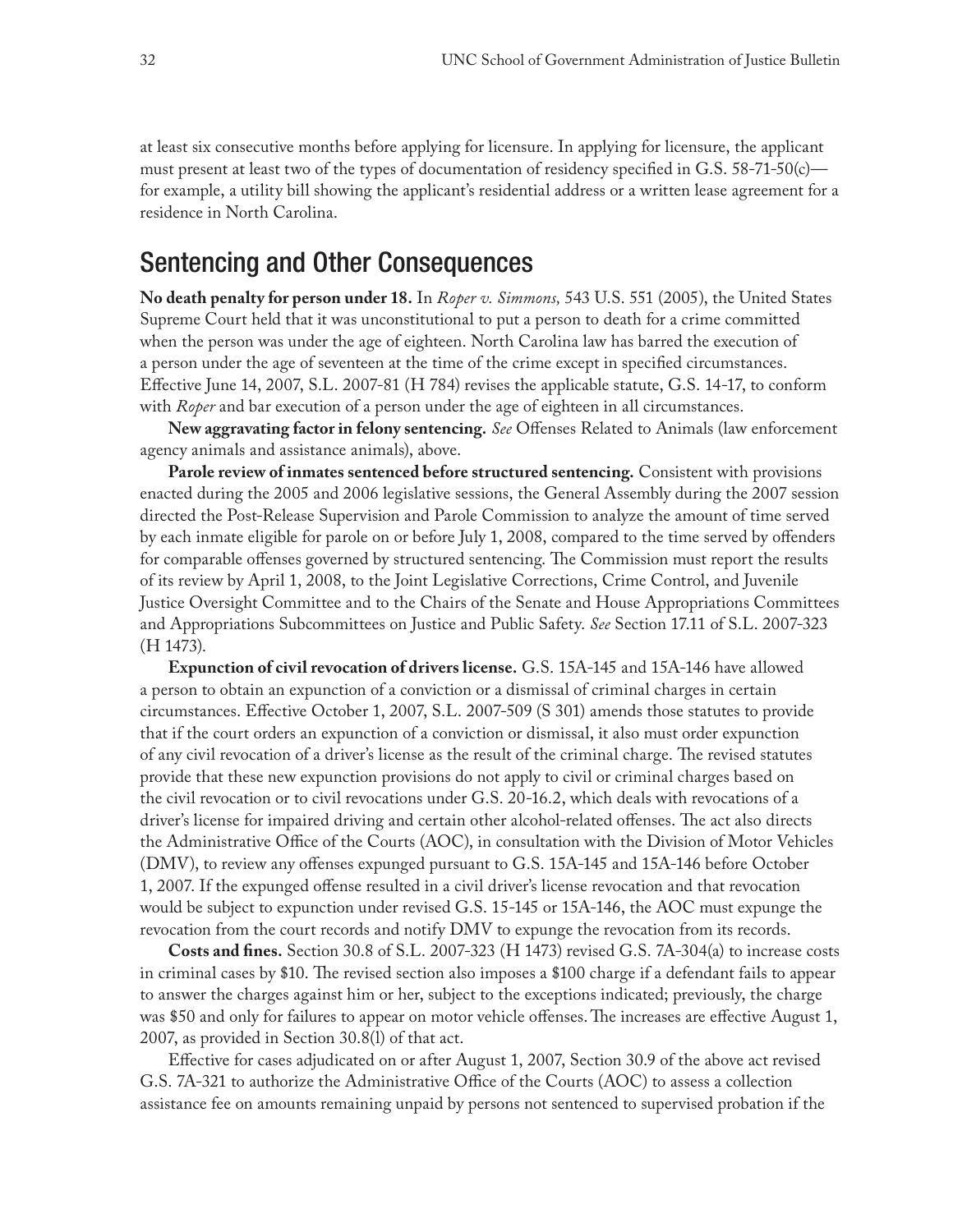amount due remains unpaid for 30 days after the time allotted by the court. The fee may not exceed the average cost of collecting the debt or 20% of the amount past due, whichever is less. The AOC may enter contracts with collection agencies to collect the past due amounts. If the AOC assesses such a fee or uses a collection agency, it may not also impose a collection fee under G.S. 115C-437 (which allows the costs of collection to be deducted from fines, penalties, and forfeitures remitted to school boards).

**Access to social security number for recoupment of attorneys fees.** G.S. 20-7(b2) provides that the social security number of an applicant for a driver's license is not a public record and may not be disclosed by DMV unless otherwise authorized. Effective July 20, 2007, S.L. 2007-249 (S 1287) revises that section to permit DMV to disclose to the Office of Indigent Defense Services (IDS) the social security number of a license applicant to verify the identity of a client who has received legal services at state expense and to enforce a court order to reimburse the state for those services. The form order for requiring repayment of attorneys fees requests the social security number of the client, but the number is sometimes omitted or is inaccurate, impeding the ability of IDS to recover attorneys fees.

**Corrections.** Legislation related to prisons and jails is discussed in James Markham, *Sentencing, Corrections, Prisons, and Jails,* in the forthcoming School of Government publication NORTH CAROLINA Legislation 2007, which may be viewed online at [www.sog.unc.edu/pubs/nclegis/nclegis2007/26%20](http://www.sog.unc.edu/pubs/nclegis/nclegis2007/26 Sentencing Corrections Prisons and Jails.pdf) [Sentencing%20Corrections%20Prisons%20and%20Jails.pdf.](http://www.sog.unc.edu/pubs/nclegis/nclegis2007/26 Sentencing Corrections Prisons and Jails.pdf)

**Forfeiture of pension benefits.** Effective for offenses committed on or after July 1, 2007, S.L. 2007-179 (S 659) adds G.S. 135-75.1 providing for the forfeiture of retirement benefits by a justice, judge, district attorney, and superior court clerk upon conviction of certain felonies. For a discussion of this legislation, *see* James C. Drennan and Dona Lewandowski, *Courts and Civil Procedure, in* NORTH CAROLINA LEGISLATION 2007 (forthcoming), posted at [www.sog.unc.edu/pubs/nclegis/](http://www.sog.unc.edu/pubs/nclegis/nclegis2007/06 Courts and Civil Procedure.pdf) [nclegis2007/06%20Courts%20and%20Civil%20Procedure.pdf](http://www.sog.unc.edu/pubs/nclegis/nclegis2007/06 Courts and Civil Procedure.pdf).

**Criminal record checks.** Effective July 8, 2007, S.L. 2007-189 (H 584) authorizes the Department of Justice to provide criminal history checks to the Office of Information Technology Services for employees and prospective employees; and effective October 1, 2007, S.L. 2007-516 (H 1659) authorizes the Department of Justice to provide criminal history checks to the Department of Public Instruction for employees, prospective employees, and independent contractors and their employees.

## Immigration and Related Issues

**Determination of immigration status of person jailed on felony or impaired driving charge.**  Effective January 1, 2008, S.L. 2007-494 (S 229) adds new G.S. 162-62 to require the administrator of a jail or other detention facility to seek to determine whether a person who is in custody awaiting trial on a felony or impaired driving offense is a legal resident of the United States. Being charged with a criminal offense is generally not grounds for removal (deportation) of a person who is not a legal resident of the United States, but being present in the United States without proper authorization would be grounds for removal. The new statute directs the administrator or other person in charge of the facility to make this determination by inquiring of the prisoner, examining any relevant documents, or doing both. If the administrator cannot determine whether the prisoner is a legal resident of the United States, he or she must make a query through the Division of Criminal Information system to the Law Enforcement Support Center of Immigration and Customs Enforcement of the United States Department of Homeland Security.

The new statute does not describe the process for an administrator's questioning of prisoners about their immigration status. A person has a Fifth Amendment right not to answer questions that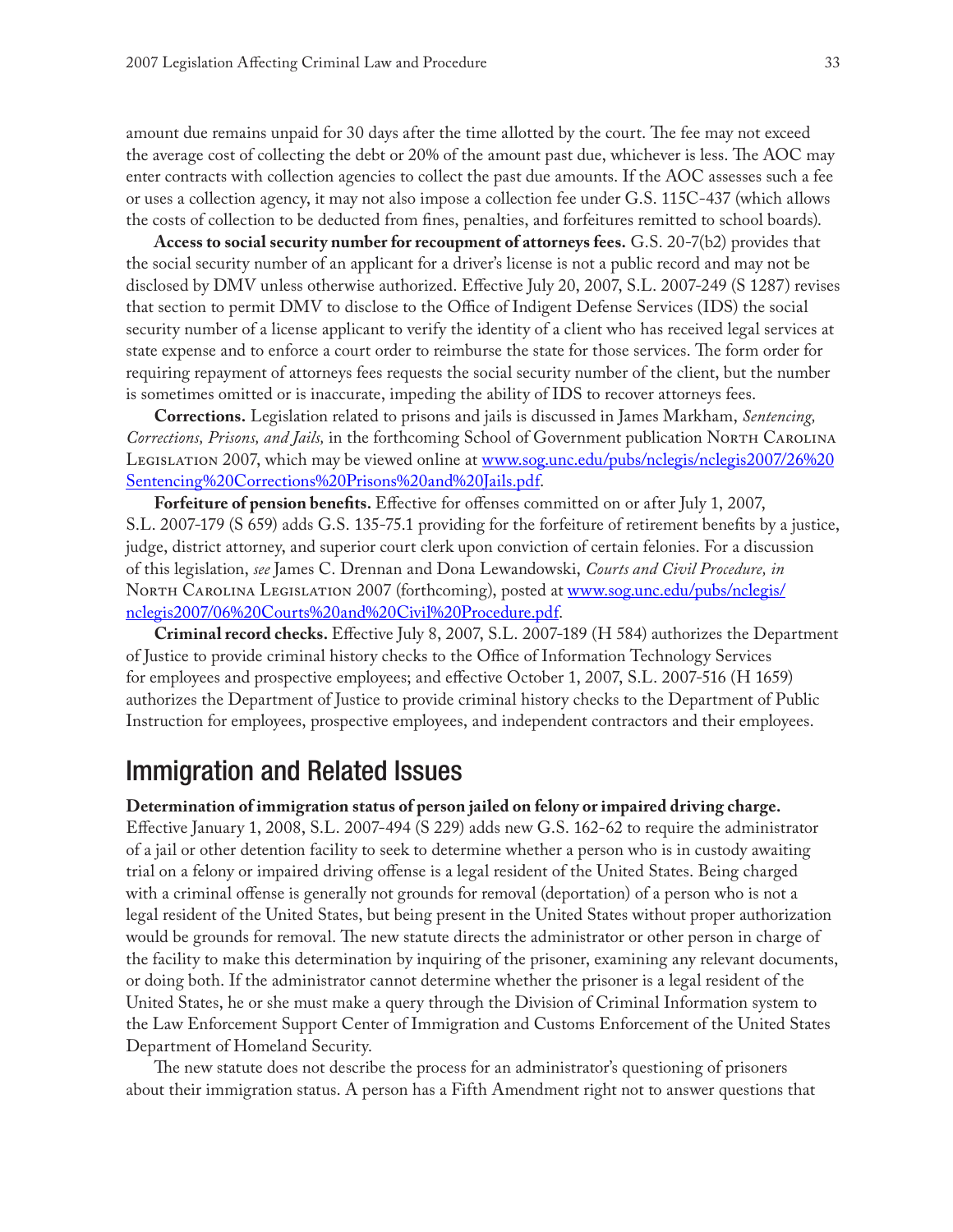may incriminate him or her and could lead to criminal prosecution. Because criminal penalties may be imposed for some immigration violations, including entering the U.S. without inspection (that is, entering the country illegally in violation of 8 U.S.C. § 1325), a prisoner would have the right to refuse to answer such questions. Because a prisoner is necessarily in custody, any information a prisoner provides in response to an administrator's inquiry may be inadmissible in any criminal proceeding unless the prisoner received *Miranda* warnings. A prisoner's response may be used in immigration proceedings, however, including proceedings to deport the person, because the courts have held that these proceedings are civil and a violation of *Miranda* does not require exclusion of the response in those proceedings. *See Busto-Torres v. INS,* 898 F.2d 1053 (5th Cir. 1990) (*Miranda* warnings are not required prior to questioning of person about information used to deport him or her because deportation proceedings are civil, not criminal, in nature; deportation proceedings still must conform to Due Process standards, and involuntary statements are inadmissible).

The new statute also states that it should not be construed as denying bond to a prisoner or to prevent a prisoner from being released from confinement when that prisoner is otherwise eligible for release. This provision affirms existing North Carolina and federal law. Under North Carolina law, a person arrested on criminal charges has the right to have pretrial release conditions set except in limited circumstances (for example, the person is charged with capital murder). Under federal law, Immigration and Customs Enforcement (ICE) may issue a detainer for a person held in a state detention facility awaiting trial, directing the facility to hold the person for up to forty-eight hours (excluding Saturdays, Sundays, and holidays) after the person meets the pretrial release conditions imposed by state authorities. *See* 8 C.F.R. 287.7. After forty-eight hours, the person must be released if he or she has met the pretrial release conditions and has not been picked up by ICE.

**Protections for victims of human trafficking.** Effective for offenses committed on or after December 1, 2007, S.L. 2007-547 (S 1079) amends G.S. 14-43.11 to provide that a victim of human trafficking who is not a legal resident of North Carolina is eligible for public benefits and services of any state agency if the victim otherwise qualifies for them. The act also adds G.S. 15A-832(h) to the Crime Victims' Rights Act to require the district attorney's office to notify the Office of Attorney General and Legal Aid of North Carolina when a person is a victim of human trafficking and is entitled to services under revised G.S. 14-43.11. (Revised G.S. 7A-474.2(1) and 7A-474.3 authorize Legal Aid to assist human trafficking victims in obtaining these services, and the 2007 appropriations act provides \$50,000 in nonrecurring funds for fiscal year 2007–08 for legal assistance for human trafficking victims. *See* Joint Conference Committee Report on the Continuation, Expansion and Capital Budgets, Section I, Justice.) S.L. 2007-547 also amends G.S. 15A-830(7) to clarify that a victim of human trafficking is a "victim" within the meaning of the Crime Victims' Rights Act. Last, the act amends various provisions in G.S. Chapter 15C, the address confidentiality program, to cover victims of human trafficking.

**Interpreters.** Section 14.23 of S.L. 2007-323 amends G.S. 7A-314(f) to explicitly authorize courts to use foreign language interpreters, payable from funds appropriated to the Administrative Office of the Courts, when necessary in criminal or G.S. Chapter 50B cases to assist the court in the efficient transaction of business.

**Duration of driver's license.** Effective for driver's licenses issued or renewed on or after May 23, 2007, S.L. 2007-56 (S 1026) amends G.S. 20-7 to provide that the Division of Motor Vehicles (DMV) may issue a driver's license of shorter duration to applicants whose legal presence in the United States is of limited duration as demonstrated by valid documentation issued under the authority of the federal government. Licenses of limited duration must expire no later than the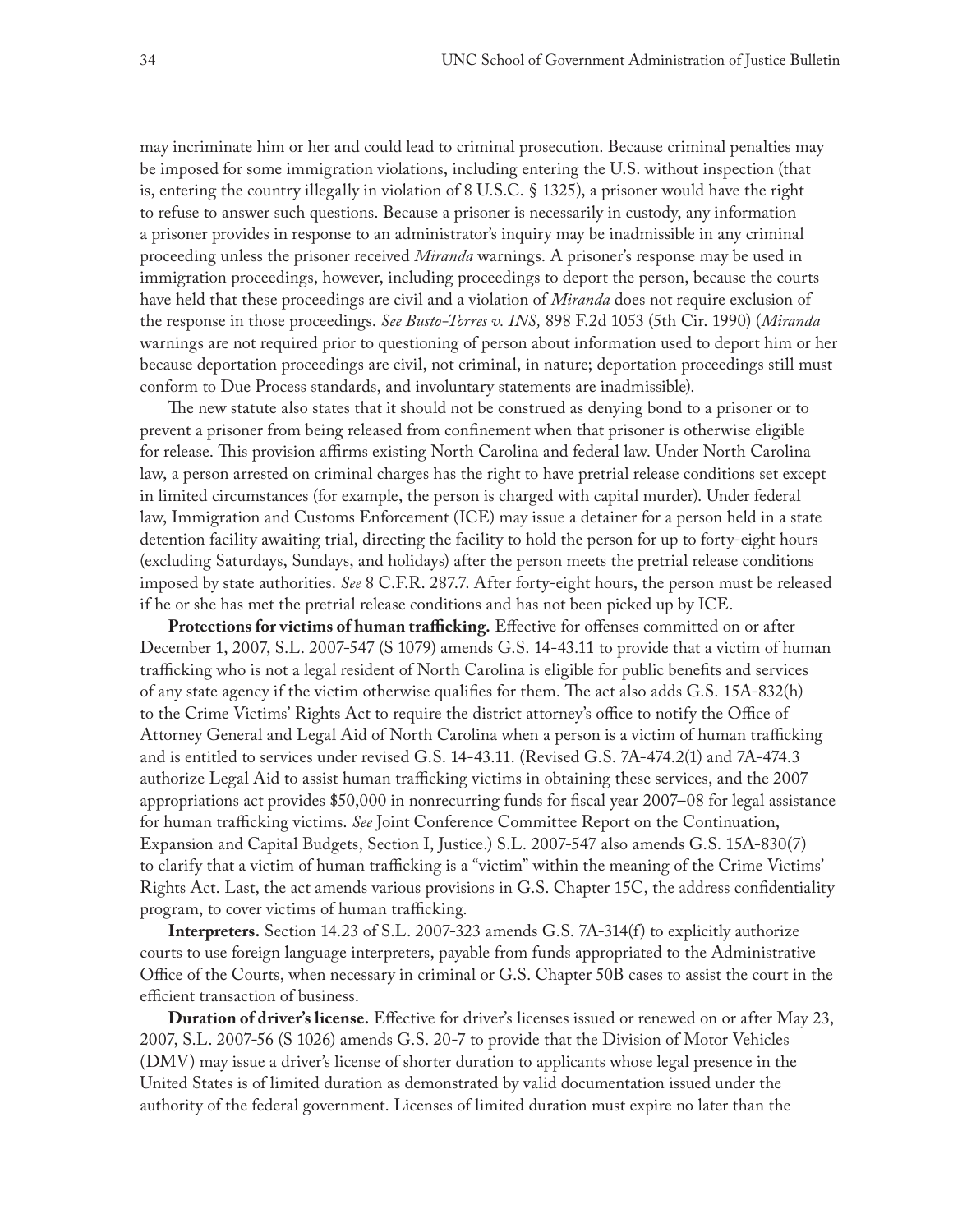authorization for the applicant's presence in the United States. Under amended G.S. 20-15, DMV has the authority to cancel a license if the licensee is no longer authorized under federal law to be present in the United States.

**Funding for technical assistance and training.** The 2007 appropriations act appropriates \$750,000 for fiscal year 2007–08 for a Governor's Crime Commission grant to the North Carolina Sheriff's Association for technical assistance and training associated with immigration enforcement. *See* Joint Conference Committee Report on the Continuation, Expansion and Capital Budgets, Section I, Crime Control and Public Safety.

## Juvenile Delinquency Proceedings

Legislation enacted by the General Assembly relating to juvenile delinquency proceedings is discussed in Janet Mason, *Children and Juvenile Law,* in the forthcoming School of Government publication North Carolina Legislation 2007, which may be viewed online at <u>[www.sog.unc.edu/pubs/nclegis/](http://www.sog.unc.edu/pubs/nclegis/nclegis2007/04 Children and Juvenile Law.pdf)</u> [nclegis2007/04%20Children%20and%20Juvenile%20Law.pdf](http://www.sog.unc.edu/pubs/nclegis/nclegis2007/04 Children and Juvenile Law.pdf). The principal bills that may be of interest to those who work in the juvenile justice system are:

- S.L. 2007-100 (H 1243), which allows a juvenile to be physically restrained at a court hearing only if the judge finds the restraint to be reasonably necessary to maintain order, prevent the juvenile's escape, or provide for the safety of the courtroom.
- S.L. 2007-168 (H 1479), which establishes procedures to address contempt by juveniles.
- S.L. 2007-458 (H 1148), which addresses the disclosure of identifying information of juveniles who escape from custody.
- S.L. 2007-493 (S 999), which allows the court to order that a juvenile be placed in secure custody for a violation of G.S. 20-138.1 (impaired driving) or G.S. 20-138.3 (driving by person less than twenty-one years old after consuming alcohol or drugs) if the court finds a reasonable factual basis to believe the juvenile committed the alleged offense and the juvenile has demonstrated that he or she is a danger to persons.

## Court Administration

**Mediation in district criminal court cases.** G.S. 7A-38.5 has directed chief district court judges and district attorneys to encourage mediation in district court criminal cases. Under that statute, community mediation centers (also known as dispute settlement centers or dispute resolution centers) have been authorized to receive referrals to mediate such cases. S.L. 2007-387 (S 728) continues to encourage, in new G.S. 7A-38.3D, the use of mediation in district court criminal cases. It provides, among other things, that prosecutors may delay prosecutions so that mediation may take place. It also directs community mediation centers to assist courts in administering mediation programs for district criminal court, to assist in screening and scheduling cases for mediation, and to provide certified mediators to conduct district court criminal mediations.

G.S. 7A-38.3D also seeks to standardize mediation practices. It directs the North Carolina Supreme Court to adopt rules for mediations in district court criminal cases, certification requirements for district court criminal mediators, requirements for training programs for mediators, and rules regulating the conduct of mediators and trainers of mediators. The act directs the Supreme Court to adopt rules for the certification of mediators by January 1, 2008, and provides that the act is effective